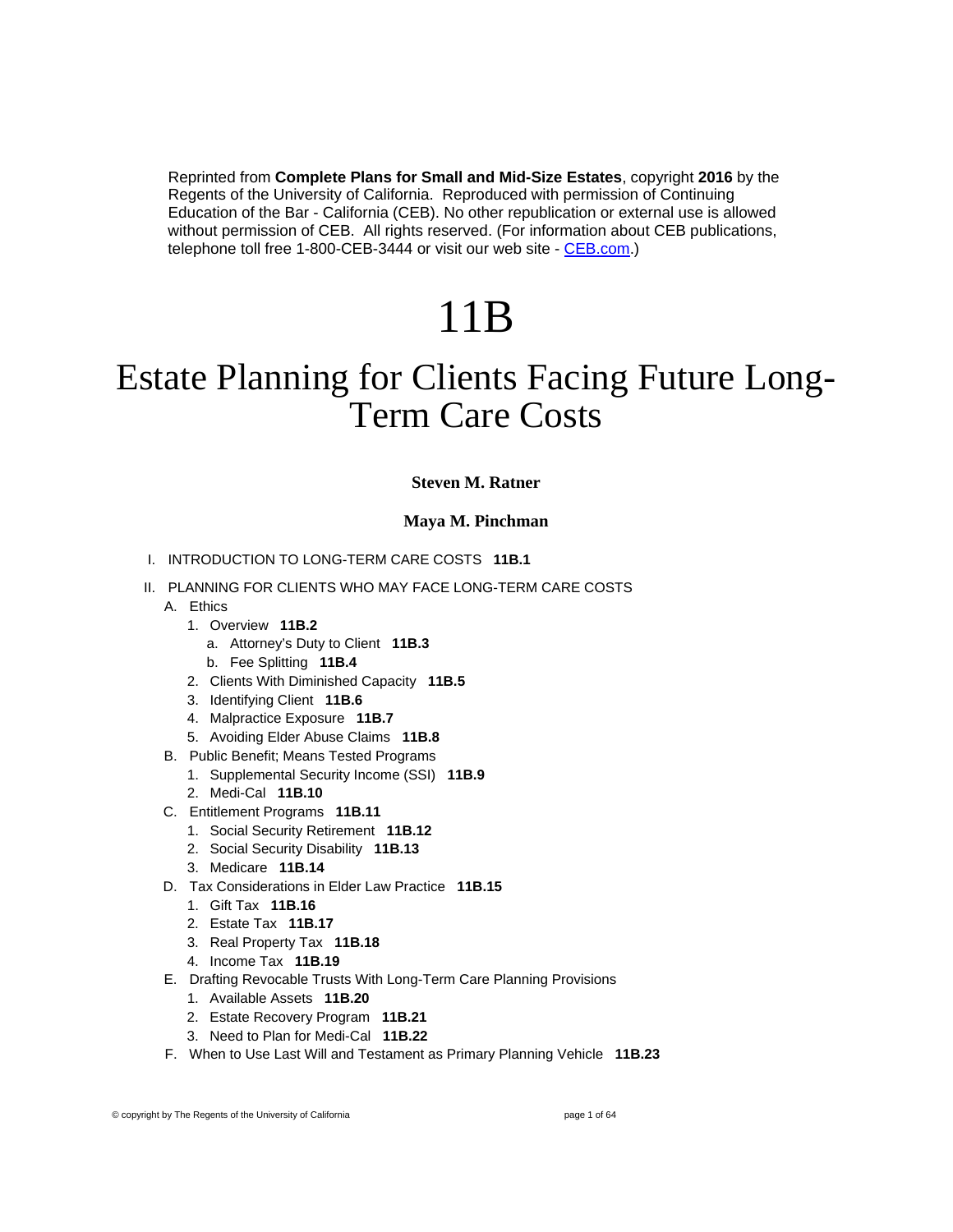- 2 Estate Planning for Clients Facing Future Long-Term Care Costs **§11B.1**
	- G. Powers of Attorney With Long-Term Care Planning Provisions
		- 1. Drafting a Power of Attorney **11B.24**
		- 2. Powers to Include **11B.25**
	- H. Medi-Cal Estate Recovery
		- 1. Basics **11B.26**
		- 2. Exemptions From Recovery **11B.27**
		- 3. Hardship Waivers **11B.28**
		- 4. Amendments to Estate Recovery Laws—Senate Bill 833 **11B.28A**
	- I. Protection of Family Home **11B.29**
		- 1. Outright Transfer **11B.30**
		- 2. Retained Life Estate **11B.31**
		- 3. Irrevocable Income Only Trust **11B.32**
	- III. SAMPLE FORMS
		- A. Form: Flat Fee Agreement **11B.33**
		- B. Form: Physician's Letter re Capacity **11B.34**
		- C. Form: Individual Revocable Trust **11B.35**
		- D. Form: Joint Revocable Trust **11B.36**
		- E. Form: Testamentary Special Needs Trust for Spouse **11B.37**
		- F. Form: Uniform Statutory Form Power of Attorney **11B.38**
		- G. Form: Quitclaim Deed for Outright Transfer **11B.39**
		- H. Form: Quitclaim Deed With Retained Life Estate **11B.40**
		- I. Form: Irrevocable Income Only Trust **11B.41**

# **§11B.1 I. INTRODUCTION TO LONG-TERM CARE COSTS**

This chapter was written to illustrate the importance of long-term care planning and long-term care planning provisions in estate planning documents.

By becoming familiar with the ethical issues involved in elder law and the potential long-term care consequences that an estate-planning client may face, attorneys are better prepared to represent their clients. Likewise, attorneys are less likely to become involved in a malpractice lawsuit.

While most estate planning attorneys are aware that they must notify the California Department of Health Care Services of an individual's death prior to distributing the estate to its beneficiaries, they are usually unaware of the Medi-Cal estate recovery process. The information contained in this chapter enables estate planning attorneys to anticipate issues that may arise in the future and be prepared to deal with them, thereby protecting themselves and their clients.

Sample forms have been provided in §§11B.33–11B.41 to aid counsel in guiding their clients through the detailed, and often times emotional, process of long-term care planning.

In addition, this chapter was written to assist estate planning attorneys in preventing a commonly occurring scenario. *Consider the following example*:

**EXAMPLE►** David Moore visits attorney Phillips for an estate plan. David is 70 years old, divorced, and has two children. Attorney Phillips drafts a living trust, will, power of attorney, and advanced health care directive. David's assets, a home worth \$500,000 and investments worth \$250,000, are funded into the trust.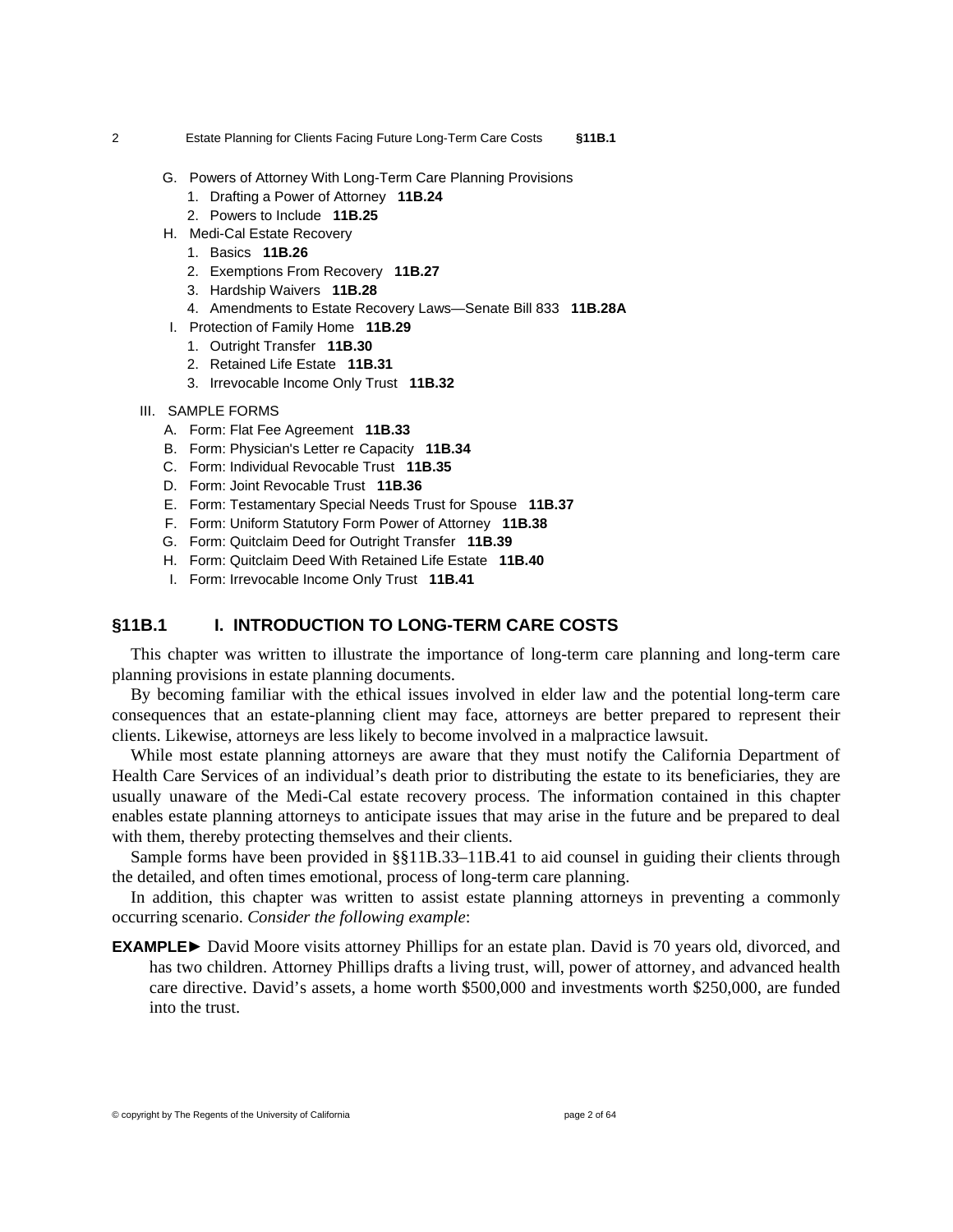Five years later David suffers a massive stroke and is admitted to a nursing home. David no longer has decision-making capacity and will need nursing home care for the remainder of his life.

David's children consult with an expert in elder law, attorney Miller. Miller reviews David's estate plan. His plan provides that upon his incapacity the assets may be used by his children for David's support, comfort, and welfare; however, nothing in David's plan allows his children to engage in Medi-Cal planning. There are no provisions allowing revocation or amendment of his trust by an attorney-in-fact, no gifting provisions, and no provisions allowing the establishment of an irrevocable trust.

Miller must deliver the bad news. David's children will be forced to spend down his investments. And even if they can obtain Medi-Cal after the spend-down (because the home is an exempt asset), Medi-Cal will assert an estate recovery on David's death.

This story should have had a happy ending. Had estate planning attorney Phillips been familiar with long-term care planning, he would have known that over 40 percent of people age 65 and over need nursing home care at some point in their lifetimes and that having the flexibility to take advantage of techniques to avoid spending down investments, and avoid later recovery from the estate by Medi-Cal, would make estate management for David's two children more straightforward and cost-effective.

Phillips could have prevented this result by drafting David's plan to address this risk. Phillips has not only done a disservice to his client, but he may face a malpractice suit as well.

**NOTE►** After January 1, 2017, the estate recovery will be limited solely to the probate estate. As David's home is held in a revocable trust, there would be no estate recovery. The changes to the estate recovery provisions are discussed later in this chapter.

# **II. PLANNING FOR CLIENTS WHO MAY FACE LONG-TERM CARE COSTS**

# **A. Ethics**

# **§11B.2 1. Overview**

Chapter 2 provides an extraordinary overview of the ethical challenges faced by estate planning attorneys. This section provides a brief overview of these challenges and addresses a few issues unique to elder law.

The rules governing the conduct of California estate planning attorneys can be found primarily in the California Rules of Professional Conduct, Business and Professions Code, and Probate Code. Additional rules are also found in the Penal Code, Evidence Code, and Welfare and Institutions Code.

An excellent compendium of these rules is published by the California State Bar in the "California Rules of Professional Conduct and The State Bar Act" (Publication 250), which is available online at http://ethics.calbar.ca.gov/Publications/Pub250.aspx.

The consequences for violating these rules include state bar discipline, liability for malpractice, fraud and elder abuse, and invalidation of your client's estate plan.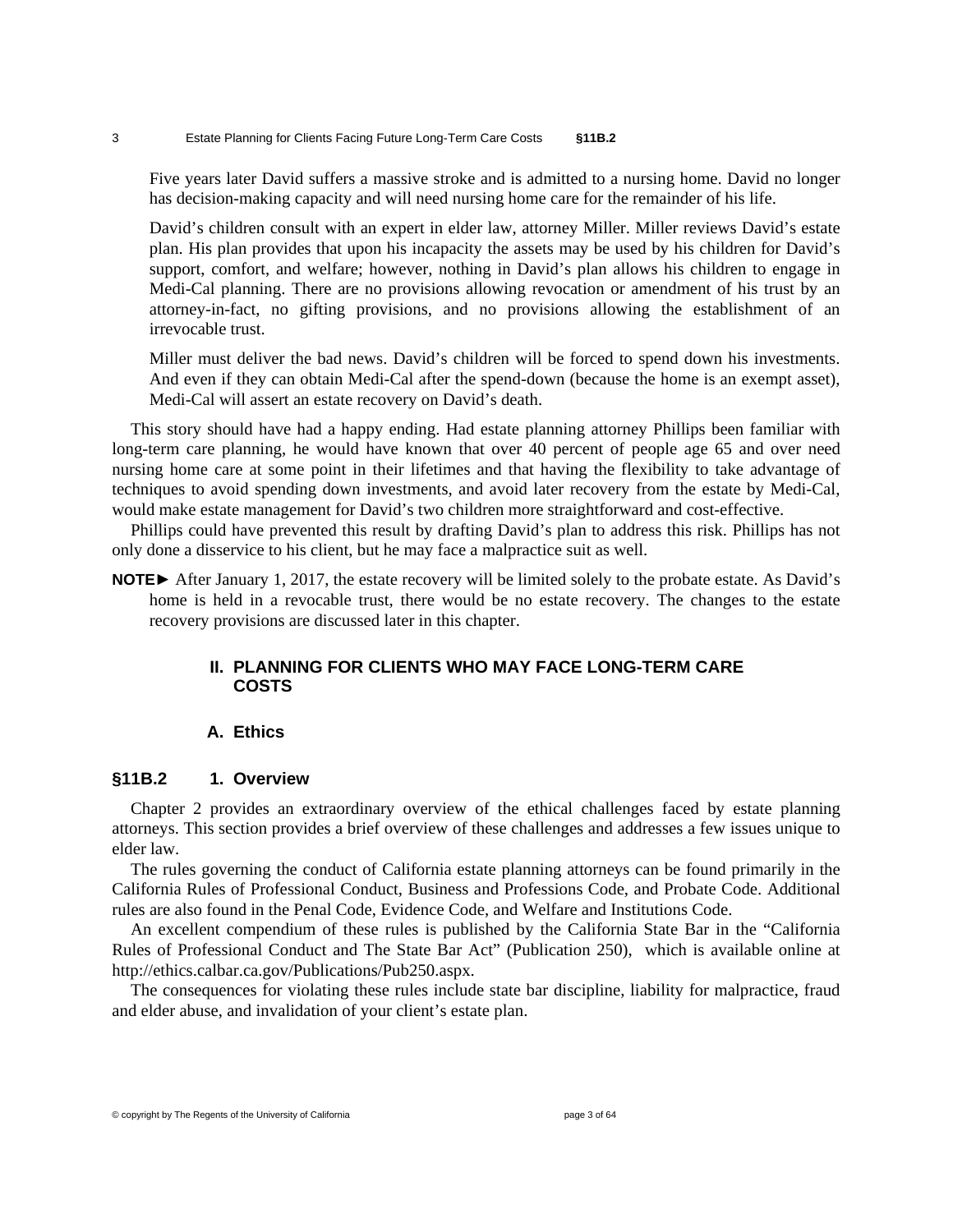#### **§11B.3 a. Attorney's Duty to Client**

The primary duties an attorney owes to his or her client are the duty of loyalty, duty to maintain confidences, duty to avoid conflicts of interest, and duty to act competently.

The field of elder law presents unique challenges. The attorney often represents more than one party, seeks to provide a benefit to a party who is not a client, or interacts with nonclients to gather information to aid in drafting his or her client's plan.

Addressing these challenges should be done at the time the attorney is retained. A sample attorneyclient engagement letter is provided at the end of this chapter (see form in §11B.33). This engagement letter addresses the following:

- Identifying the client;
- Setting forth the scope of services;
- The legal fee to be charged, and how to compute refunds;
- A disclaimer of guaranty;
- Dealing with the future incapacity of the client; and
- Maintaining confidences, and sharing information with third parties.

# **§11B.4 b. Fee Splitting**

California Rules of Professional Conduct 2-200(A) provides:

A member shall not divide a fee for legal services with a lawyer who is not a partner of, associate of, or shareholder with the member unless: (1) [t]he client has consented in writing thereto after a full disclosure has been made in writing that a division of fees will be made and the terms of such division; and (2) [t]he total fee charged by all lawyers is not increased solely by reason of the provision for division of fees and is not unconscionable as that term is defined in rule 4-200.

Because the field of estate planning is a relatively high-volume field in which clients pay modest fees, paying or accepting referral fees in estate planning matters is not considered a best practice. Clients are better served by referrals to attorneys for their expertise, not their promise to pay a referral fee. In addition, an attorney should be wary when a third party offers to pay a client's fee.

California Rules of Professional Conduct 3-310(F) provides:

A member shall not accept compensation for representing a client from one other than the client unless: (1) [t]here is no interference with the member's independence of professional judgment or with the client-lawyer relationship; and (2) [i]nformation relating to representation of the client is protected as required by Bus & P C  $\S 6068$ , subdivision (e); and (3) [t]he member obtains the client's informed written consent.

However, it is common for children to pay for a parent's legal services. In most cases, this arrangement is proper with the client's consent.

**PRACTICE TIP►** The estate planning attorney should use his or her common sense. Payment from a third party (whether a family member or not) should be refused where the person paying the fee will benefit from the plan to the exclusion of other family members.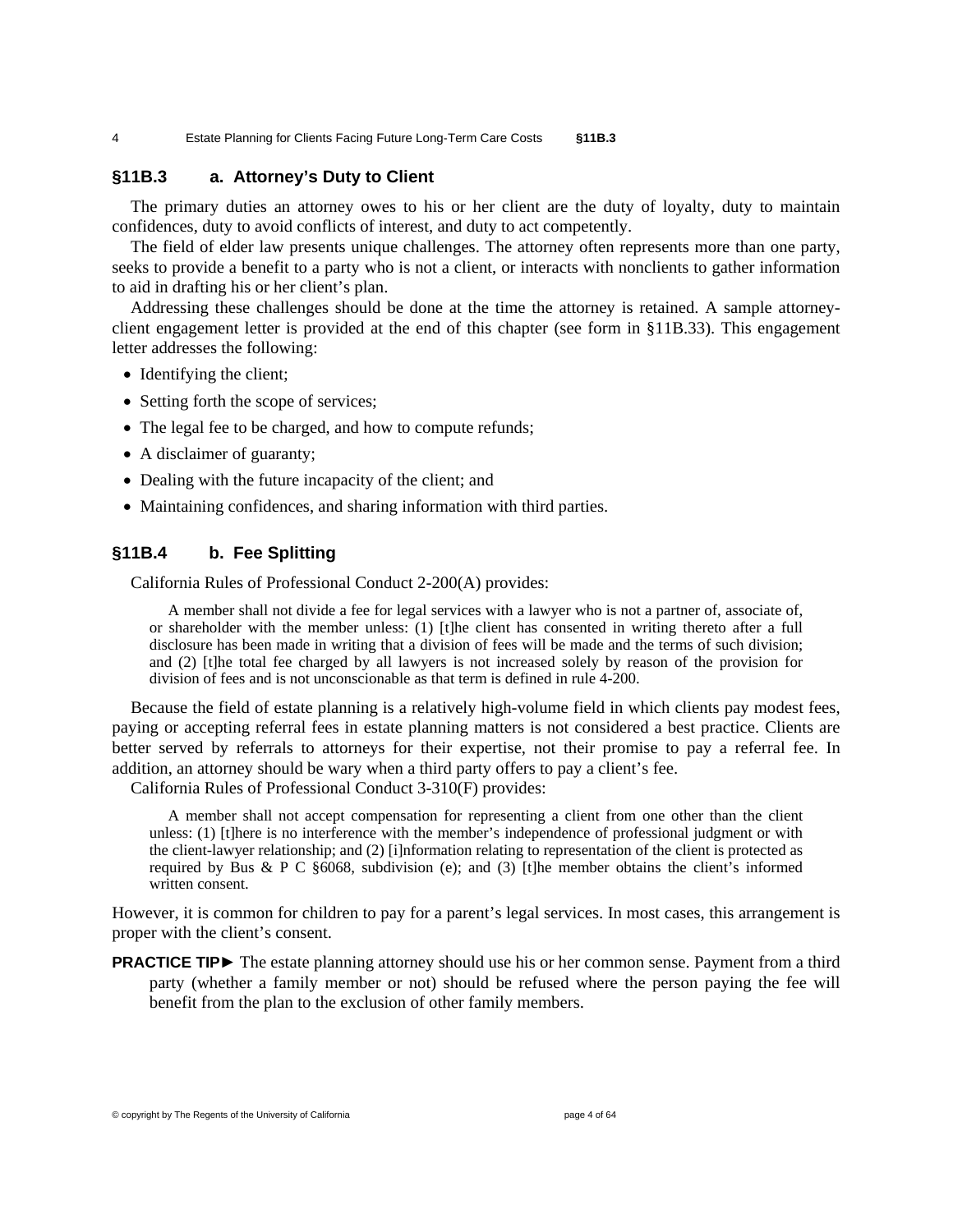#### **§11B.5 2. Clients With Diminished Capacity**

An attorney must proceed with caution when representing a client in poor health or with diminished capacity. This is the case even when the attorney concludes that the client has capacity.

A good practice is to request a letter from the client's physician that the client has capacity. See form in §11.34. This step will help protect both the client's estate plan from challenge and the attorney from possible liability.

Ideally, the attorney would have every client in poor health undergo an exam by a neuropsychologist. But in practice this may prove too costly and burdensome for the client.

For more on diminished capacity, see §§2.42–2.55.

### **§11B.6 3. Identifying Client**

Identifying the client in an elder law matter is critical. In doing so, the attorney has three options: (1) represent the elder, (2) represent the children, or (3) represent both the elder and the children.

Representing the elder may be the best option when the elder is well enough to come to the attorney's office or is a previous client of his or her firm.

Choosing to represent the children may also be an appropriate choice. The elder may have already executed a trust and power of attorney that allows Medi-Cal planning. If the elder lacks capacity, this is your only choice.

Also, if the children first visit the attorney's office, with a parent in a nursing home, this second option is acceptable as long as the attorney insists that the elder retain independent counsel. Typically, the added cost of independent counsel is minimal, and the protection provided both to the clients (the children) and the estate planning attorney against allegations of conflict of interest, or worse, is significant.

Representing both the elder and the children is the least desirable option and should be avoided at all cost. *Consider the following example*:

**EXAMPLE►** Children visit their attorney and ask for help with Medi-Cal planning for their mother in a nursing home. The attorney fails to properly identify his client and seeks to help all parties. The attorney drafts a power of attorney for the elder, and then helps the children transfer the parent's assets to themselves.

A year later, the elder complains to Adult Protective Services that her assets have been stolen, and she wants to return home from the nursing home. She sues her children and their attorney for fraud and elder abuse.

To avoid this scenario, think about how things would be different if the attorney had insisted that the mother retain her own independent counsel before signing the power of attorney that authorized gifting.

# **§11B.7 4. Malpractice Exposure**

The elements of a cause of action for legal malpractice are (1) an attorney-client relationship or other basis for duty, (2) a negligent act or omission, (3) causation, and (4) damages. *Lombardo v Huysentruyt* (2001) 91 CA4th 656.

An estate planning attorney may inadvertently commit malpractice simply by not being familiar with the field of elder law. Consider the example in §11B.1 where the client's children were forced to spend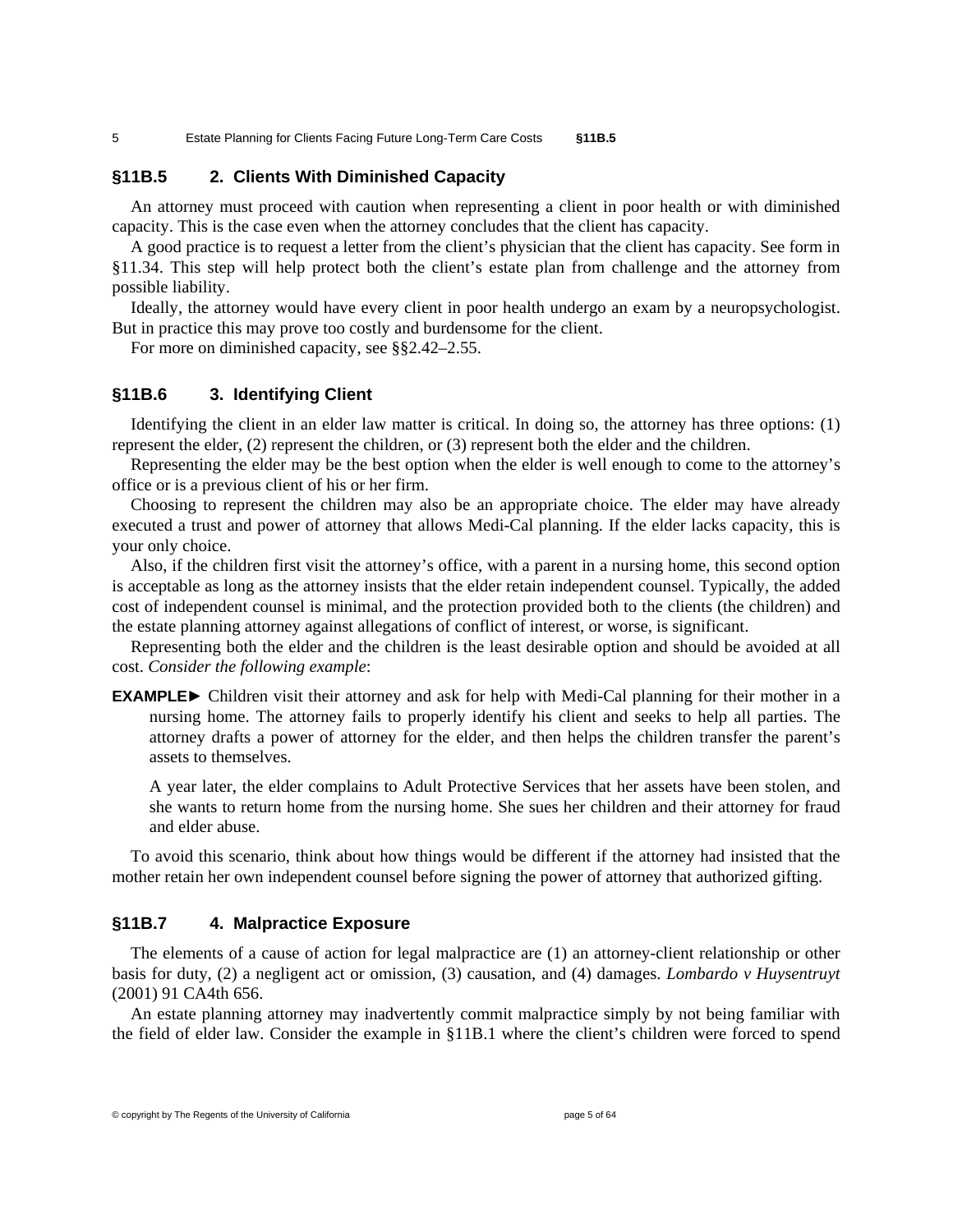down their father's assets after his stroke. Was this malpractice by failing to foresee the need for longterm care planning? *Consider another example*:

**EXAMPLE►** An estate planning attorney drafts a plan for an elderly client living at home. The client has few assets other than her home, worth \$350,000. The attorney fails to inquire whether the client is a Medi-Cal recipient. On the client's death, the client's children are in for a rude surprise as Medi-Cal's claim for reimbursement will come ahead of their inheritance. Is this malpractice?

# **§11B.8 5. Avoiding Elder Abuse Claims**

Elder abuse occurs when a person or entity does any of the following (Welf & I C §15610.30(a)(1)– (3)):

(1) Takes, secretes, appropriates, obtains, or retains real or personal property of an elder or dependent adult for a wrongful use or with intent to defraud, or both.

(2) Assists in taking, secreting, appropriating, obtaining, or retaining real or personal property of an elder or dependent adult for a wrongful use or with intent to defraud, or both.

(3) Takes, secretes, appropriates, obtains, or retains, or assists in taking, secreting, appropriating, obtaining, or retaining, real or personal property of an elder or dependent adult by undue influence, as defined in Section 1575 of the Civil Code.

Think about the Example in §11B.6. Did the attorney assist in taking, secreting, appropriating, obtaining, or retaining the property of an elder or a dependent adult for a wrongful use or with intent to defraud, or both? Probably not. The attorney was likely acting in good faith trying to help the elder and her children. But this might be a hard case to defend.

To avoid finding yourself as a defendant in an elder abuse lawsuit, follow these suggestions:

- Use your common sense. If a case does not feel right, decline representation.
- Have the client's physician tell you in writing that the client has capacity to sign a new trust, will, power of attorney, and deed.
- Avoid changing the dispositive provisions of an elder's plan. If the elder's living trust provides for equal shares to all children, then make sure to follow that plan if you take the case. For example, you might choose to draft an irrevocable trust to avoid an estate recovery, but make sure the beneficiaries don't change.
- Go to court when possible. Court proceedings are available to engage in Medi-Cal planning. One example is a Prob C §3100 proceeding for transactions involving spouses.
- Perhaps obvious, but crucial, is never to draft a power of attorney, trust, deed, or other legal document without personally explaining it to your client, and to always be present when any document is signed.
- If your client lives in a nursing home, do not be the notary. Instead, hire an independent notary or, if possible, ask the facility's ombudsman to be a witness to the signing.
- Represent the children and have the elder hire his or her own attorney.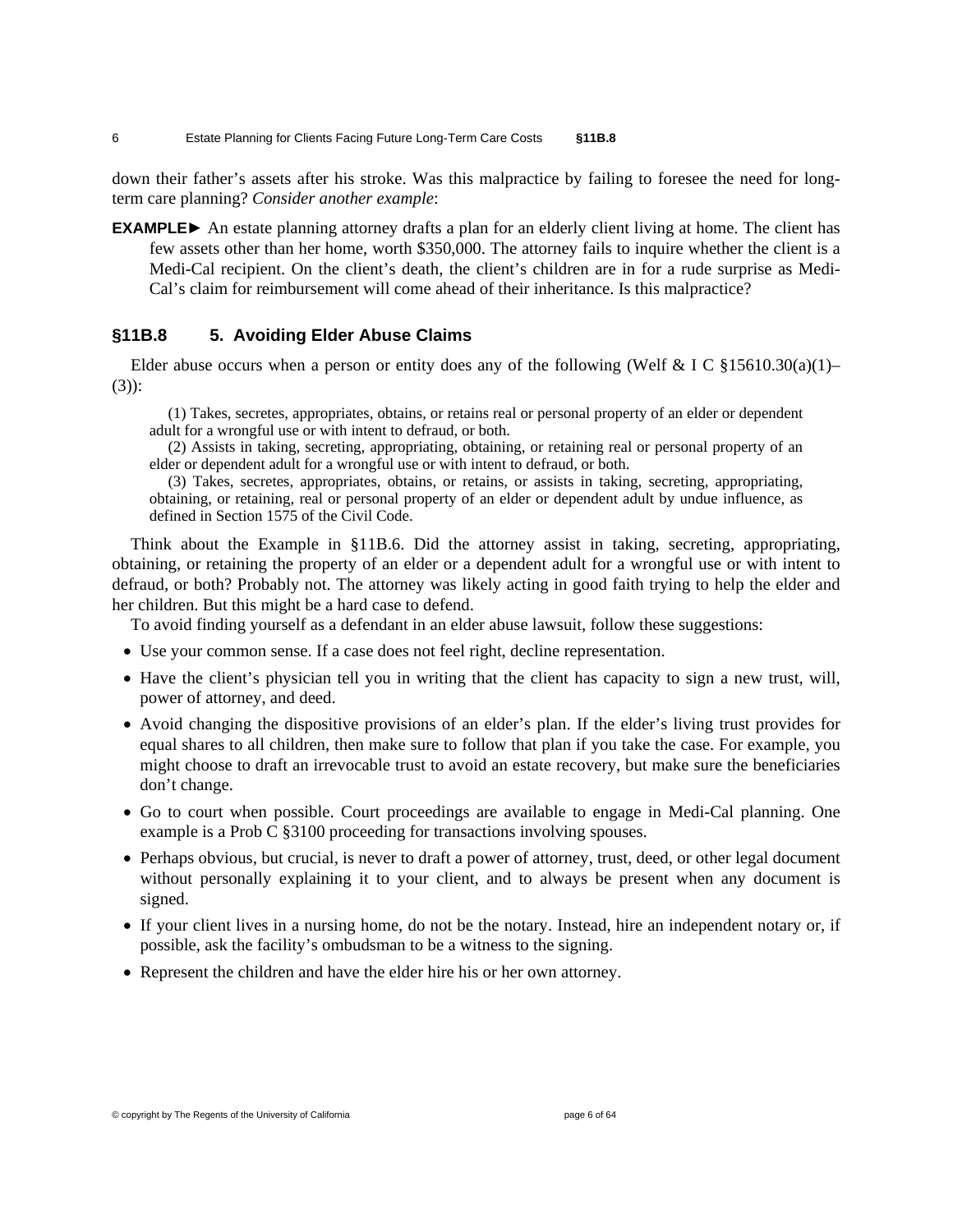#### **B. Public Benefit; Means Tested Programs**

# **§11B.9 1. Supplemental Security Income (SSI)**

Supplemental Security Income (SSI) provides a federal welfare payment to those who are aged (age 65 and over), blind, or disabled with limited "means" (income and assets). Disability is defined as the inability to do any substantial gainful activity. See 20 CFR §416.972. SSI is administered by the Social Security Administration, and the statutes and regulations applicable to the program can be found at 42 USC §§1381–1383f and 20 CFR §§416.101–416.2227.

The amount of the monthly SSI payment depends on factors including marital status, type of living situation, other income, and whether the recipient is blind; in addition, the amount is inflation-adjusted each year. In 2016, for example, SSI provided a monthly cash payment of up to \$889.40 to an unmarried person living independently. See http://www.ssa.gov/pubs/EN-05-11125.pdf. To be eligible for SSI, the applicant (1) must be aged (age 65 or over), blind, or disabled; (2) must have limited income and resources; and (3) must be a citizen of the United States or be a qualified alien. 42 USC 1382(a).

The resource limits for SSI are \$2000 for an individual, and \$3000 for a couple. See 20 CFR §416.1205(c). Certain assets are exempt for SSI eligibility purposes. Exempt assets include the principal residence, one car, household items and personal effects, and some retirement plans. See 42 USC §1382b(a).

#### **§11B.10 2. Medi-Cal**

Medi-Cal provides comprehensive health insurance for those who are aged, disabled, or blind and who have limited "means" (income and assets). It is the primary health insurance program that pays for longterm care in nursing homes. A person who is eligible for Supplemental Security Income (SSI) is automatically eligible for Medi-Cal. A person who is not eligible for SSI can separately qualify for Medi-Cal.

Medi-Cal is administered by the California Department of Health Care Services, and the statutes and regulations that apply to Medi-Cal can be found at 42 USC §§1396—1396w–5, 42 CFR §§430.0– 456.725, Welf & I C §§14000–14198.2, and 22 Cal Code Regs §§50000–58082.

There are several types of Medi-Cal eligibility including those who are categorically needy; the Aged and Disabled Federal Poverty Level program; and the Aged, Blind, and Disabled Medically Needy program.

The Aged and Disabled Federal Poverty Level program is available to applicants who meet the Medi-Cal resource limits, and who have limited income. The income limit changes annually; effective April 1, 2016, for example, it was \$1220 for an individual and \$1645 for a couple. Department of Health Care Services All County Welfare Directors Letter No. 16–06 (Apr. 21, 2016). Applicants who are categorically eligible or who qualify under the Aged and Disabled Federal Poverty Level program receive Medi-Cal with no share of cost. Applicants who qualify under the Aged, Blind, and Disabled Medically Needy program receive Medi-Cal with a share of cost.

The asset limitations for Medi-Cal are \$2000 for an individual and \$3000 for a couple. 22 Cal Code Regs §50420. Certain assets are exempt for Medi-Cal including the principal residence, one car, household items and personal effects, and some retirement plans. See 42 USC §1396p(h)(5).

Medi-Cal is available to U.S. citizens and qualified aliens (including permanent residents).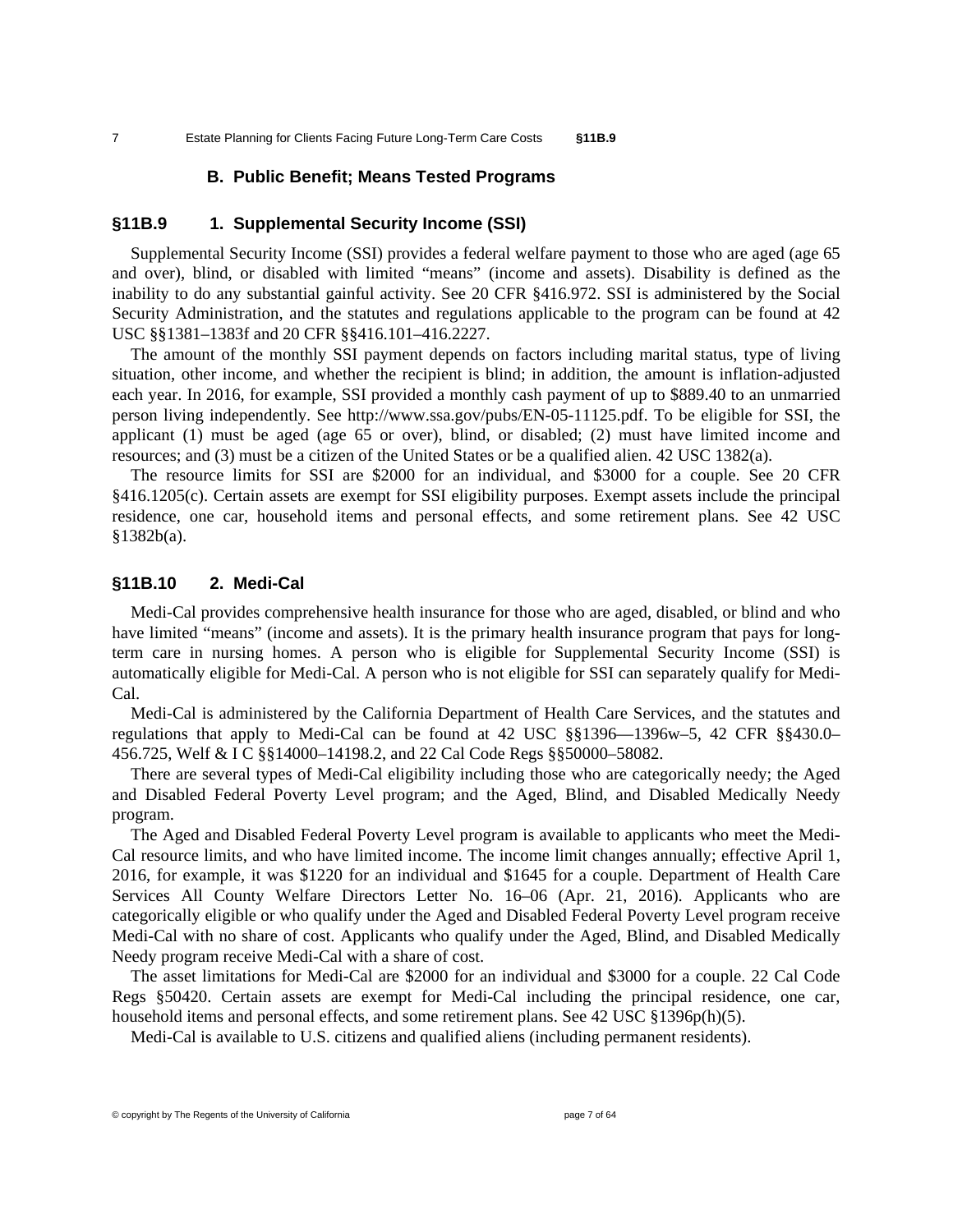The SSI and Medi-Cal programs have complex transfer of asset rules. The SSI transfer rules apply to all applicants, and the Medi-Cal transfer rules apply to those seeking long-term care coverage. A comprehensive overview of the Medi-Cal transfer rules can be found in California Elder Law Resources, Benefits, and Planning: An Advocate's Guide, chaps 10–11 (Cal CEB).

# **§11B.11 C. Entitlement Programs**

The principal entitlement programs are Social Security Retirement, Social Security Disability, and Medicare. These are entitlement programs because an applicant is eligible based on his or her work history, not their asset and income levels.

### **§11B.12 1. Social Security Retirement**

Social Security Retirement benefits are available to those who are at least 62 years of age (see 42 USC §402), with full benefits available to those who are 65 to 67, depending on their year of birth. See 42 USC §416(l); see also 42 USC §414(c) (qualification requirements for non-U.S. citizens).

# **§11B.13 2. Social Security Disability**

Social Security Disability benefits are available to those who are under age 65 and are unable to perform any substantial gainful activity. The Code of Federal Regulations defines "disability" as (20 CFR §404.1505(a))

the inability to do any substantial gainful activity by reason of any medically determinable physical or mental impairment which can be expected to result in death or which has lasted or can be expected to last for a continuous period of not less than 12 months. To meet this definition, you must have a severe impairment(s) that makes you unable to do your past relevant work (see [20 CFR] §404.1560(b)) or any other substantial gainful work that exists in the national economy.

#### **§11B.14 3. Medicare**

Medicare is a health insurance program for those who are 65 years of age or older and have a sufficient work history to qualify for the program. The Medicare statutes are located at Title XVIII of the Social Security Act. 42 USC §§1395—1395kkk–1.

Medicare consists of several "Parts," which include the following:

- Part A, which provides hospital coverage (42 USC §§1395c—1395i–5);
- Part B, which pays for physician services (42 USC §§1395j—1395w–4);
- Part C, which is an optional, managed care replacement to Parts A and B (called Medicare Advantage) (42 USC §§1395w–21—1395w–28); and
- Part D, which provides prescription drug benefits (42 USC §§1395w–101—1395w–154).

A major limitation of Medicare is that it does not provide long-term care either at home or in a nursing home. Part A does provide up to 100 days of skilled coverage in a nursing home, but does not pay for custodial care.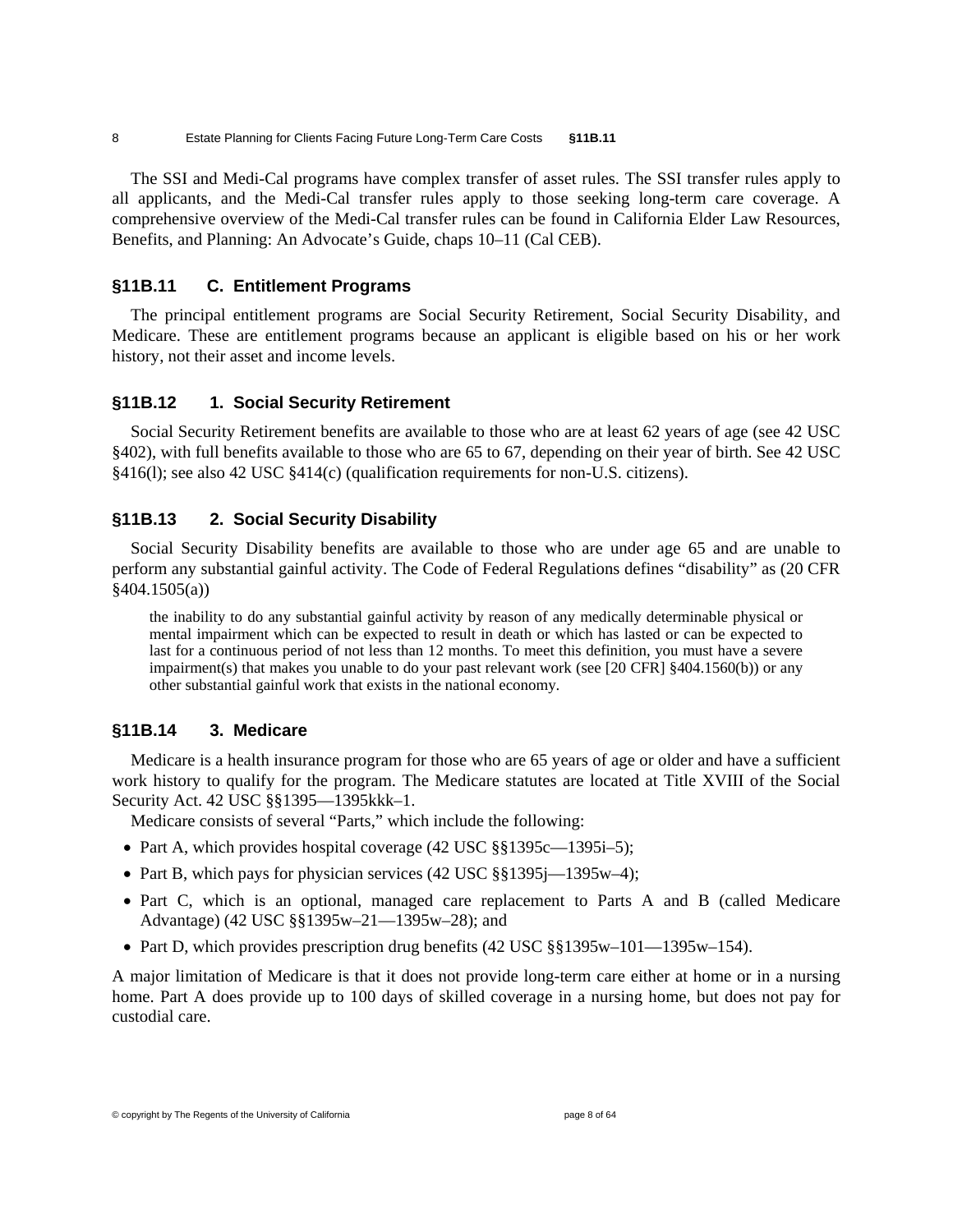A person under age 65, who has received Social Security Disability for 24 months, will qualify for Medicare.

For a comprehensive overview of public benefit programs, see Special Needs Trusts: Planning, Drafting, and Administration, chap 3 (Cal CEB). In addition, a complete overview of Medi-Cal planning can be found in California Elder Law Resources, Benefits, and Planning: An Advocate's Guide, chaps 9– 12 (Cal CEB).

# **§11B.15 D. Tax Considerations in Elder Law Practice**

This section sets forth a basic overview of tax considerations in elder law practice, including a checklist of issues to address when dealing with an elder law matter (see §§11B.16–11B.19). For a comprehensive overview of tax considerations, see chap 3.

#### **§11B.16 1. Gift Tax**

The gift tax is imposed for each calendar year on the transfer of property by gift during such calendar year by any individual resident or nonresident. See IRC §2501.

There is a gift tax annual exclusion of \$10,000, plus inflation adjustments, per donee. IRC §2503(b). For 2016, the annual exclusion amount is \$14,000. Rev Proc 2015–53, 2015–44 Int Rev Bull 615. This gift tax annual exclusion applies to present interest gifts but not to gifts of future interests, such as gifts to trusts over which the donee does not have a withdrawal power. Thus, for example, there is no requirement to file a gift tax return if no more than \$14,000 per donee is gifted in 2016, although a gift tax return may be desirable for gifts other than cash to establish the value of the gift property for estate and gift tax purposes. See §3.12.

In addition, each individual has an applicable exclusion amount of \$5 million, plus inflation adjustments, against the estate and gift tax. IRC  $\S$ §2010(c), 2505(a). In 2016, this amount is \$5,450,000. Rev Proc 2015–53, 2015–44 Int Rev Bull 615. Spouses may therefore transfer up to twice that amount through taxable gifts or at death with no estate or gift tax paid, with the precise amount depending on the application of the portability election when one spouse predeceases the other. See §3.26A. The unified credit will offset taxes on the first \$5,450,000 that is gifted by the donor.

There is an unlimited marital deduction for gifts between spouses where the donee is a U.S. citizen. IRC §2523. This means there is no gift tax paid on gifts between spouses. For gifts to a noncitizen spouse, there is a gift tax annual exclusion of \$100,000 plus inflation adjustments (\$148,000 in 2016) in lieu of the marital deduction. IRC §2523(i); Rev Proc 2015–53, 2015–44 Int Rev Bull 615.

For a gift to be treated as made within a given year, it must be complete. An incomplete gift occurs when the donor has not given up complete dominion and control over the property. For example (Treas Reg §25.2511–2(b)):

As to any property, or part thereof or interest therein, of which the donor has so parted with dominion and control as to leave in him no power to change its disposition, whether for his own benefit or for the benefit of another, the gift is complete. But if upon a transfer of property (whether in trust or otherwise) the donor reserves any power over its disposition, the gift may be wholly incomplete, or may be partially complete and partially incomplete, depending upon all the facts in the particular case. Accordingly, in every case of a transfer of property subject to a reserved power, the terms of the power must be examined and its scope determined.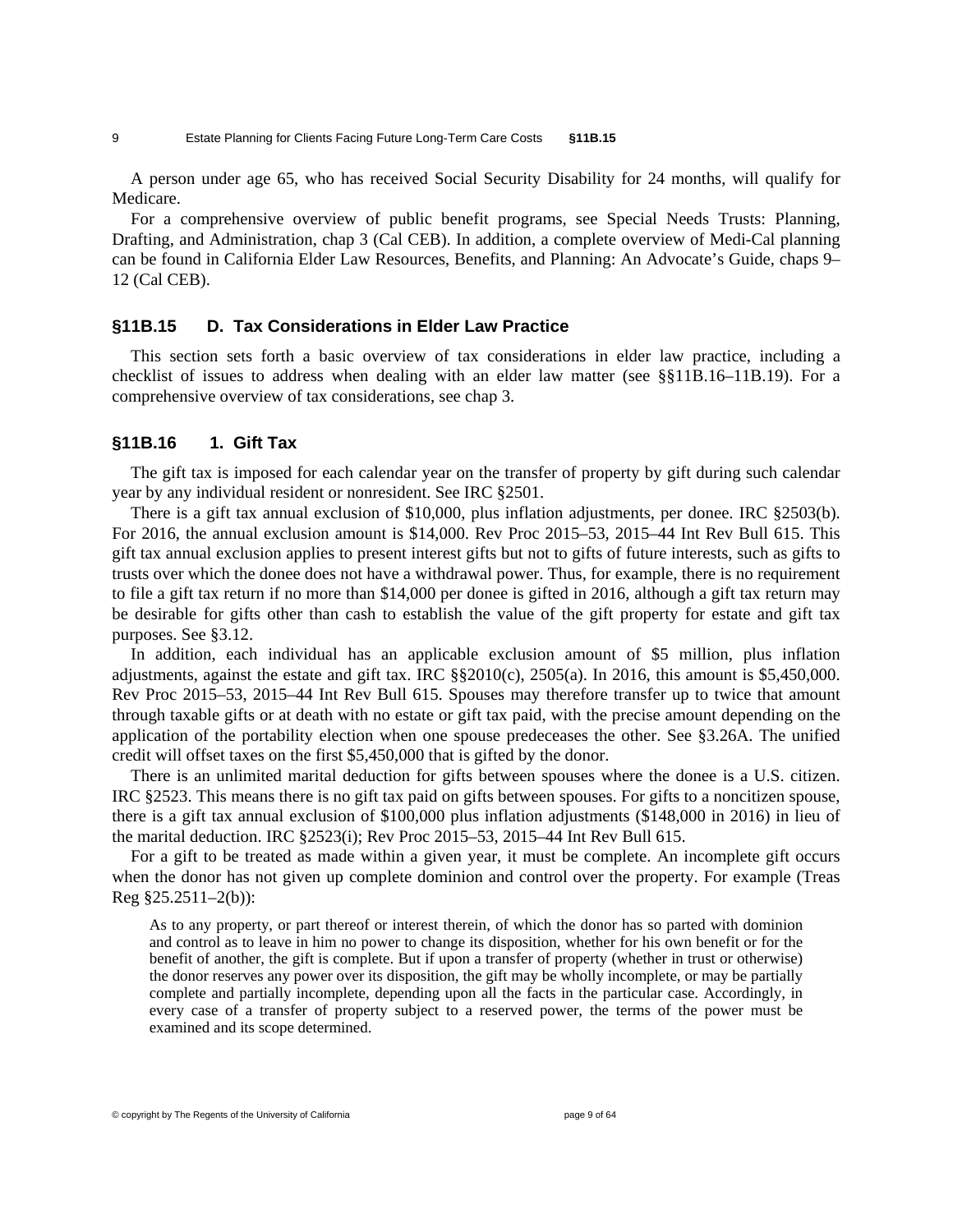Structuring gifts as incomplete is an important tool used by estate and elder law attorneys, as an incomplete gift will not require a gift tax return. In addition, when an incomplete gift is made, the property will be taxable in the donor's estate. See IRC §§2036–2038. This is advantageous in small estates because the property will receive a full step-up in basis on death. See IRC §1014, discussed in §§3.99–3.105.

# **§11B.17 2. Estate Tax**

The federal estate tax is assessed on the taxable estate of decedents who are U.S. residents or citizens. IRC §2001. The unified credit against the estate tax is used to shelter \$5 million plus inflation adjustments (\$5,450,000 in 2016; Rev Proc 2015–53, 2015–44 Int Rev Bull 615) for an individual and up to twice that amount for spouses, with the precise amount depending on the application of the portability election when one spouse predeceases the other. See IRC §2010(c). For further discussion of the estate tax, see chap 3.

# **§11B.18 3. Real Property Tax**

One of the greatest pitfalls for estate planning and elder law attorneys is the California real property tax. Under Proposition 13, the maximum amount of property taxes assessed on real property is 1 percent of the full cash value of the property. In addition, Proposition 13 restricts increases in the value of the property to no more than 2 percent per year, and prohibits reassessment of the value of the property, except in the case of a change in ownership. See Article XIIIA of the California Constitution.

**PRACTICE TIP►** The estate planning and elder law attorney must have a full understanding of the change in ownership rules to avoid unexpected consequences and potential malpractice claims that could arise from a reassessment.

There is an exclusion from reassessment for transfers between spouses. See Rev & T C §63. In addition, there is no change of ownership when property is transferred into a revocable trust by a settlor or back to the settlor when a revocable trust is revoked. See Rev & T C  $\S62(d)$ . There is also an exclusion from change of ownership when a property is transferred from a parent to a child, or from a child back to a parent. This exclusion applies to a transfer of a principal residence of any value and up to \$1 million of other real estate. The \$1 million rule is applied to the assessed value and not the fair market value of real estate. See Rev & T C §§63.1, 110.1. For complete discussion of property tax issues, see chap 3.

# **§11B.19 4. Income Tax**

Estate and elder law attorneys must be familiar with income tax considerations when dealing with the transfer of assets. The two most important issues are the IRC §121 exclusion and the step-up in basis under IRC §1014. These are important issues because the donor will often own a highly appreciated principal residence. Internal Revenue Code §121 provides the following:

Gross income shall not include gain from the sale or exchange of property if, during the 5-year period ending on the date of the sale or exchange, such property has been owned and used by the taxpayer as the taxpayer's principal residence for periods aggregating 2 years or more.

The exclusion is limited to \$250,000 (\$500,000 in the case of certain joint returns). See IRC §121(b).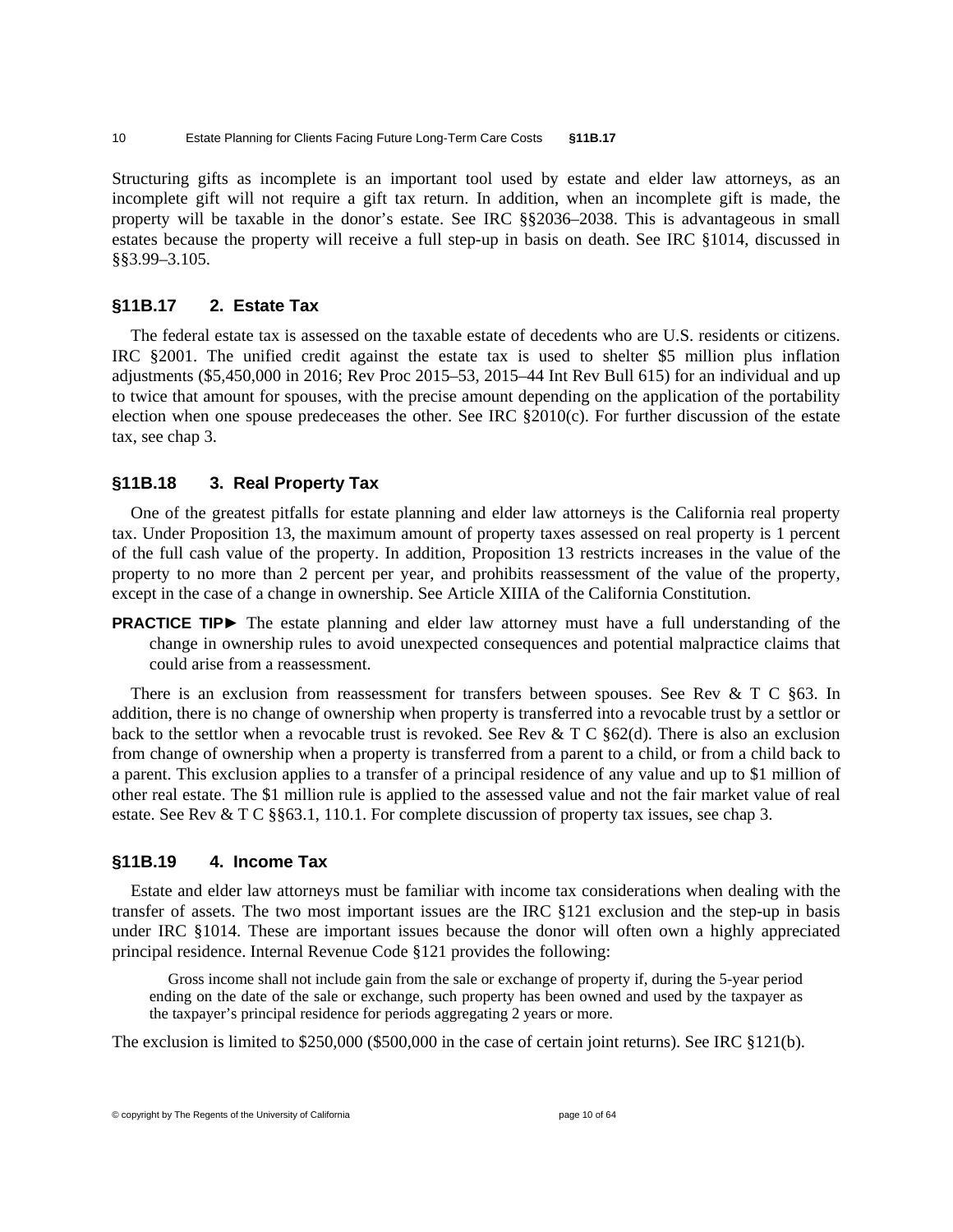The basis of property acquired from a decedent is the fair market value at death. IRC §1014. The basis of property acquired through a gift is generally the basis in the hands of the donor. IRC §1015.

It is important to structure gifts of appreciated property to ensure that there will be a step-up in basis on death of the donor. This can be accomplished by ensuring that the donor either retains a right to income or possession of the property or retains the right to change the beneficial enjoyment of the gift. See IRC §§2036, 2038.

### **E. Drafting Revocable Trusts With Long-Term Care Planning Provisions**

#### **§11B.20 1. Available Assets**

Assets held in a revocable trust are considered available to an applicant when a Medi-Cal application is submitted. "In the case of a revocable trust … the corpus of the trust shall be considered resources available to the individual."  $42 \text{ USC } \S 1396p(d)(3)(A)(i)$ .

#### **§11B.21 2. Estate Recovery Program**

Assets held in a revocable trust are also subject to the estate recovery program. The estate recovery regulations define "estate" to include (22 Cal Code Regs §50960.12)

all real and personal property and other assets in which the decedent had any legal title or interest at the time of death (to the extent of such interest), including assets conveyed to a dependent, heir, survivor, or assignee of the decedent through joint tenancy, tenancy in common, survivorship, life estate, living trust, annuities purchased on or after September 1, 2004, life insurance policy that names the estate as the beneficiary or reverts to the estate, or any retirement account that names the estate as the beneficiary or reverts to the estate.

### **§11B.22 3. Need to Plan for Medi-Cal**

Clients often believe that assets in a revocable trust are protected if Medi-Cal is needed in the future. This is not the case. However, if the revocable trust is properly drafted, the trustee can engage in longterm care planning if the need for Medi-Cal arises.

Probate Code allows an agent under a power of attorney to amend or revoke the trust if the power is expressly granted in both the trust and the power of attorney. See Prob C §§4264, 15401(c).

Attorneys need to remember that the provisions in the trust govern only assets that are funded into the trust. Assets that are not in the trust need to be handled using a power of attorney. These assets may include life insurance, retirement plans, and assets that are held in joint tenancy. Therefore, the power of attorney should also include long-term care planning provisions.

Care should be taken when drafting a joint revocable trust. An A-B-C trust, with the deceased spouse's share going to a bypass trust, with or without a Qualified Terminable Interest Property (QTIP) Trust, should not be used. The reason for this is that requiring the funding of a bypass trust on the death of the first spouse may present complications if the survivor is in need of Medi-Cal in the future. The assets held in a bypass trust will be available to the Medi-Cal applicant; there may not be any way to gift those assets if the bypass trust is set up solely for the benefit of the survivor; and the assets in the bypass trust might be subject to recovery if the survivor is able to qualify for benefits.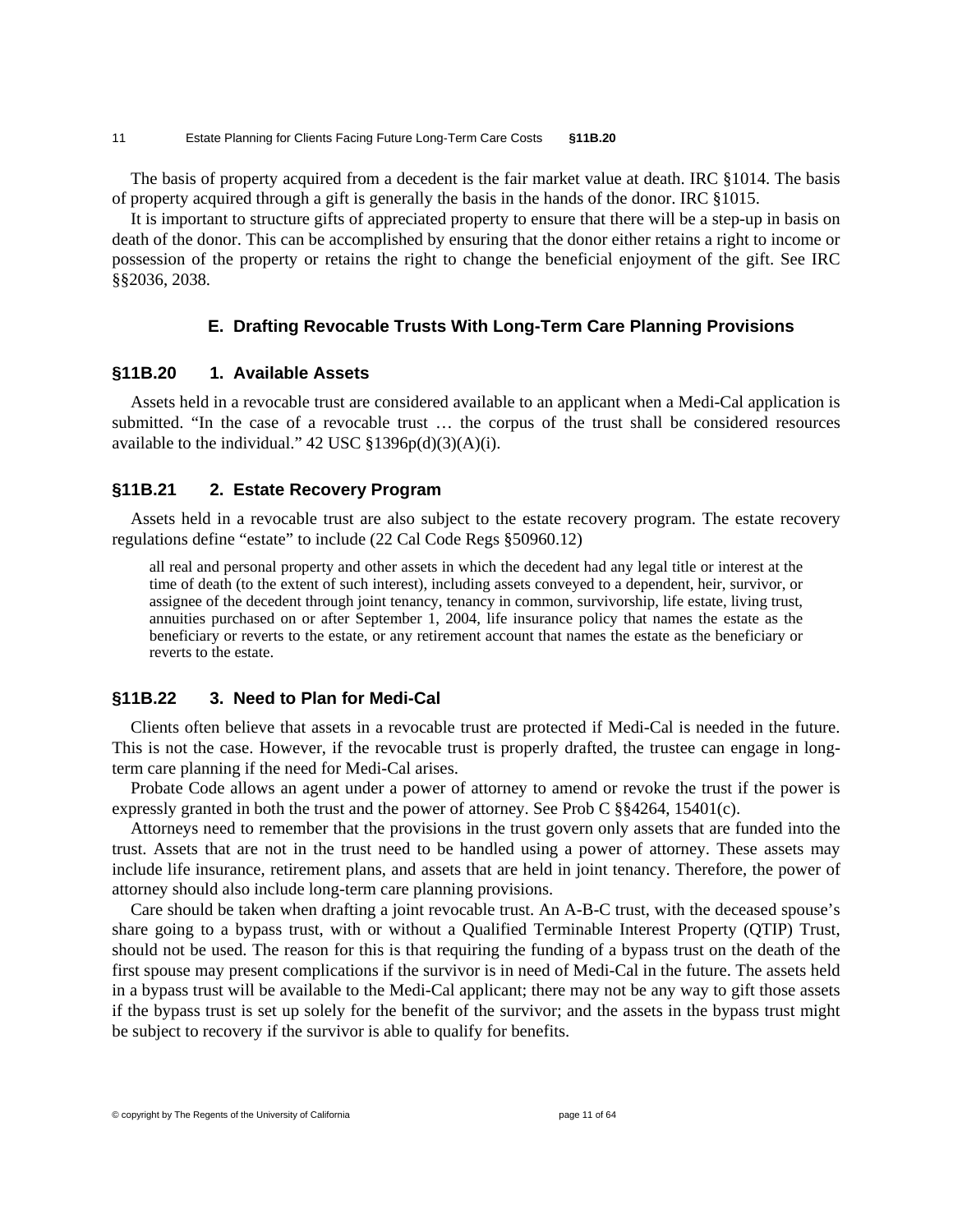**NOTE►** When broad powers are given to the trustee and agent under a power of attorney to amend and revoke the trust, and make gifts from the trust, there is the potential for elder abuse. Thus, great care must be taken in choosing an appropriate trustee.

For sample revocable trusts for an individual and a married couple, respectively, see the forms in §§11B.35 and 11B.36.

### **§11B.23 F. When to Use Last Will and Testament as Primary Planning Vehicle**

Federal law governing the availability of assets in a third party irrevocable trust is complex. See 42 USC §1396p(d).

Section 1396p(d)(1) provides:

For purposes of determining an individual's eligibility for, or amount of, benefits under a State plan under this subchapter, subject to paragraph (4), the rules specified in paragraph (3) *shall apply to a trust established by such individual.* (Emphasis added.)

Next,  $$1396p(d)(2)(A)$  provides:

(A) For purposes of this subsection, an individual shall be considered to have established a trust if assets of the individual were used to form all or part of the corpus of the trust and if any of the following individuals established such trust other than by will:

(i) The individual.

(ii) The individual's spouse.

(iii) A person, including a court or administrative body, with legal authority to act in place of or on behalf of the individual or the individual's spouse.

(iv) A person, including any court or administrative body, acting at the direction or upon the request of the individual or the individual's spouse.

The term "assets," with respect to an individual, includes all income and resources of the individual and of the individual's spouse. 42 USC §1396p(h)(1).

Finally,  $$1396p(d)(3)(B)$  provides:

In the case of an irrevocable trust— $(i)$  if there are any circumstances under which payment from the trust could be made to or for the benefit of the individual, the portion of the corpus from which, or the income on the corpus from which, payment to the individual could be made shall be considered resources available to the individual.

Where an irrevocable trust is fully discretionary, and funded by a third party, the assets in the trust are not available to a Medi-Cal applicant. There is one significant exception to this rule. Where a spouse establishes a discretionary trust for another spouse, the assets are only considered unavailable if the trust is established pursuant to a will. If the trust is established in a living trust, the assets will be available when an applicant applies for Medi-Cal.

Some attorneys will plan for an ill spouse by establishing a living trust. The living trust will provide that if the well spouse is the first spouse to die, then the assets are paid to a testamentary special needs trust (SNT) established under the decedent's will.

A more conservative approach is simply to have the well spouse establish a testamentary-based estate plan. This would include a will, power of attorney, and advanced health care directive. If the well spouse dies first, then the assets are left to the ill spouse under a will-based SNT.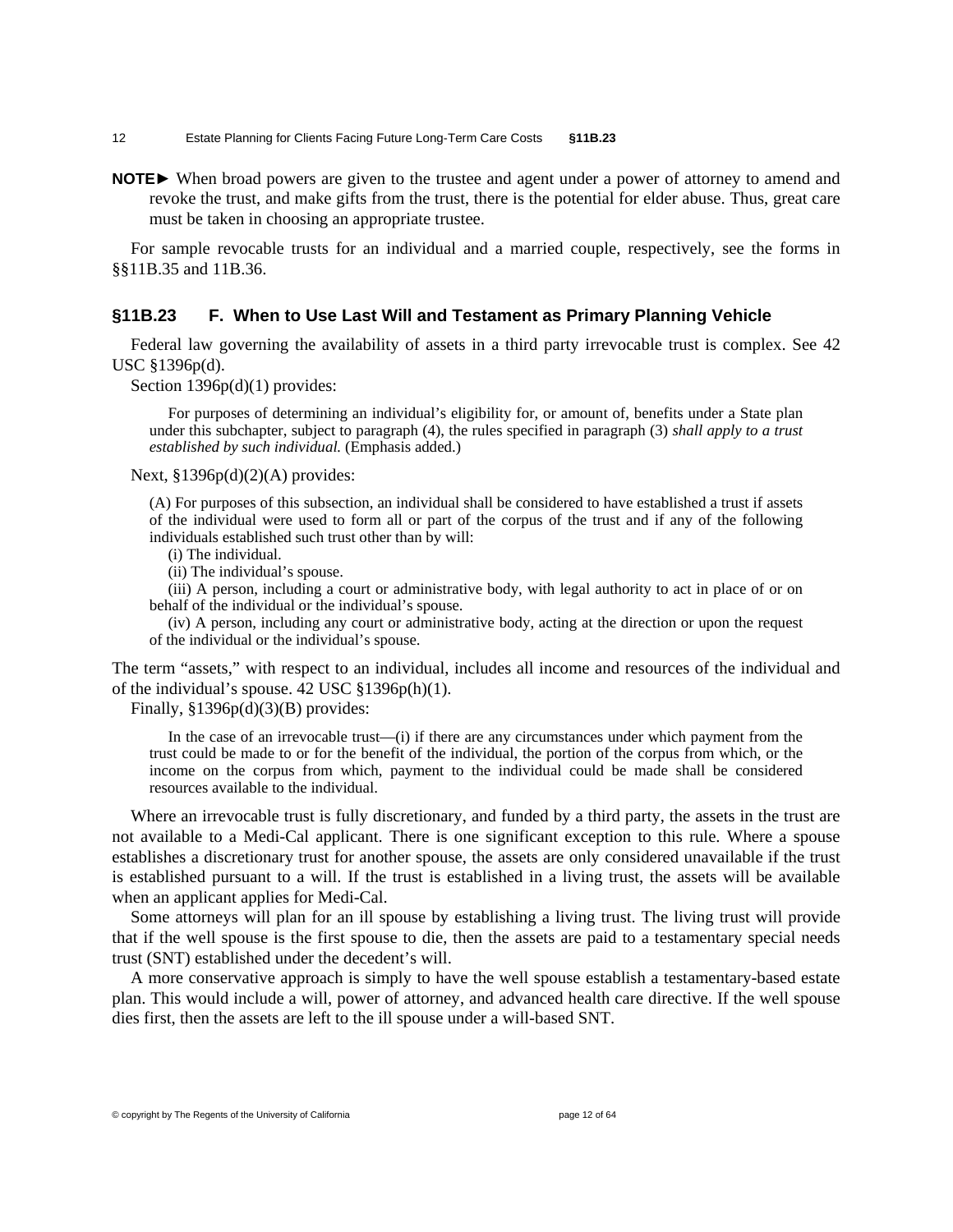If the well spouse survives the ill spouse, the well spouse can then establish a living trust leaving their assets to his or her children and other beneficiaries.

#### **G. Powers of Attorney With Long-Term Care Planning Provisions**

### **§11B.24 1. Drafting a Power of Attorney**

Drafting a power of attorney with long-term care planning provisions is a straight-forward task. Use the Uniform Statutory Form Power of Attorney under Prob C §4401. Then refer to Prob C §§4400–4465 for a detailed explanation of each power listed on the form. For a sample Uniform Statutory Form Power of Attorney, see §11B.38.

# **§11B.25 2. Powers to Include**

Certain powers must be specifically included. Probate Code §4264 provides the following:

An attorney-in-fact under a power of attorney may perform any of the following acts on behalf of the principal or with the property of the principal only if the power of attorney expressly grants that authority to the attorney-in-fact:

(a) Create, modify, revoke, or terminate a trust, in whole or in part. If a power of attorney under this division empowers the attorney-in-fact to modify or revoke a trust created by the principal, the trust may be modified or revoked by the attorney-in-fact only as provided in the trust instrument.

(b) Fund with the principal's property a trust not created by the principal or a person authorized to create a trust on behalf of the principal.

(c) Make or revoke a gift of the principal's property in trust or otherwise.

(d) Exercise the right to reject, disclaim, release, or consent to a reduction in, or modification of, a share in, or payment from, an estate, trust, or other fund on behalf of the principal. This subdivision does not limit the attorney-in-fact's authority to disclaim a detrimental transfer to the principal with the approval of the court.

(e) Create or change survivorship interests in the principal's property or in property in which the principal may have an interest.

(f) Designate or change the designation of beneficiaries to receive any property, benefit, or contract right on the principal's death.

(g) Make a loan to the attorney-in-fact.

Note the "expressly grants" language. Both the power of attorney and the trust must allow an agent to modify or revoke the trust. See Prob C §15401(c).

If the principal wants the agent to make gifts to herself, that power should be expressly authorized to avoid a claim of self dealing.

With respect to future long-term care planning, the most important powers to include are the following:

- The power to create, modify, revoke, or terminate a trust, in whole or in part (allows an agent to revoke the elder's current estate plan, and allows the creation and funding of an irrevocable trust (such as an irrevocable income only trust));
- The power to make or revoke a gift of the principal's property in trust or otherwise (allows the agent to engage in Medi-Cal planning that involves the gifting of assets); and
- The power to designate or change the designation of beneficiaries to receive any property, benefit, or contract right on the principal's death (allows the agent to ensure that the estate recovery is avoided).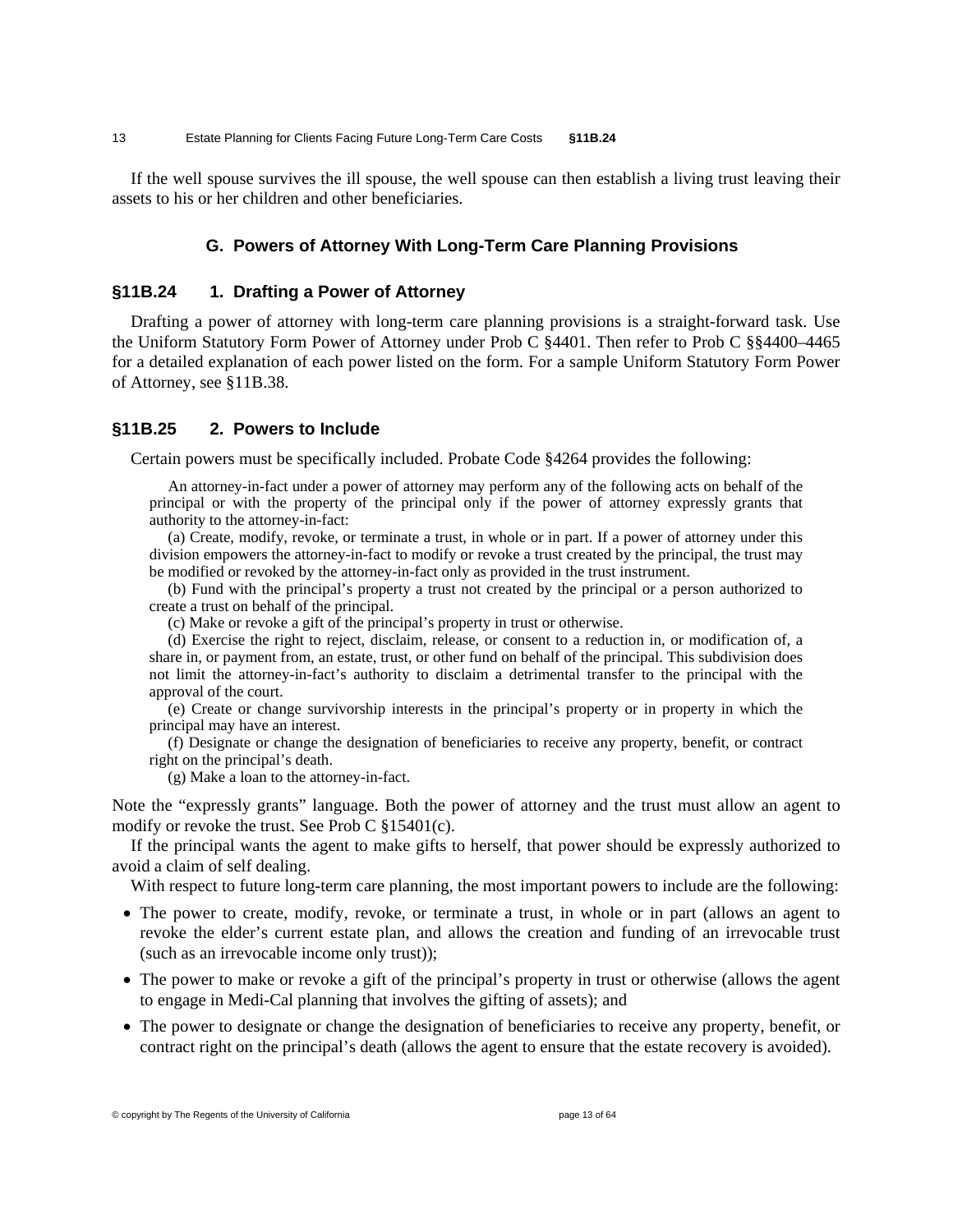For a sample Uniform Statutory Form Power of Attorney that authorizes the agent to exercise these powers, see §11B.38.

**NOTE►** The estate planning attorney should carefully explain to his or her client the broad nature of these powers and the potential for an abuse of power by the agent. The agent should be selected with the greatest of care.

# **H. Medi-Cal Estate Recovery**

### **§11B.26 1. Basics**

California has one of the most aggressive estate recovery programs in the country. After a Medi-Cal recipient dies, the State shall claim against the estate of a decedent, or against any recipient of the decedent's property by distribution or survival, an amount equal to the lesser of (1) all payments made by the Medi-Cal program on behalf of the decedent or (2) the decedent's equity interest in the property at the time of death (to the extent of such interest). 22 Cal Code Regs §50961(a).

Regulations define "estate" to include the following (22 Cal Code Regs §50960.12):

All real and personal property and other assets in which the decedent had any legal title or interest at the time of death (to the extent of such interest), including assets conveyed to a dependent, heir, survivor, or assignee of the decedent through joint tenancy, tenancy in common, survivorship, life estate, living trust, annuities purchased on or after September 1, 2004, life insurance policy that names the estate as the beneficiary or reverts to the estate, or any retirement account that names the estate as the beneficiary or reverts to the estate.

The Department of Health Care Services' (DHCS) claim must include all payments made by the Medi-Cal program on behalf of the decedent, including nursing facility and other long-term care services, home- and community-based services, inpatient/outpatient services, durable medical equipment, related hospital and prescription drug services, health care and insurance premiums, and payments to managed care plans. 22 Cal Code Regs §50961(c).

The DHCS' claim will not include payments made for personal care services provided under In-Home Support Services (IHSS), or the cost of premiums, co-payments, and deductibles paid on behalf of either Qualified Medicare Beneficiaries (QMB) or Specified Low-Income Medicare Beneficiaries (SLMB). 22 Cal Code Regs §50961(c).

Within 90 days of the date of death of an individual who received or may have received Medi-Cal benefits, or was the surviving spouse of a person who received Medi-Cal benefits, the attorney for the estate, or if there is no attorney, the beneficiary, the personal representative, or the person in possession of property of the decedent, must give written notice by mail of the decedent's death to the Director of the Department of Health Care Services at his or her Sacramento office, or, Estate Recovery Section, Mail Stop 4720, P.O. Box 997425, Sacramento, CA 95899-7425. The notice must include a copy of the decedent's death certificate. Any other notice or submission of county vital records (*i.e.,* death certificate) submitted to the State Registrar of Vital Statistics or other governmental entities shall not satisfy this requirement. 22 Cal Code Regs §50962(a).

If the deceased Medi-Cal recipient's estate is subject to probate, the state has 4 months to file the estate recovery claim. Prob C §9202. For estates not subject to probate, the state's policy is to respond within 4 months. By law, the state has 3 years from receipt of notice to file a suit for recovery. CCP §338(a).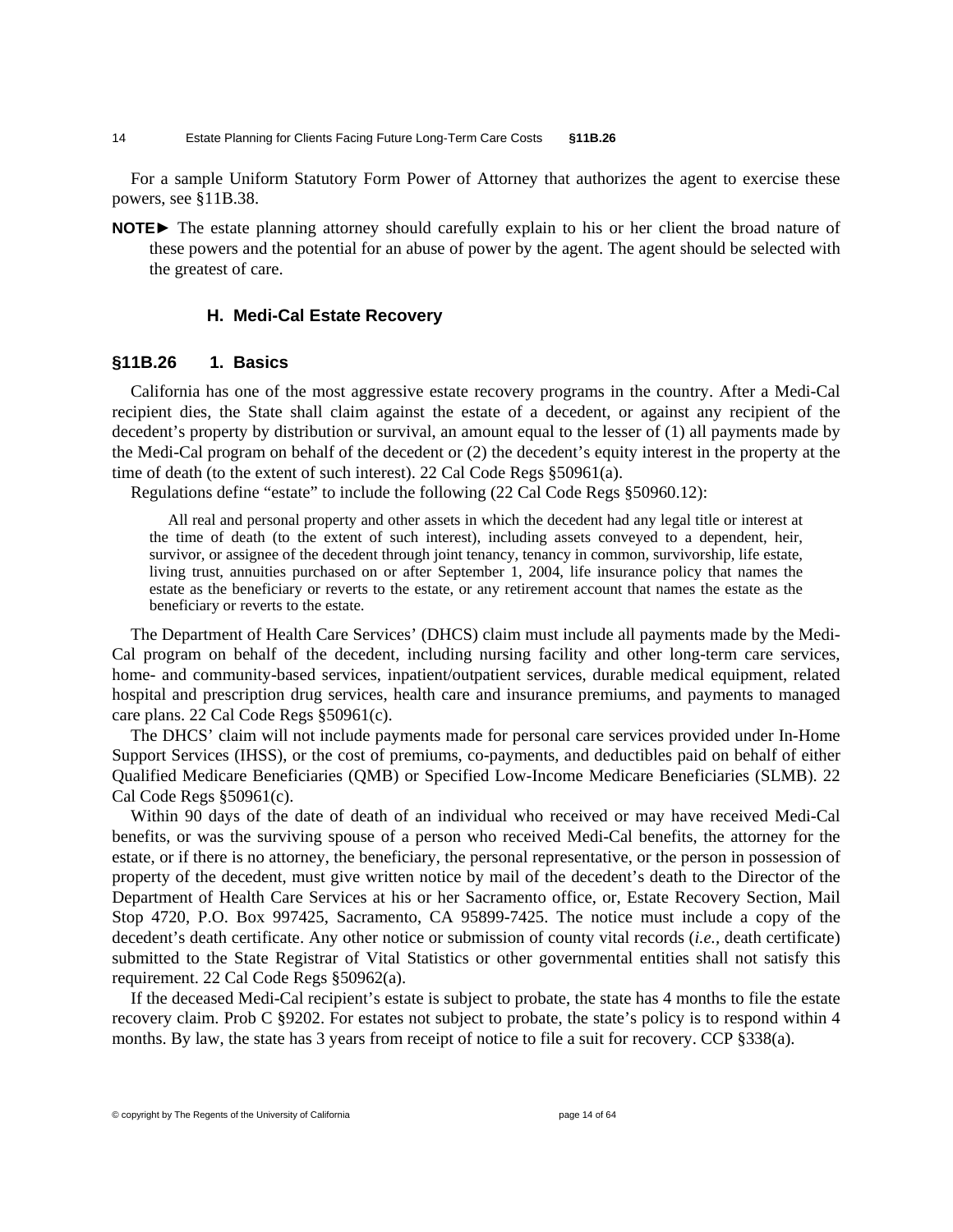#### **§11B.27 2. Exemptions From Recovery**

The Department of Health Care Services (DHCS) must provide an exemption of the claim in any of the following circumstances (22 Cal Code Regs §50961(d)(1)–(4) (emphasis added)):

- 1. Where the decedent was under age 55 when the services were provided, unless the decedent was an inpatient in a nursing facility, intermediate care facility for the mentally retarded, or other medical institution;
- 2. During the lifetime of a surviving spouse;
- 3. When, *as of the date of decedent's death,* there is a surviving child of the decedent who is under age 21, and who can provide the Department with the documentary evidence specified in  $\S 50966(a)$ (2), to the address specified in §50966(a); or
- 4. When, *as of the date of the Department's notice of claim,* there is a surviving child of the decedent who is blind, or disabled, within the meaning of Section 1614 of the Federal Social Security Act (42 USC §1382c).

In the case of a minor, blind, or disabled child, the whole claim is barred regardless of who inherits the property. 22 Cal Code Regs §50961(d)(3)–(4).

**EXAMPLE►** A mother passes away and leaves a principal residence worth \$400,000. The mother was a Medi-Cal recipient. The home is left in equal shares to her four children. One of the four children is disabled and receives Social Security Disability Insurance (SSDI). Medi-Cal's claim is barred in full, and all four children will each receive their share of the principal residence. There will be no reimbursement to Medi-Cal.

### **§11B.28 3. Hardship Waivers**

An applicant has 60 days from the date stated on the Department of Health Care Services' (DHCS) notice of claim in which to submit an application for waiver due to substantial hardship. 22 Cal Code Regs §50962(e).

Section  $50963(a)(1)$ –(6) of Title 22 of the California Code of Regulations states:

The Department shall waive an applicant's proportionate share of the claim if the applicant can demonstrate through submission of an Application for Hardship Waiver, Form DHCS 6195 (05/15), and documentation to substantiate hardship, or, if applicable, at an estate hearing, that enforcement of the Department's claim would result in substantial hardship to the applicant. In determining the existence of substantial hardship, the Department shall waive an applicant's proportionate share of the claim if one or more of the following criteria apply:

(1) When allowing the applicant to receive the inheritance from the estate would enable the applicant to discontinue eligibility for public assistance payments and/or medical assistance programs; or,

(2) When the estate property is part of an income-producing business, including a working farm or ranch, and recovery of medical assistance expenditures would result in the applicant losing his or her primary source of income; or,

(3) When an aged, blind, or disabled applicant has continuously lived in the decedent's home for at least one year prior to the decedent's death and continues to reside there, and is unable to obtain financing to repay the State. The applicant shall apply to obtain financing, for an amount not to exceed his or her proportionate share of the claim, from a financial institution as defined in Prob C §40. The applicant shall provide the Department with a denial letter(s) from the financial institution; or,

(4) When the applicant provided care to the decedent for two or more years that prevented or delayed the decedent's admission to a medical or long-term care institution. The applicant must have resided in the decedent's home during the period care was provided and continue to reside in the decedent's home.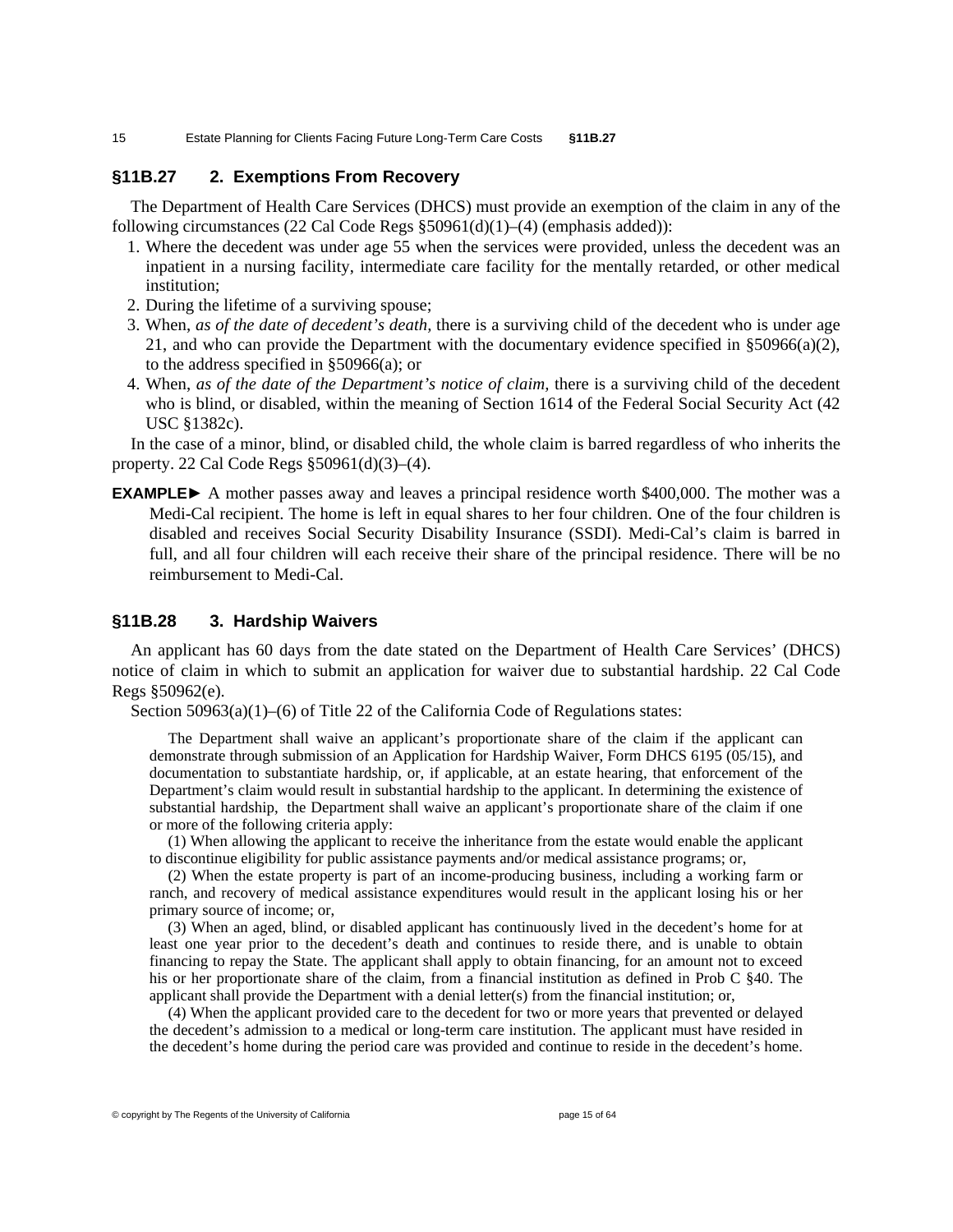The applicant must provide written medical substantiation from a licensed health care provider(s), which clearly indicates that the level and duration of care provided, prevented, or delayed the decedent from being placed in a medical or long-term care institution; or,

(5) When the applicant transferred the property to the decedent for no consideration; or,

(6) When equity in the real property is needed by the applicant to make the property habitable, or to acquire the necessities of life, such as food, clothing, shelter or medical care.

The DHCS shall provide written notification to the applicant of its decision regarding the hardship waiver application within 90 days of the application's submission. 22 Cal Code Regs §50963(d).

#### **§11B.28A 4. Amendments to Estate Recovery Laws—Senate Bill 833**

On June 27, 2016, the Governor signed into law SB 833. Senate Bill 833 contains the most significant changes to California's Medi-Cal program in 25 years. The amendments to the estate recovery program are contained in Section 22 of SB 833. The full import of these changes will be difficult to understand until clarifying regulations are issued.

The bill would require the State Department of Health Care Service to make claims against the estate of a decedent (or against any recipient of the property of the decedent by distribution or survival) only in specified circumstances. Under Welf & I C  $\S$ 14009.5, the intent of the legislature, with the amendments made to this section by the Act include the following (Welf & I C  $\S 14009.5(a)(1)–(5)$ ):

- 5. Limit Medi-Cal estate recovery only for those services required to be collected under federal law.
- 6. Limit the definition of "estate" to include only the real and personal property and other assets required to be collected under federal law.
- 7. Require the State Department of Health Care Services to implement the option in the State Medicaid Manual to waive its claim, as a substantial hardship, when the estate subject to recovery is a homestead of modest value, subject to federal approval.
- 8. Prohibit recovery from the estate of a deceased Medi-Cal member who is survived by a spouse or registered domestic partner.
- 9. Ensure that Medi-Cal members can easily and timely receive information about how much their estate may owe Medi-Cal when they die.

These amendments take effect on January 1, 2017. The most significant changes to the Estate Recovery Program are as follows:

- For Medi-Cal recipients who receive services prior to age 55, the recovery is limited to inpatient nursing home services and may only be made against real property.
- For Medi-Cal recipients aged 55 and older, the recovery may be made against real and personal property.
- There is a claim exemption where a recipient is survived by a spouse or registered domestic partner (RDP). Unlike past law where the recovery was deferred until the death of the surviving spouse or RDP, this is a bar to recovery where a spouse or registered domestic partner survives.
- There is a new hardship exemption where the estate consists of a homestead of modest value. "Homestead of Modest Value" means "a home whose fair market value is 50 percent or less of the average price of homes in the county where the homestead is located, as of the date of the decedent's death."

© copyright by The Regents of the University of California page 16 of 64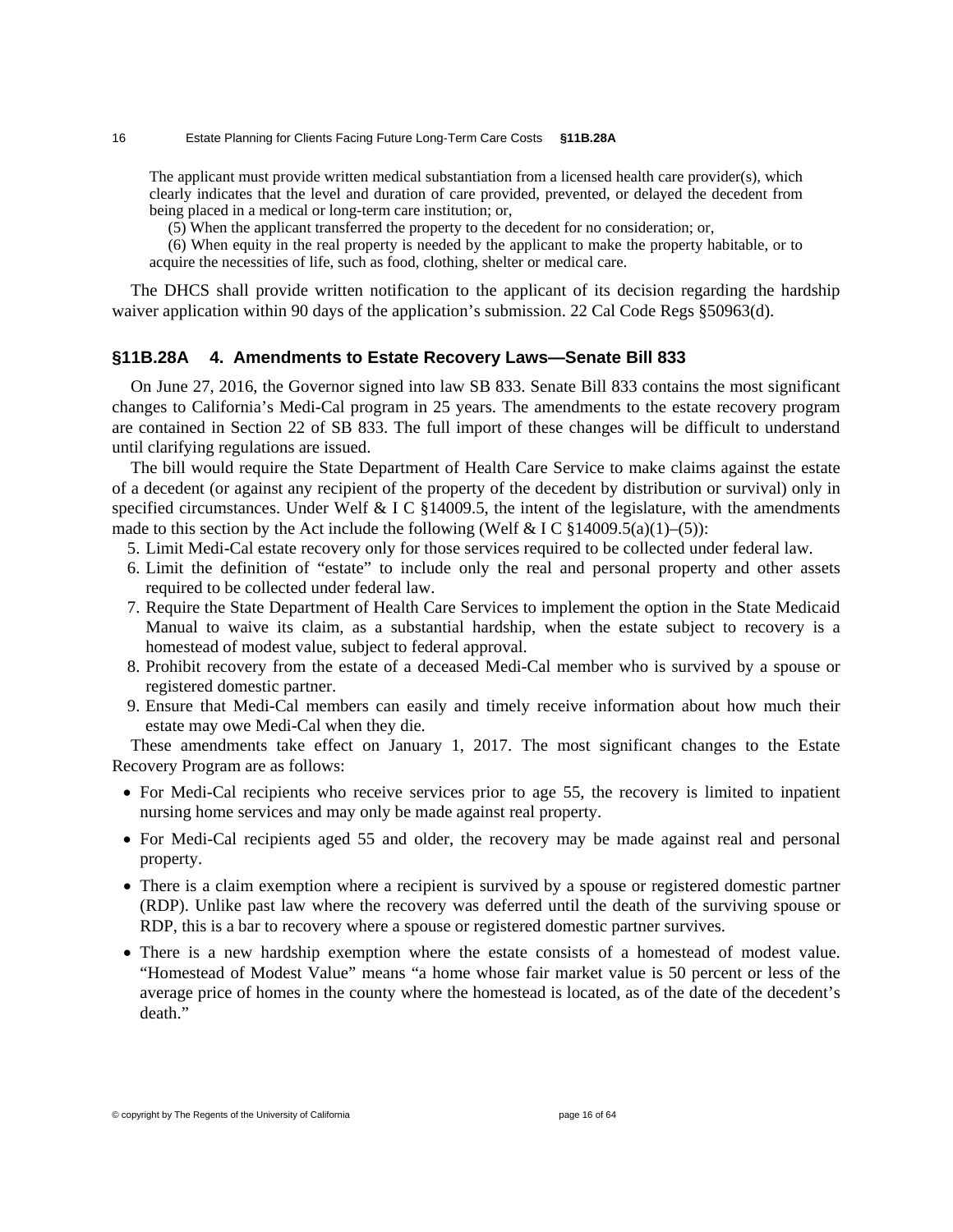- The Department of Health Care Services must now provide a living recipient the amount of their potential Medi-Cal liability on death. This provision states: "The department shall provide a current or former member, or his or her authorized representative designated under [Welf & I C] Section 14014.5, upon request, a copy of the amount of Medi-Cal expenses that may be recoverable under this section through the date of the request. The information may be requested once per calendar year for a fee to cover the department's reasonable administrative costs, not to exceed five dollars (\$5)."
- The definition of "estate" will be limited to the Probate Estate. There will no longer be recovery against non-probate assets such as living trusts.

# **§11B.29 I. Protection of Family Home**

The estate recovery can be an unwelcome trap for those who do not plan properly. As noted above, SB 833 will limit the estate recovery to the Probate Estate. The authors recommend the use of an irrevocable trust or life estate until the Department of Health Care Services issues regulations implementing SB 833.

A Medi-Cal applicant can obtain benefits owning substantial assets. This is because the value of the applicant's home is not a countable asset. In addition, other assets such as retirement accounts and life insurance policies with limited cash value can be owned.

As previously noted (see §11B.26), after a Medi-Cal recipient dies (22 Cal Code Regs §50961(a)(1)–  $(2)$ :

The Department shall claim against the estate of a decedent, or against any recipient of the decedent's property by distribution or survival, an amount equal to the lesser of:

(1) All payments made by the Medi-Cal program on behalf of the decedent . . . ; or

(2) The decedent's equity interest in the property at the time of death (to the extent of such interest).

There are two major exceptions to this rule. First, "the Department's claim shall not apply against property interests that the decedent irrevocably transferred before death." 22 Cal Code Regs §50961(j). Second, "where the decedent made an irrevocable transfer of a remainder interest in property with a retained life estate, the Department's claim shall not apply against the life estate or the remainder interest." 22 Cal Code Regs §50961(i).

The following are several issues to consider when planning to protect the family home from an estate recovery:

- The gift tax;
- The estate tax;
- The IRC §121 exclusion from gain from the sale of a principal residence;
- The step-up in basis under IRC §1014; and
- Preserving the Proposition 13 assessed value in real estate.

There are three ways to avoid a recovery. The first is to make an outright transfer of the home; the second is to transfer the home and retain a life estate; and the third is to establish an irrevocable income only trust. For consequences of these three options, see §§11B.30–11B.32.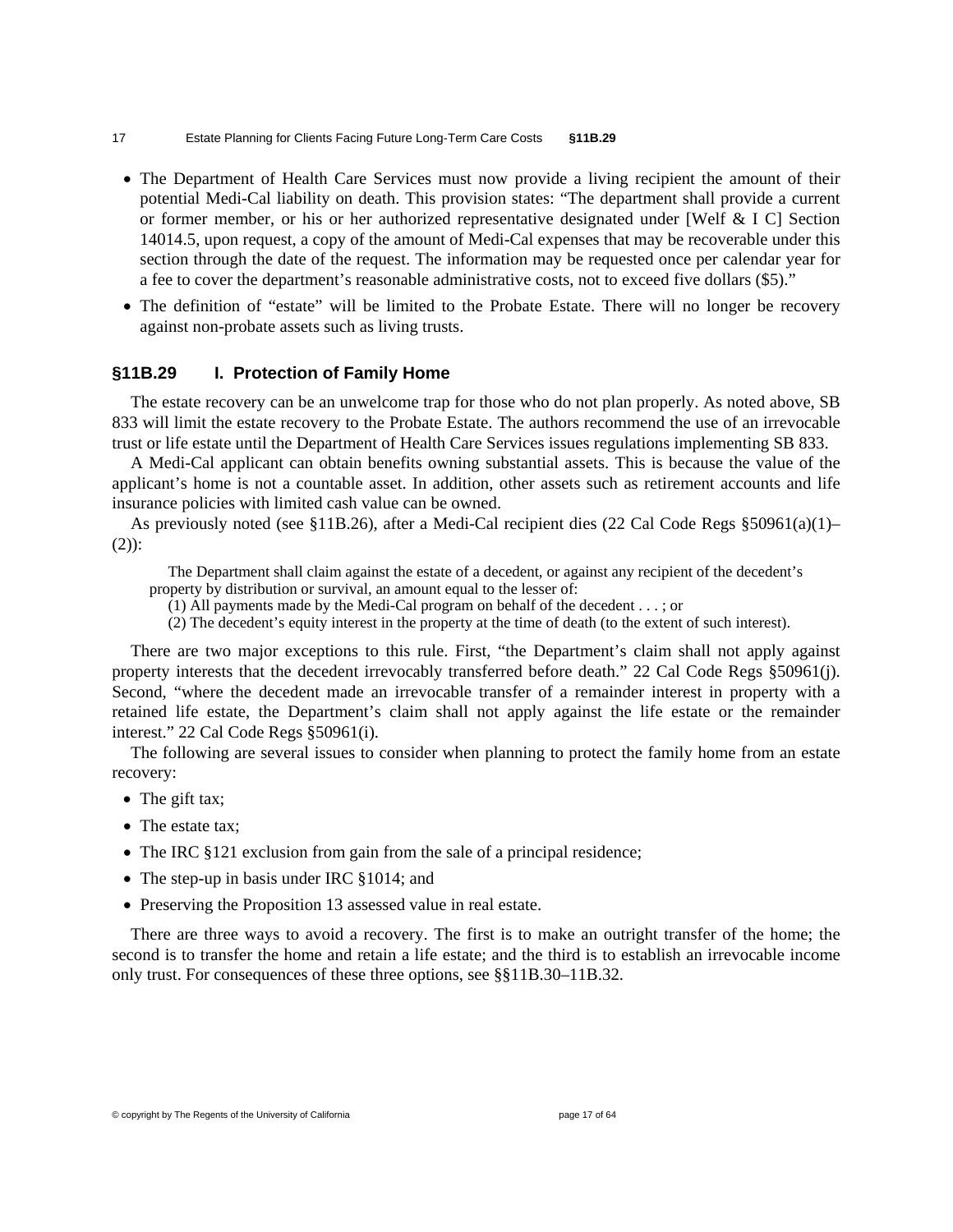#### **§11B.30 1. Outright Transfer**

An outright transfer of a home may be appropriate when the home is not highly appreciated in value. An outright transfer of a home is considered a taxable gift, and will not be part of the donor's taxable estate on death because the donor has relinquished dominion and control over the property.

The IRC §121 exclusion will not be available unless the donee independently qualifies under that section. This means the donee as "taxpayer" must meet the requirements of IRC §121 (*i.e.,* "during the 5 year period ending on the date of the sale or exchange, such property has been owned and used by the taxpayer as the taxpayer's principal residence for periods aggregating 2 years or more").

There will be no step-up in basis on death in the case of an outright transfer. Rather, the donee will take a carryover basis under IRC §1015.

Proposition 13 issues are relatively straightforward in the case of an outright transfer. There is no change in ownership if the donee is a spouse, and there is an exclusion from reassessment where the donee is a child.

#### **§11B.31 2. Retained Life Estate**

Transferring real estate subject to a retained life estate is one of the most secure ways to avoid the estate recovery. The estate recovery regulations provide that "where the decedent made an irrevocable transfer of a remainder interest in property with a retained life estate, the [Department of Heath Care Services'] claim shall not apply against the life estate or the remainder interest." 22 Cal Code Regs §50961(i).

When an applicant transfers the property and retains a life estate, the transfer is considered a taxable gift; therefore, a gift tax return must be filed. In addition, because of the retained life estate, the property will also be included in the gross estate of the donor on death. See IRC  $\S 2036$ .

Transferring property subject to a retained life estate is not an ideal plan where the home may be sold during the applicant's lifetime. This is because the IRC §121 exclusion will not be fully available to the donor. The exclusion needs to be prorated between the life estate holder, who may qualify for the §121 exclusion, and the donee, who likely will not qualify for the exclusion. Life Estate/Remainder Value Tables can be found in the Medi-Cal Eligibility Procedures Manual (MEPM), Article 9A (Property Held in Life Estate), available online at http://www.dhcs.ca.gov/services/medical/eligibility/pages/medeligprocmanual.aspx.

**EXAMPLE►** Wanda transfers her principal residence to her daughter. Two years later Wanda and her daughter sell the home. Wanda is aged 78. Under the Life Estate/Remainder Value Tables, Wanda is entitled to 47.05 percent of the sales proceeds. Her daughter is entitled to 52.95 percent.

There will be a step-up in basis on the death of the applicant because the property is included in the gross estate of the donor under IRC §2036. This means that the basis will step up to the fair market value on the death of the donor. See IRC §1014.

There is no change of ownership when property is transferred subject to a reserved life estate. See Rev & T C §62(e). The change of ownership occurs on death.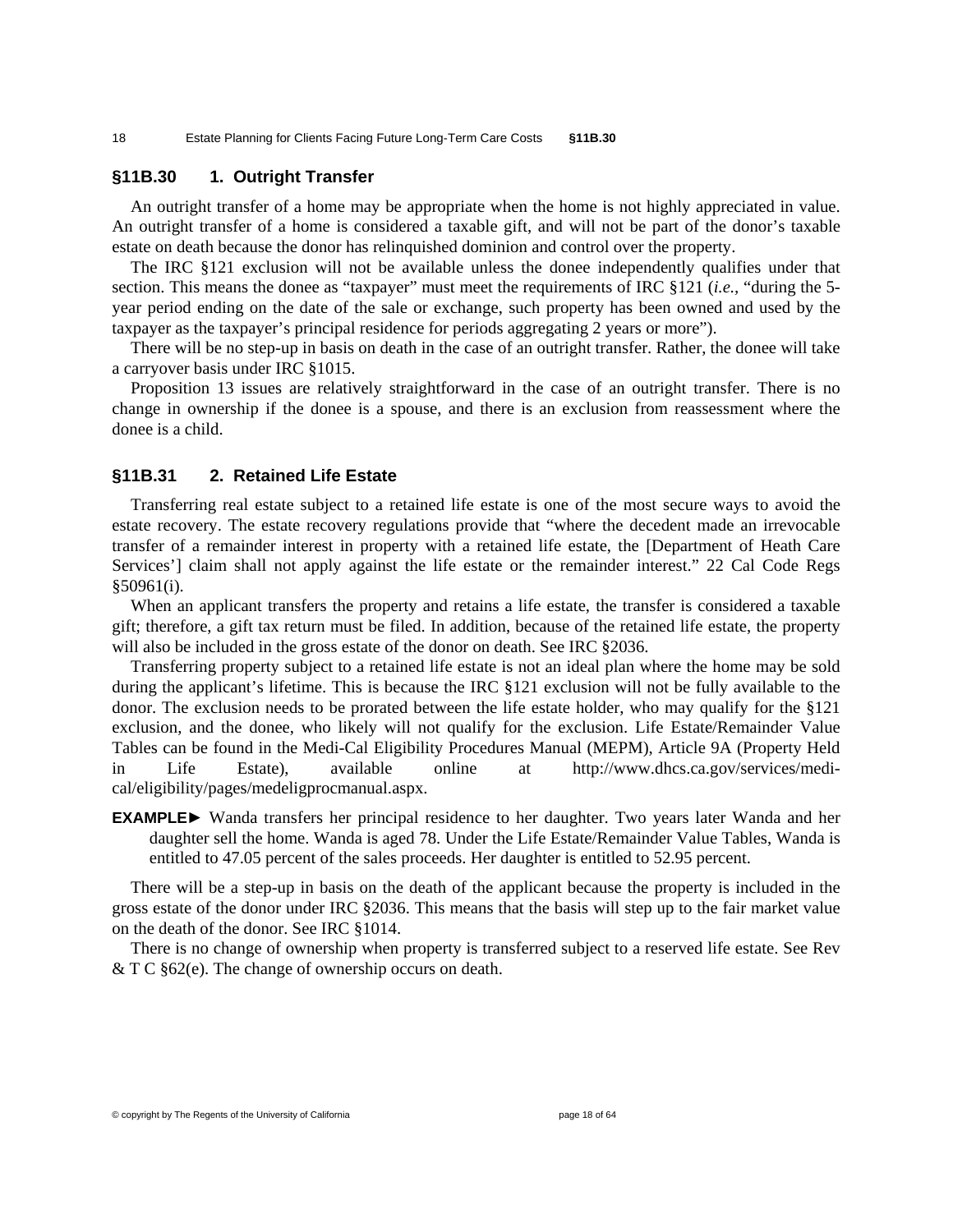#### **§11B.32 3. Irrevocable Income Only Trust**

An irrevocable income only trust is an ideal solution where the home may be sold during the donor's life. The trust should be structured so that the transfer to the trust is not considered a completed gift. This can be accomplished by having the donor reserve a limited power of appointment to change who inherits the property on death. See Treas Reg §25.2511–2(b).

The home will be included in the donor's gross estate because of the reserved right to income under IRC §2036.

The applicant can take advantage of the IRC §121 exclusion, upon a later sale of the property, if the trust is structured as a grantor trust. The grantor trust provisions are very complex. See IRC §§671–679. The sample trust is designed as a grantor trust, as a power of substitution is given to the creator. See IRC §675(4).

There will be a step-up in basis on death of the donor because of the reserved right to income. The full value of the property in the trust will be included in the gross estate for estate tax purposes under IRC §2036, and there will be a step-up under IRC §1014.

The estate planning or elder law attorney should carefully structure the trust to ensure that only children will receive the property if the Proposition 13 basis is intended to be preserved.

The forms in §§11B.39, 11B.40, and 11B.41 set forth a sample outright transfer deed, retained life estate deed, and irrevocable income only trust, respectively.

# **III. SAMPLE FORMS**

# **§11B.33 A. Form: Flat Fee Agreement**

\_ \_[*Date*]\_ \_

**JONES & SMITH, PC ("Attorney") and** \_ \_[*name of client*]\_ \_ **("Client") hereby agree that Attorney will provide legal services to Client on the terms set forth below.**

#### **CONDITIONS**

**This Agreement will not take effect, and Attorney will have no obligation to provide legal services, until Client returns a signed copy of this Agreement and pays the legal fee set forth herein.**

# **SCOPE OF SERVICES**

**Client hires Attorney to provide legal services in the following matter: ESTATE PLANNING AND LONG-TERM CARE ADVICE FOR CLIENT.**

**This Agreement does not cover litigation services of any kind. This Agreement also does not cover investment advice or accounting services, including the preparation of tax returns. Services in any matter not described above will require a separate written agreement.**

### **CLIENT'S DUTIES**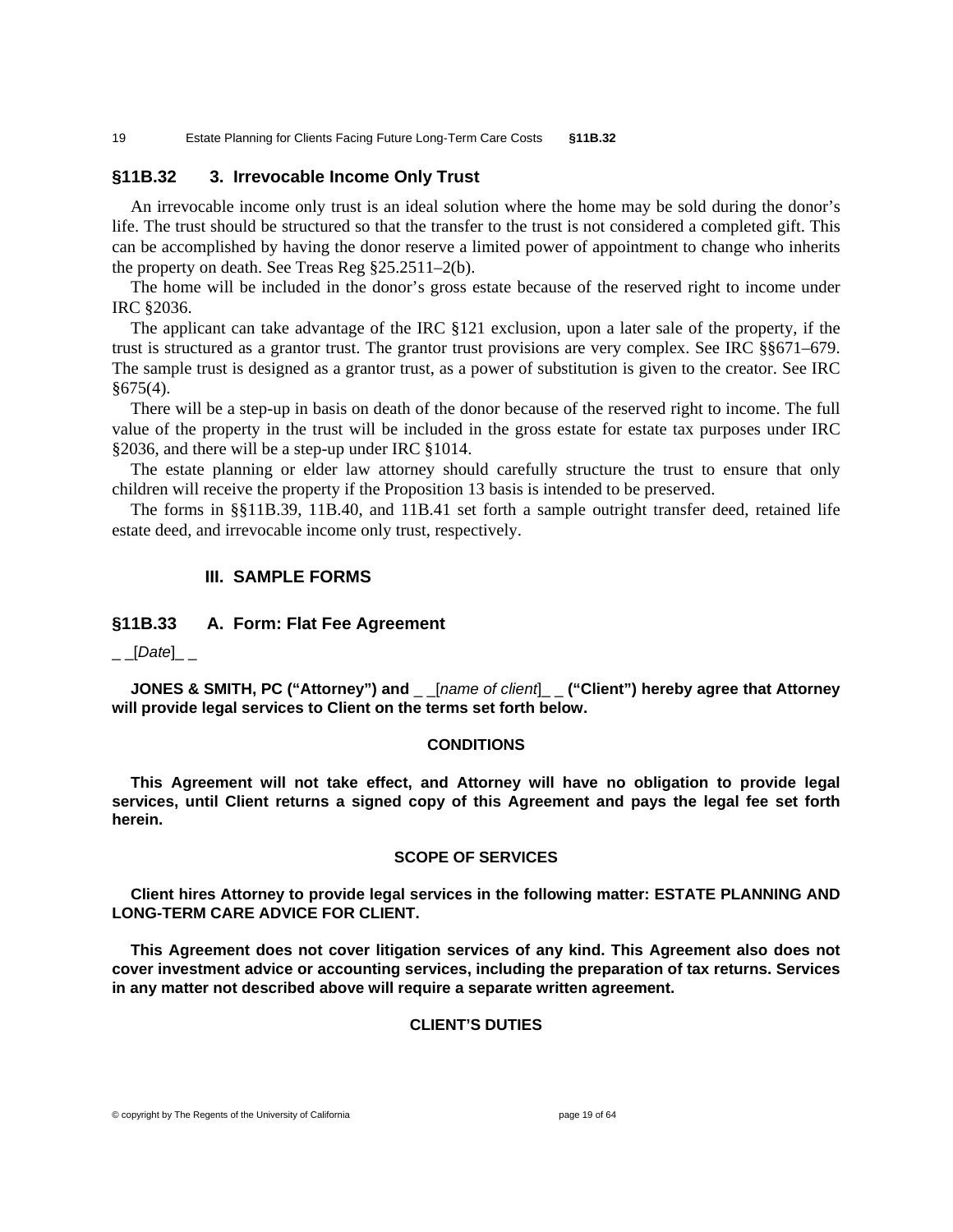**Client agrees to be truthful with Attorney, to cooperate, to keep Attorney informed of any information or developments that may come to Client's attention, to abide by this Agreement, to pay Attorney's bills on time, and to keep Attorney advised of Client's address, telephone number, and whereabouts. Client will assist Attorney in providing information and documents necessary for the representation in the described matter.**

#### **LEGAL FEE**

**Client agrees to pay Attorney a flat fee of \$**\_ \_[*amount*]\_ \_**.**

#### **REFUND OF LEGAL FEES**

**If for any reason this matter is not completed, unearned fees shall be refunded. For purposes of a refund only, legal fees shall be computed at our prevailing rates which are \$**\_ \_[*amount*]\_ \_ **per hour for Attorney Jones and \$**\_ \_[*amount*]\_ \_ **per hour for Attorney Smith.**

#### **COSTS AND OTHER CHARGES**

**Attorney will incur various costs and expenses in performing legal services under this Agreement. Client agrees to pay for all costs, disbursements, and expenses in addition to the hourly fees. Costs are billed after they are incurred and are not applied to any deposit paid to firm.**

#### **BILLING STATEMENTS**

**Attorney will send Client periodic statements for costs incurred. Each statement will be payable within 15 days of its mailing date.**

#### **DISCHARGE AND WITHDRAWAL**

**Client may discharge Attorney at any time. Attorney may withdraw with Client's consent or for good cause. Good cause includes Client's breach of this Agreement, refusal to cooperate or to follow Attorney's advice on a material matter, or any fact or circumstance that would render Attorney's continuing representation unlawful or unethical. When Attorney's services conclude, all unpaid charges will immediately become due and payable.**

#### **DISCLAIMER OF GUARANTY AND ESTIMATES**

**Nothing in this Agreement and nothing in Attorney's statements to Client will be construed as a promise or guaranty about the outcome of the matter. Attorney makes no such promises or guaranties. Attorney's comments about the outcome of the matter are expressions of opinion only.**

**For Medi-Cal planning and other public benefit matters, the field of Medi-Cal and other public benefits planning is governed by state and federal law, regulations, draft regulations, policy and procedure manuals, and other such authority. New laws may be enacted, and regulations, draft regulations, and program procedures may be changed by administrative agencies at any time. Such changes are being discussed within the State of California and Congress at the time this agreement is signed.**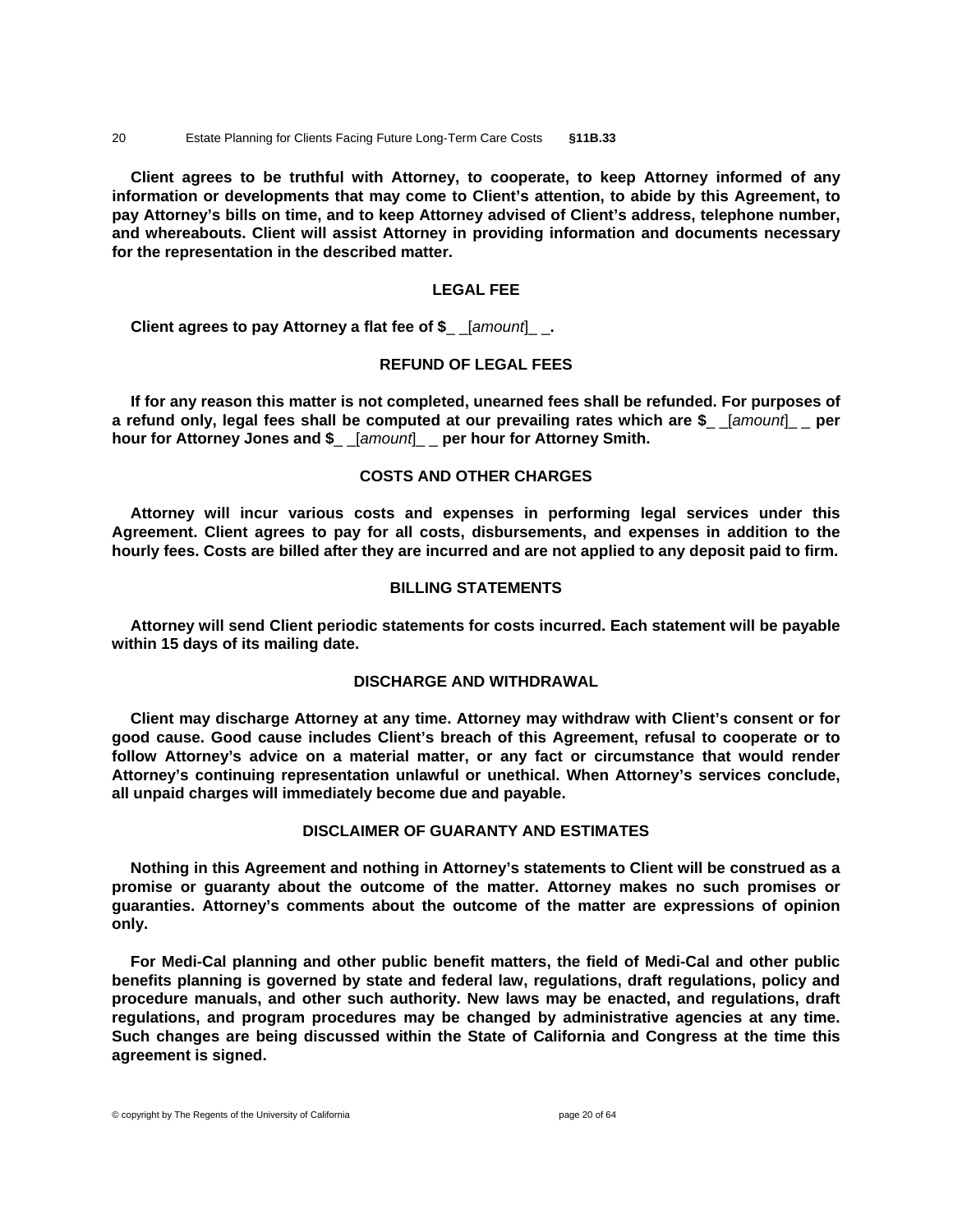**In addition, Congress has enacted changes in federal statutes that would substantially and adversely change the area of Medi-Cal planning, and is considering changes to other public benefits such as Veterans Affairs (VA) benefits. When and how the State of California and the federal government will implement these changes is unknown.**

**Changes to regulatory rules are usually not made retroactive, but they can be. The Attorney will base his or her recommendations on existing rules. By signing below, Client agrees that Client understands that rule changes could frustrate the purpose of our planning, or result in periods of disqualification that may not have otherwise occurred.**

#### **ENTIRE AGREEMENT**

**This Agreement contains the entire agreement of the parties. No other agreement, statement, or promise made on or before the effective date of this Agreement will be binding on the parties.**

#### **ARBITRATION**

**In any dispute subject to the jurisdiction of the State of California over attorneys fees, charges, costs, or expenses, Client has the right to elect arbitration pursuant to the fee arbitration procedures of the State Bar of California, as set forth in California Business and Professions Code §6200.**

#### **IF YOU BECOME DISABLED**

**The ethics rules that govern us state that if you become unable to make adequately considered decisions about the matters on which you have retained us to advise you, whether because of mental disability or other reasons, we may attempt to continue a normal attorney-client relationship with you as much as possible.**

**You are permitted under the law to appoint other persons to act on your behalf (such as an attorney-in-fact under a durable power of attorney). Those persons can continue to act on your behalf even if you later become unable to make your own decisions. If the authority that you give to those other persons is broad enough, they can make decisions for you concerning your estate planning and any other matters that you have retained us to advise you on. For example, that authority could include the ability to make gifts of your assets during your lifetime (and perhaps include making gifts to the agent himself or herself), and to execute contracts and agreements on your behalf.**

**If you have authorized another person to act on your behalf under a power of attorney or some other arrangement, and if in our judgment that authorization is broad enough to include the authority for that person to instruct us on your estate planning or any other matters that you have retained us to advise you on, you agree that we can continue to represent you in your estate planning or those other matters, and that we may rely upon the communications and instructions from your authorized agents.**

**You also agree that we may communicate with your authorized agents and disclose to them information that is relevant and necessary to allow them to make informed decisions on your**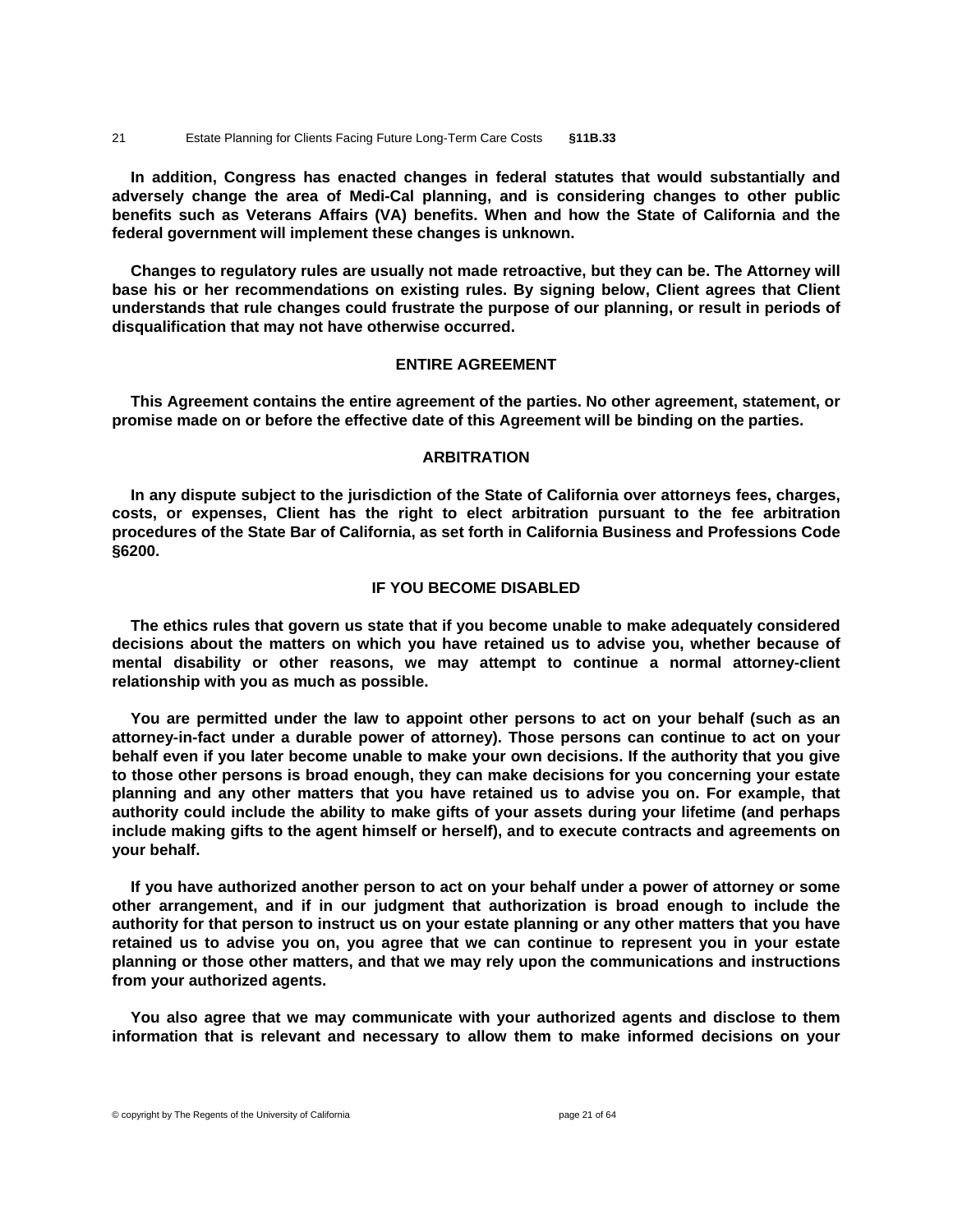**behalf, including information that has been communicated to us by you that is protected by the attorney-client privilege.**

**If we reasonably believe that your agent does not have the authority to act on your behalf in the matter that we represent you on, or if we reasonably believe that your agent is not acting in your best interests or in furtherance of your objectives as we understand them, we reserve the right to refuse to act upon the instructions of your agent.**

#### **CONFIDENTIAL INFORMATION**

**The ethics rules require that we keep all information that you disclose to us confidential and not disclose it to persons outside our firm without your permission. If other persons not in our firm are working with us on your estate planning with your permission (such as family members, your accountant, a bank trust officer, a financial planner, an insurance agent, or another law firm), you agree that we may disclose such information to them as is necessary to allow them to fulfill their role in your estate planning. We will use our judgment in making disclosures to these persons, but unless you instruct us otherwise, you agree that we may disclose information to them as we deem necessary for your best interests.**

# **IRS CIRCULAR 230 DISCLOSURE**

**Federal tax regulations require us to notify you that any tax advice in this representation is not intended to be used, and cannot be used, for the purpose of avoiding penalties.**

# **TRUST FUNDING**

**Client acknowledges that counsel has advised client about the importance of funding my Living Trust, and I understand that funding my Living Trust is my responsibility. I also understand that neither my attorneys, nor JONES & SMITH, PC, is responsible for funding my Living Trust.**

#### **SPOUSAL DISCLOSURE AND CONSENT (FOR SPOUSES ONLY)**

**Because you are married, we are representing both of you jointly in your estate planning. Your best interest and our ethical obligation to each of you require that you fully understand the considerations involved in such "dual representation." This means that we owe duties and obligations to both of you, and that each of you in turn has an obligation to disclose to us all information that is relevant to your estate planning. Estate planning is an area in which persons with shared interests can often disagree. As husband and wife, you share certain goals and interests. Yet, at the same time, your interests can differ, and sometimes conflict.**

**For example, couples may have different views on how property should pass after the death of one or both of you. In some situations, we may recommend that asset holdings be restructured to take advantage of available income and death tax benefits, which may involve gifts from one spouse to the other, or the formation of irrevocable trusts. These actions can affect the division of property in the event of dissolution of marriage. Each couple's situation is unique.**

**If you each had a separate attorney, you would each have an "advocate" for your position and would receive independent advice. Information given to your own attorney is confidential and**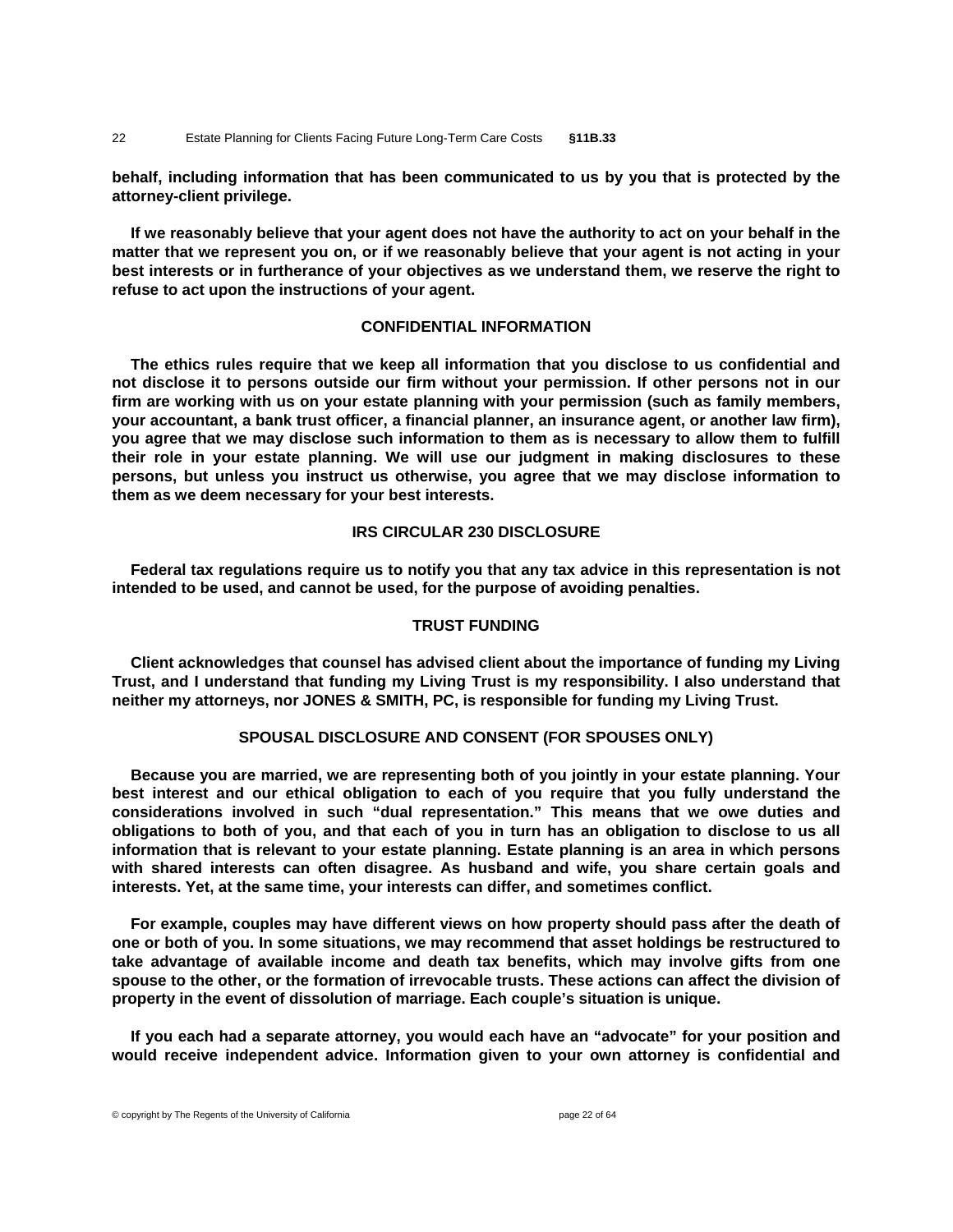**cannot be obtained by your spouse without your consent. When we advise both of you, we cannot be advocates for one of you against the other. Information that either of you gives us relating to your planning cannot be kept from the other. If you ask us to continue to serve you jointly, our effort will be to assist in developing a coordinated overall plan and to encourage the resolution of differing interests in an equitable manner. Rather than being an advocate for either of you, we would act more as a mediator working toward creating a plan reflecting both of your interests and goals.**

**By employing us to represent you jointly, you agree that among us (the two of you and our firm), there will be no confidentiality of communications or information; if one of you discloses information to us about your financial affairs or intentions, we are free to disclose that information to the other one of you if we think that is necessary to fulfill our duties and obligations to the other one in your estate planning.**

**If this is not acceptable to you, you must advise us immediately so that other arrangements can be made. If a legal controversy ever developed between you concerning your estate planning, JONES & SMITH, PC would be required by the ethics rules to withdraw from the joint representation. We could not thereafter represent either of you individually in that controversy without the consent of both of you. In addition, if there was litigation between the two of you, we could be compelled to testify about information we obtained from either of you or about advice that we gave to you in your estate planning.**

#### [*Optional*]

#### **THIRD PARTY PAYOR**

**Client has requested that the Attorney accept payment for the services to be rendered to Client from** \_ \_[*name*]\_ \_ **(Payer) who is Client's** \_ \_[*specify relationship*]\_ \_**. Client understands that Client is primarily responsible for fees and costs incurred under the Agreement and will be liable for same if Payer fails or refuses to pay. Client acknowledges that Client has been informed in writing of any potential conflicts that may exist in connection with the payment by Payer, and Client has given informed consent to payment by Payer.**

#### [*Continue*]

**THE PARTIES HAVE READ AND UNDERSTOOD THE FOREGOING TERMS AND AGREE TO THEM. IF MORE THAN ONE CLIENT SIGNS BELOW, EACH AGREES TO BE LIABLE, JOINTLY AND SEVERALLY, FOR ALL OBLIGATIONS UNDER THIS AGREEMENT. THE CLIENT SHALL RECEIVE A FULLY EXECUTED DUPLICATE OF THIS AGREEMENT.**

| Date: $\_$ $\_$ $\_$ $\_$ $\_$ $\_$ $\_$ | <b>By:</b> $\angle$ [Signature] $\angle$ |
|------------------------------------------|------------------------------------------|
|                                          | $\_$ [Typed name] $\_$                   |
|                                          | <b>Client</b>                            |
|                                          |                                          |

**Date:** \_ \_ \_ \_ \_ \_ **By:** \_ \_[*Signature*]\_ \_ \_ \_[*Typed name*]\_ \_ **JONES & SMITH, PC**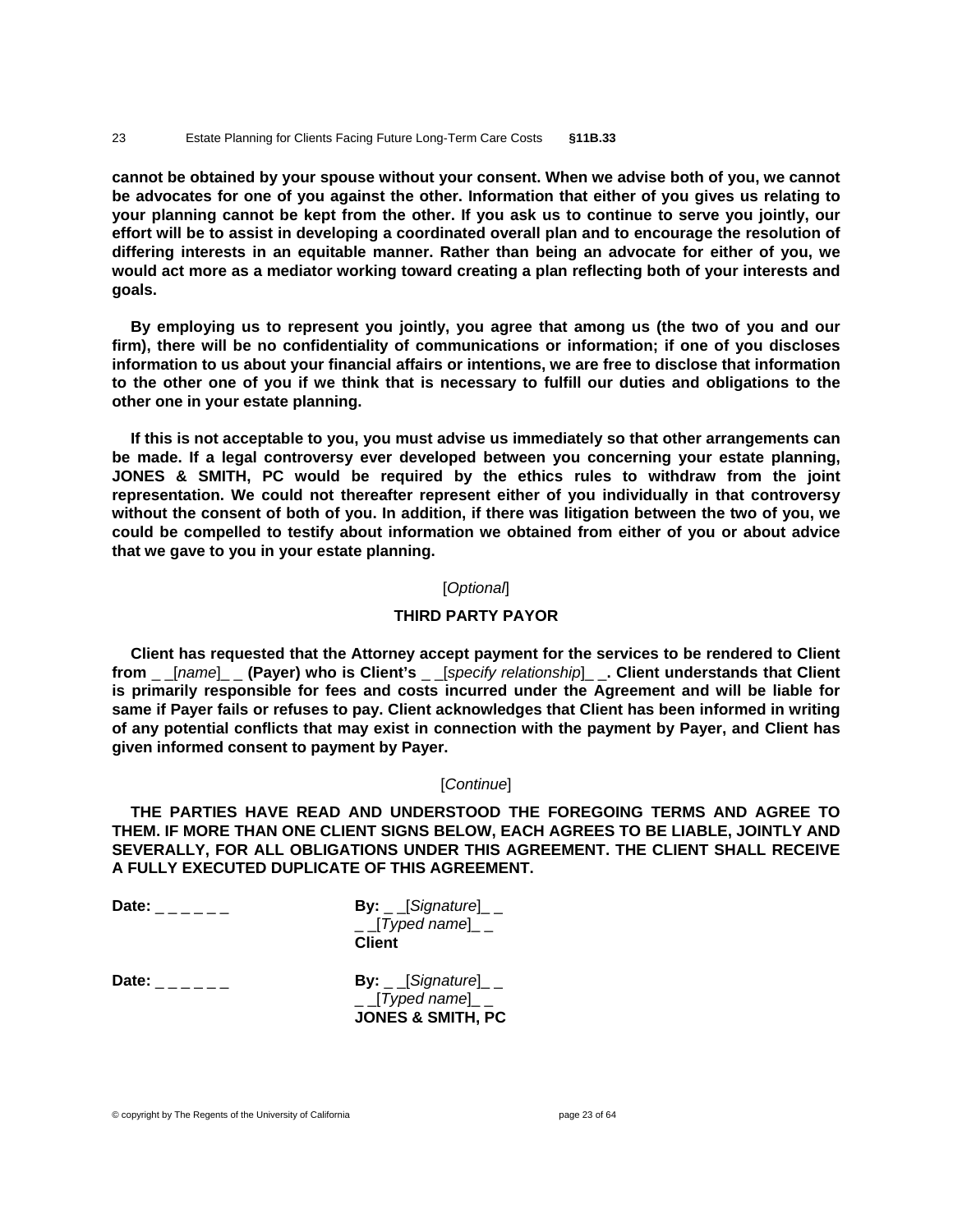# **§11B.34 B. Form: Physician's Letter re Capacity**

\_ \_[*Date*]\_ \_

\_ \_[*Name of physician*]\_ \_

\_ \_[*Address of physician*]\_ \_

**Dear** \_ \_[*Name of physician*]\_ \_**:**

**We are in the process of providing estate planning services and are requesting confirmation that** \_ \_[*name*]\_ \_ **has the capacity to sign a will, living trust, power of attorney, and advanced health care directive.**

Kindly sign below to confirm that [*name*] has such capacity.

**We are grateful for your assistance with this matter.**

**Sincerely,** \_ \_[*Name of requesting attorney*]\_ \_

Date: \_ \_ \_ \_ \_ \_

\_ \_[*Signature*]\_ \_  $\frac{1}{2}$   $\frac{1}{2}$   $\frac{1}{2}$   $\frac{1}{2}$   $\frac{1}{2}$   $\frac{1}{2}$   $\frac{1}{2}$   $\frac{1}{2}$   $\frac{1}{2}$   $\frac{1}{2}$   $\frac{1}{2}$   $\frac{1}{2}$   $\frac{1}{2}$   $\frac{1}{2}$   $\frac{1}{2}$   $\frac{1}{2}$   $\frac{1}{2}$   $\frac{1}{2}$   $\frac{1}{2}$   $\frac{1}{2}$   $\frac{1}{2}$   $\frac{1}{2}$  **Attorney for** \_ \_[*name*]\_ \_

\_\_\_\_\_\_\_\_\_\_\_\_\_\_\_\_\_\_ **Physician's Signature** \_\_\_\_\_\_\_\_\_\_\_\_\_\_\_\_\_\_

\_\_\_\_\_\_\_\_\_\_\_\_\_\_\_\_\_\_

**Physician's Printed Name**

**Physician's Printed Address**

**§11B.35 C. Form: Individual Revocable Trust**

[*Adapted from trust in §10.32*]

# **JANE JOHNSON REVOCABLE TRUST**

**I, JANE JOHNSON, declare that I have transferred to myself as Trustee the property listed on the attached Schedule A, to be administered and distributed according to the provisions of this Declaration of Trust.**

# **ARTICLE 1: CREATION OF TRUST**

**1.1.** *Identification of Settlor.* **By executing this Declaration of Trust, I am creating a revocable trust to hold my property for my benefit. All references in this Declaration to "Settlor" refer only to me as the creator of this Trust.**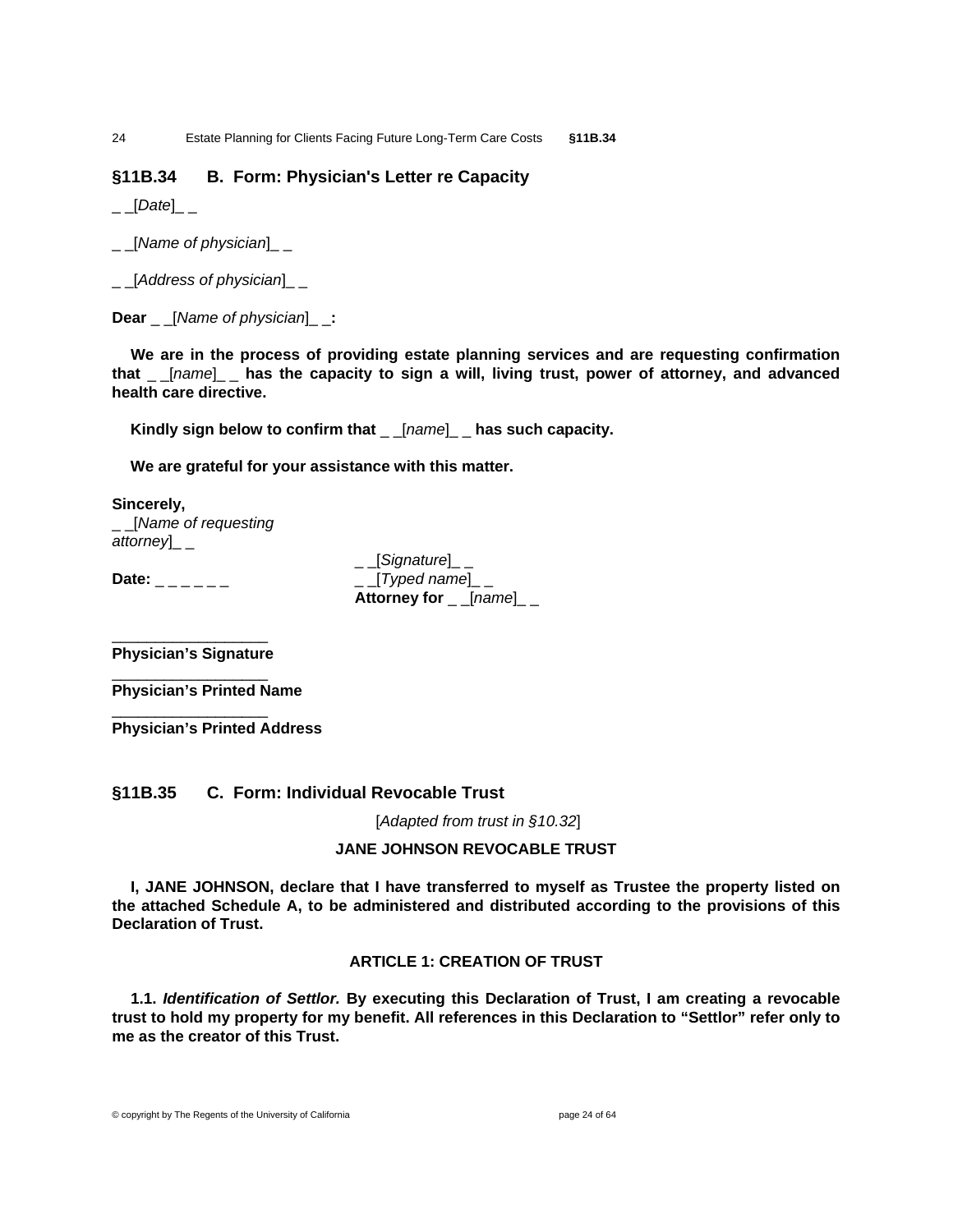**1.2.** *Identification of Trustee.* **I have appointed myself as Trustee of this Trust to manage my property according to the provisions of this Declaration. References in this Declaration to "Trustee" refer to me as manager of this Trust and also to all persons who may later serve as Successor Trustees, including Successor Co-Trustees.**

**1.3.** *The Trust Estate.* **I have transferred, or will transfer, property I currently own to this Trust. I may transfer to the Trust additional property that I acquire in the future. Others may add property to this Trust with my consent, or if I am not then serving as Trustee, with the consent of the Successor Trustee. References in this Declaration to "Trust estate" include all property now or hereafter added to this Trust. All property added to this Trust shall be subject to the provisions of this Declaration.**

**1.4.** *The Settlor's Family.* **I am unmarried. I have two children, my daughter, AMY JOHNSON, and my son, ANDREW JOHNSON. I have no other children, living or deceased.**

**1.5.** *Name of Trust.* **The name of this Trust is the "Jane Johnson Revocable Trust dated**  \_ \_[*date*]\_ \_ **."**

#### **ARTICLE 2: DISTRIBUTIONS DURING MY LIFETIME**

**2.1.** *Payments From Trust Estate.* **During my lifetime, the Trustee shall pay to or apply for my benefit as much of the income and principal of the Trust estate as I may request, plus such additional sums as the Trustee, in the Trustee's discretion, determines are appropriate for my proper health care, education, support, maintenance, and comfort, in accordance with my accustomed standard of living.**

**2.2.** *Payments to Others.* **During the settlor's lifetime, the trustee shall distribute such sums of trust principal to such person or persons who are the natural objects of the settlor's bounty, as the settlor may direct in writing.**

**In the event that the settlor is unable to direct the trustee in writing under this section due to incapacity, the trustee may transfer such sums of the property of the Settlor to an individual serving as agent or attorney-in-fact under a valid power of attorney signed by the Settlor (or to several individuals serving jointly as agents or attorneys-in-fact under a valid power of attorney signed by the Settlor) as such agent or agents may request in order to make gifts, which are specifically authorized by such power of attorney, on behalf of the Settlor.**

#### **ARTICLE 3: DISTRIBUTION OF THE TRUST ESTATE AFTER MY DEATH**

**After my death, and after the lapse of the survivorship period required by section 3.1 and the payment of debts and taxes as required by section 3.2 and section 3.3, the Trustee shall distribute the balance of the Trust according to the provisions of this Article 3.**

**3.1.** *Requirement to Survive Settlor for Distribution.* **If any beneficiary does not survive me for thirty (30) days, for all purposes of this Declaration of Trust, such beneficiary shall be considered to have died before me. Further, all references to a beneficiary's survivorship shall be deemed to require survival for such 30-day period.**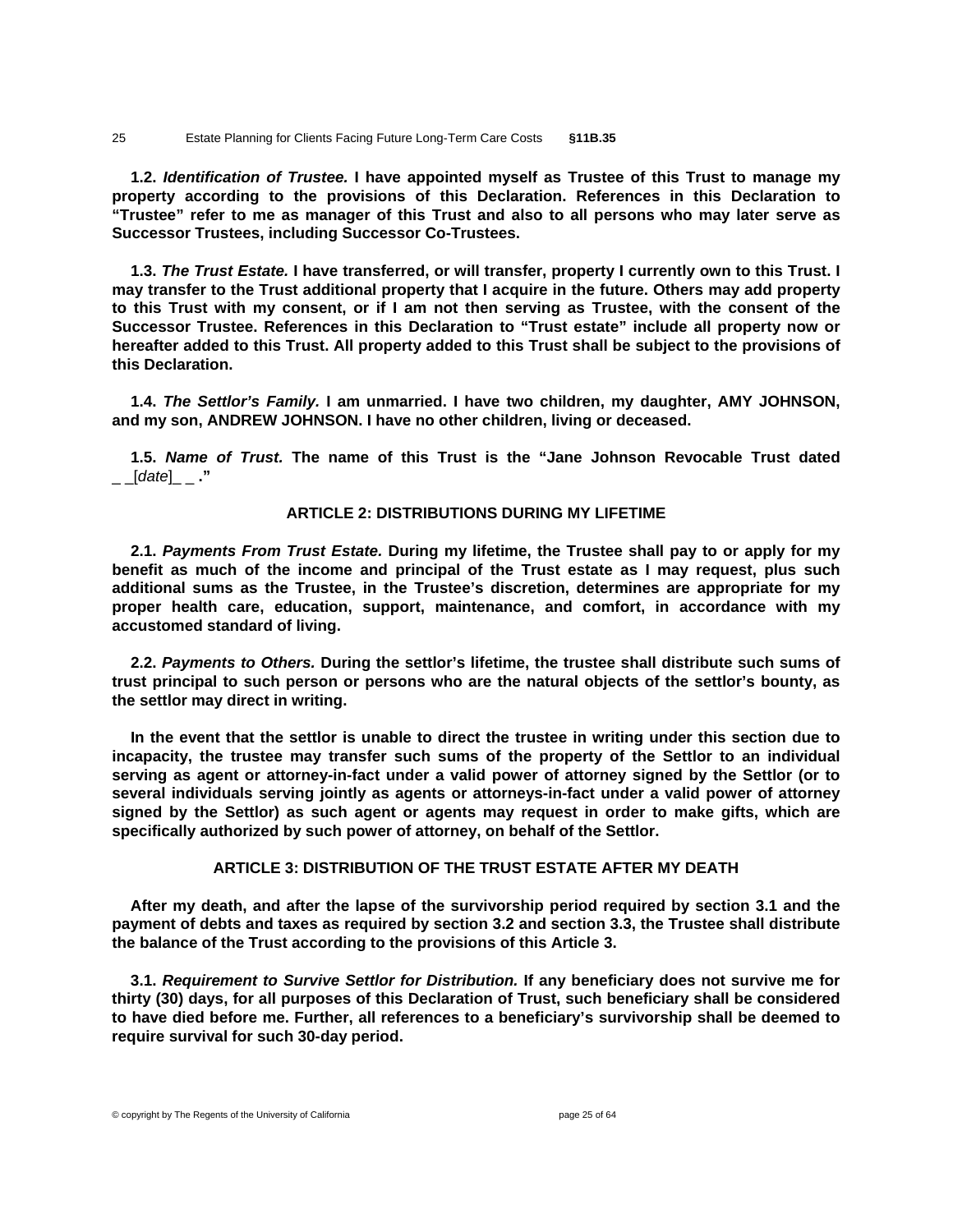**3.2.** *Payment of Expenses and Debts.* **The Trustee shall pay my debts, except for unmatured mortgages and obligations secured by trust deeds on real estate; the expenses of my last illness and funeral; all estate and inheritance taxes, if any; and fees and costs incurred in administering this Trust, unless the Trustee determines that other adequate provisions have been made for payment of these expenses.**

**3.3.** *Payment of Taxes Resulting From My Death.* **Except as otherwise provided in this Declaration, the Trustee may pay all inheritance, estate, generation-skipping transfer taxes, or other taxes, including interest and penalties, resulting from my death attributable to assets passing under or outside of this Trust from the assets of the Trust. All such taxes attributable to a gift designated as "free of any inheritance, estate, generation-skipping transfer, or other similar taxes" shall be paid out of the balance of the Trust estate without apportionment, deduction, or reimbursement.**

**All inheritance, estate, generation-skipping transfer taxes, or other taxes, including interest and penalties, resulting from my death attributable to assets passing under or outside of this Trust shall be apportioned among the beneficiaries in the manner provided by California and federal law in effect at the time of my death. For purposes of this Section 3.3, "taxes" includes all estate and inheritance taxes, generation-skipping transfer taxes, Internal Revenue Code section 2032A recapture taxes, taxes attributable to excess retirement accumulations, and interest and penalties on such taxes. I direct my Trustee to seek reimbursement for such taxes paid by the Trustee from the recipients of property subject to any such tax to the fullest extent permitted by law.**

**3.4.** *Distribution of Tangible Personal Property.* **The Trustee shall distribute all of my tangible personal property, including automobiles, household furniture, furnishings, objects of art, clothing, personal effects, and other tangible articles of a personal nature, together with any interest in any insurance on such property, to my children who survive me, to be divided as they shall agree, or if they cannot agree, in approximately equal shares as determined by the Trustee.**

**If at the time of my death any child of mine is then a minor, the Trustee shall select items from among my tangible personal property for each minor child, taking into account, to the extent the Trustee deems advisable, any preferences expressed by each child. The Trustee shall distribute the items selected on behalf of each minor child to the child at such times as the Trustee deems appropriate. The Trustee may, in the Trustee's discretion, distribute such items to the person with whom the minor child lives as Custodian for the child under the California Uniform Transfers to Minors Act.**

**3.5.** *Distribution of the Balance of the Trust Estate.* **On the death of the Settlor, the Trustee shall hold, administer, and distribute the assets of the Trust in the following manner:**

**If any children of Settlor survive the Settlor, the Trustee shall divide the trust property (including all income then accrued but uncollected and all income then remaining in the hands of the Trustee) into as many shares of equal market value as are necessary to create one share for each of the Settlor's children who survive the Settlor and one share for each of the Settlor's children who predecease the Settlor but who leave issue surviving the Settlor.**

**Each share created for a surviving child of the Settlor shall be distributed outright to that surviving child.**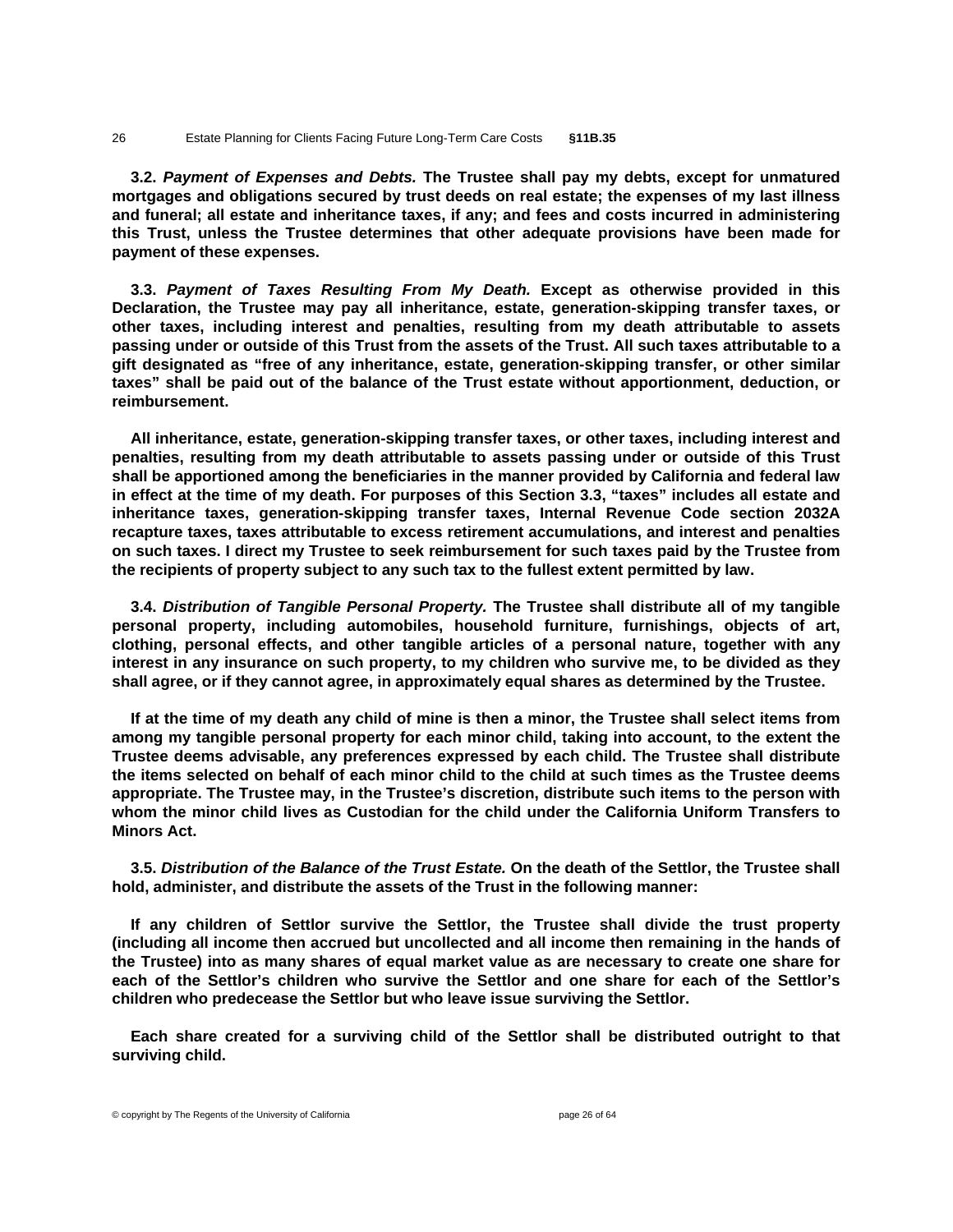**The Trustee shall distribute each share created for a deceased child outright to the then-living issue of that child, with those issue to take that share in the manner provided in California Probate Code section 246.**

**If none of the children of the Settlor survive the Settlor but there are issue of the Settlor who survive the Settlor, the Trustee shall distribute the trust property outright to those issue, who are to take that property in the manner provided in California Probate Code section 246.**

**If none of the issue of the Settlor survive the Settlor, the trust property shall be distributed outright as follows: To the heirs of the settlor.**

#### **ARTICLE 4: TRUSTEE PROVISIONS**

**4.1.** *Trustee During My Lifetime.* **During my lifetime and for as long as I have capacity to manage my financial affairs, I shall act as Trustee of this Trust. I shall be conclusively deemed to have lost capacity to serve as Trustee when my primary care physician certifies in writing that I do not have capacity to serve as Trustee.**

**4.2.** *Successor Trustee.* **If I do not serve as Trustee for any reason, my father, MICHAEL JONES, shall serve as Trustee. If MICHAEL does not serve as Trustee for any reason, my mother, KAREN JONES, shall serve as Trustee.**

**4.3.** *Bond of Trustee.* **No person I have named as Trustee shall be required to post a bond.**

**4.4.** *Disability of Trustee.* **For the purposes of this Declaration, an individual Trustee (other than me) shall not be qualified to act if suffering from any disability, illness, or injury that renders the Trustee unable to conduct the regular affairs of the Trust if such disability is likely to extend for a period of more than thirty (30) days. In determining the disability of an individual Trustee, a remaining Co-Trustee or a Successor Trustee may rely on a certificate or other written statement from a licensed physician who has examined the individual, certifying that such Trustee has a disability likely to adversely affect her or his ability to manage the Trust estate properly. A court determination of such disability shall not be necessary.**

**4.5.** *Liability of Successor Trustee.* **No Successor Trustee shall be liable for any act, omission, or default of a predecessor Trustee. No Successor Trustee shall have any duty to investigate or review any action of a predecessor Trustee and may accept the accounting records of the predecessor Trustee showing assets on hand without further investigation and without incurring any liability to any person claiming or having an interest in the Trust.**

**4.6.** *Resignation of Trustee.* **A Trustee may at any time resign by giving thirty (30) days' written notice to me, if I am then living, or to the person or persons then entitled to receive income payments from this Trust and to any remaining Co-Trustee or, if there is none, to the Successor Trustee. If there is no such remaining Co-Trustee or Successor Trustee named above who is willing to serve, the Trustee shall select a Successor Trustee, and may resign upon receiving written acceptance of trusteeship from the successor.**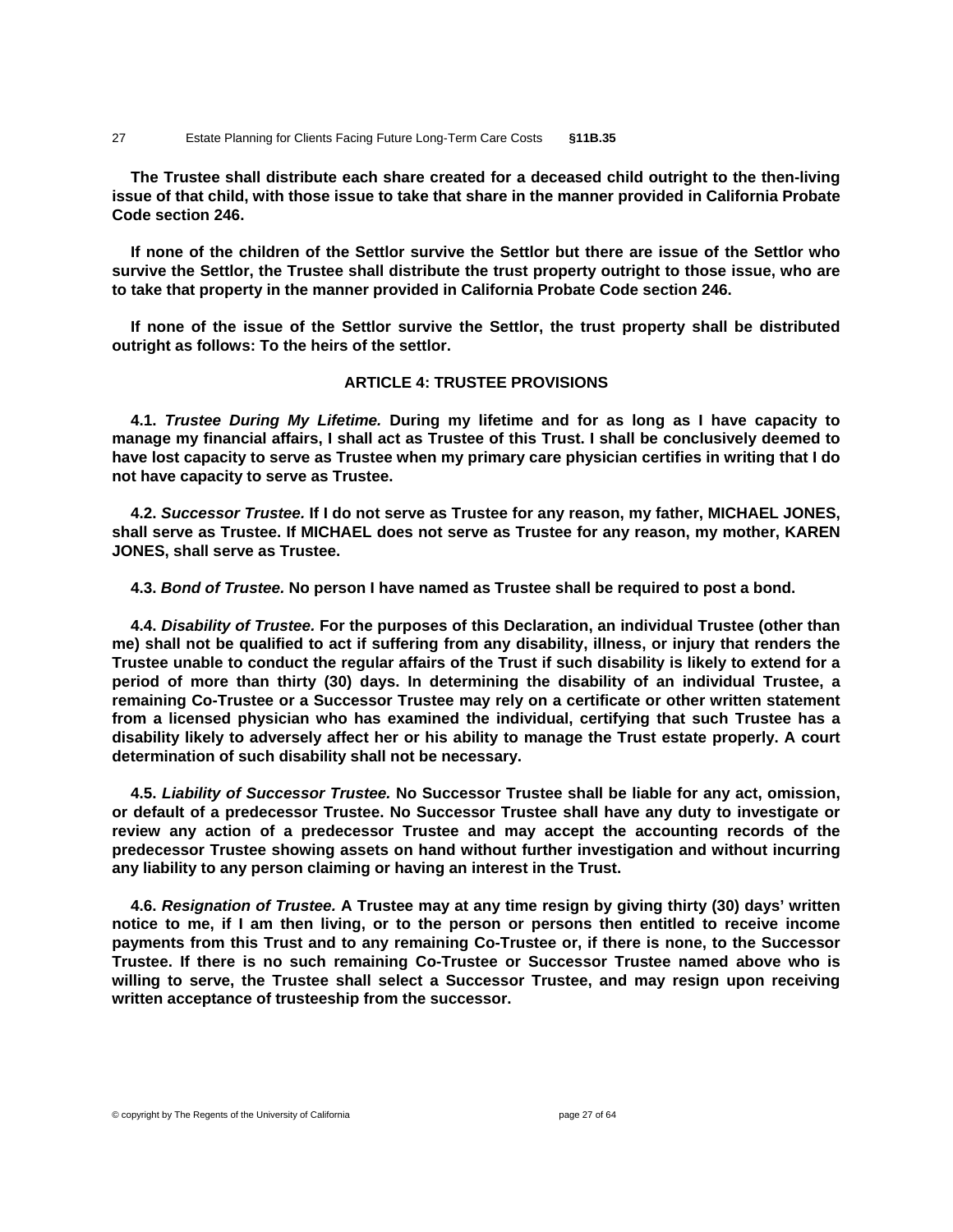**4.7.** *Trustee Compensation.* **I shall receive no compensation for serving as Trustee. Any other person who serves as Trustee shall be entitled to reasonable compensation for services rendered and to reimbursement for costs and expenses advanced on behalf of the Trust.**

#### **ARTICLE 5: TRUSTEE'S POWERS**

**To carry out the purposes of this Trust, and subject to any limitation stated elsewhere in this Declaration, I, as Trustee, and all successor Trustees are vested with the powers described in this Article 5 in addition to those powers now or hereafter conferred by law.**

**5.1.** *Power to Employ Agents and Advisers.* **The Trustee may employ investment advisers, experts, attorneys, and accountants, for Trust purposes, at the expense of the Trust.**

**5.2.** *Power to Receive Income and Assets.* **The Trustee may apply for and receive all income, reimbursements, and assets to which I or the Trust estate is entitled, including but not limited to interest, dividends, rent, salaries, wages, distributions from partnerships, insurance reimbursements, gifts, bequests, devises, and tax refunds.**

**5.3.** *Payment of Trust Expenses and Trustee Compensation.* **The Trustee may disburse Trust funds to pay all costs and expenses of the Trust estate, including reasonable compensation to the Trustee for services rendered to the Trust. The Trustee may also reimburse the Trustee for out-ofpocket expenses incurred on behalf of the Trust.**

**5.4.** *General Property Powers.* **The Trustee may perform all acts and exercise all rights and privileges in managing the Trust as if the absolute owner of the Trust estate. These powers include the right to manage, control, sell, convey, exchange, partition, assign, divide, improve, and repair Trust property; to grant options and to sell Trust property upon deferred payments; to lease Trust property for terms within or extending beyond the duration of the Trust for any purpose, including the exploration and removal of oil, gas, and other minerals; and to create restrictions, easements, and other servitudes.**

**5.5.** *Retention of Assets.* **The Trustee may retain in trust, without liability for loss or depreciation, the original Trust assets and all other property hereafter transferred to the Trust.**

**5.6.** *Power to Insure.* **The Trustee may carry insurance of such kinds and in such amounts as the Trustee deems advisable to protect the Trust, estate, and the Trustee personally against any hazard. The costs of such insurance shall be paid from the Trust.**

**5.7.** *Bank Accounts.* **The Trustee may open and maintain bank accounts in the name of the Trustee with any bank, trust company, or savings and loan association and may designate one or more agents to conduct banking by giving written notice of such designation to the bank, trust company, or savings and loan association. Such bank, trust company, or savings and loan association shall be protected in relying upon such designation.**

**5.8.** *General Investment Powers.* **The Trustee may invest principal and income in every kind of property, real, personal, or mixed, and every kind of investment, including but not limited to shares in mutual funds, corporate obligations of every kind, and preferred and common stock, that persons of prudence, discretion, and intelligence acquire for their own accounts.**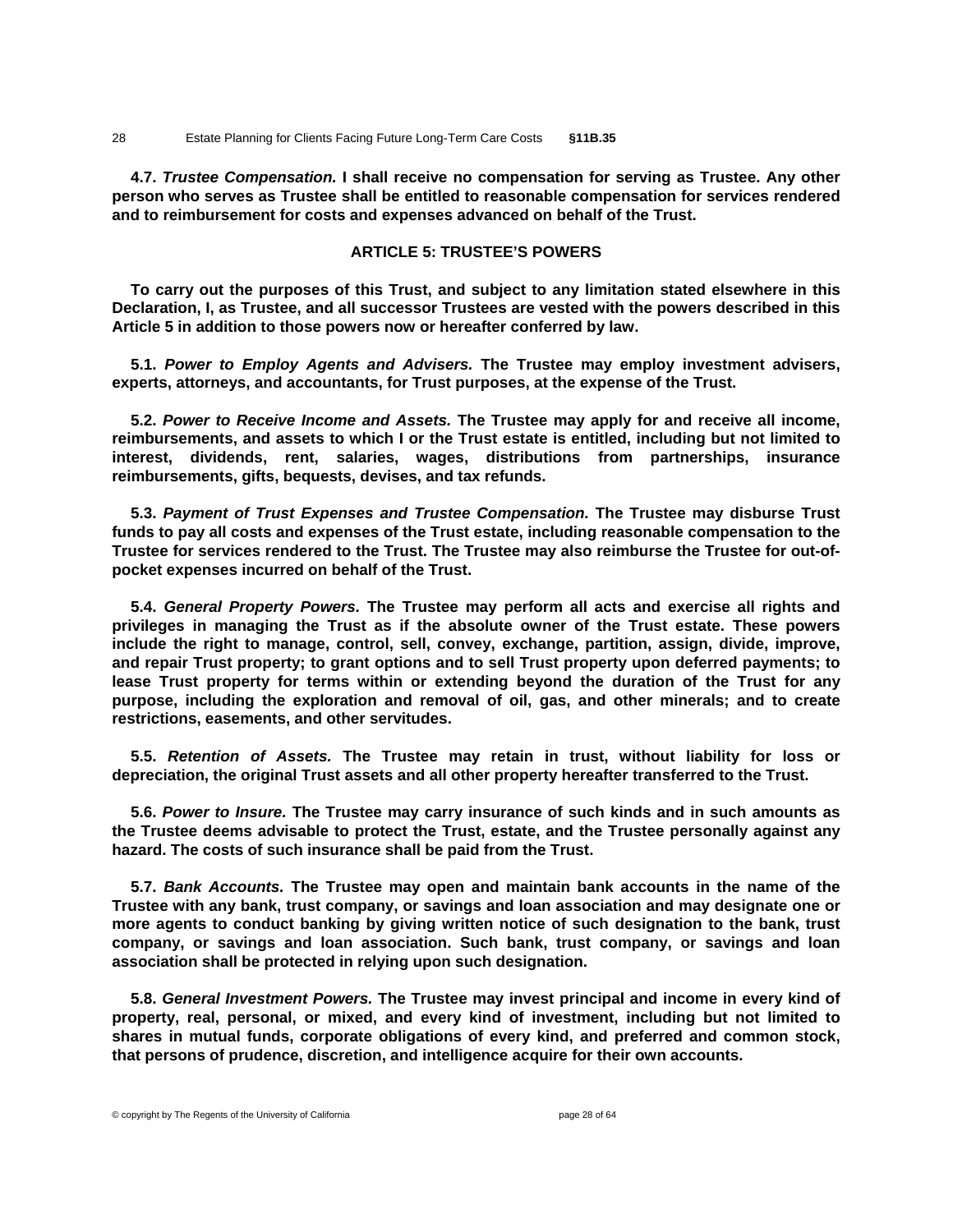**5.9.** *Powers Regarding Securities.* **The Trustee may exercise all of the rights, powers, and privileges of an owner of securities, including the right to vote and give proxies; to participate in voting trusts, pooling agreements, foreclosures, reorganizations, consolidations, mergers, and liquidations; to deposit securities with and transfer title to any protective committee on such terms as the Trustee may deem advisable; to exercise or sell stock subscriptions or conversion rights; to hold securities or other property in the Trustee's name as Trustee under this Trust, or in the Trustee's own name, or in the name of a nominee, or in unregistered shares.**

**As Trustee, I may buy, sell, and trade securities on margin, and for such purposes may maintain and operate margin accounts with brokers, and may pledge any securities held or purchased with such brokers as security for loans and advances made to the Trustee for Trust purposes. No Successor Trustee may buy, sell, or trade securities on margin.**

**5.10.** *Power to Purchase Bonds.* **The Trustee may purchase bonds and pay any premiums connected with the purchase that the Trustee deems advisable, provided, however, that each premium is repaid periodically to principal from the interest on the bond in a reasonable manner as determined by the Trustee or from the proceeds on the sale or other disposition of the bond.**

**The Trustee may purchase bonds at a discount as the Trustee deems advisable. If the Trustee determines that the current yield on the bonds is materially less than the rate of return that the Trust estate could otherwise obtain with equivalent safety, all or a portion of the discount shall be credited periodically to income of the Trust in a reasonable manner determined by the Trustee and, to the extent necessary, paid from the proceeds on the sale or other disposition of the bond or from Trust principal.**

**5.11.** *Authority to Purchase Life Insurance and Annuities.* **The Trustee may purchase and maintain annuities and life insurance policies on the life of any beneficiary or for the benefit of any beneficiary as a Trust investment. The Trustee may exercise settlement options and compromise claims made on any such policy. The Trustee may accept payments due the Trust under any settlement arrangement made before or after the death of the insured and may exercise any rights available to the Trustee under such agreement. The receipt of proceeds by the Trustee shall fully discharge the insurer, who shall not be required to see application of the proceeds.**

**5.12.** *Right to Cancel Insurance Policies.* **The Trustee may, in the Trustee's sole discretion, cancel any insurance policy at any time. In the event the Trustee intends not to pay any premium or otherwise intends to cancel, convert, or substantially modify any policy, the Trustee shall first give the insured, or the guardian or conservator of the insured, at least fifteen (15) days' written notice.**

**5.13.** *Authority to Borrow and Encumber.* **The Trustee may borrow money for any Trust purpose upon such terms and conditions as the Trustee deems proper. To secure such loans, the Trustee may encumber any Trust property by mortgage, deed of trust, pledge, or otherwise. In addition to encumbering property for a loan being made to the Trust, the Trustee may also obligate, hypothecate, and encumber Trust property to guarantee repayment of loans to me personally.**

**5.14.** *Loans to Trust by Trustee.* **The Trustee may advance money from the Trustee's own funds to the Trust for any Trust purpose. Such loans shall earn interest at the prevailing market rate and shall be repaid out of principal.**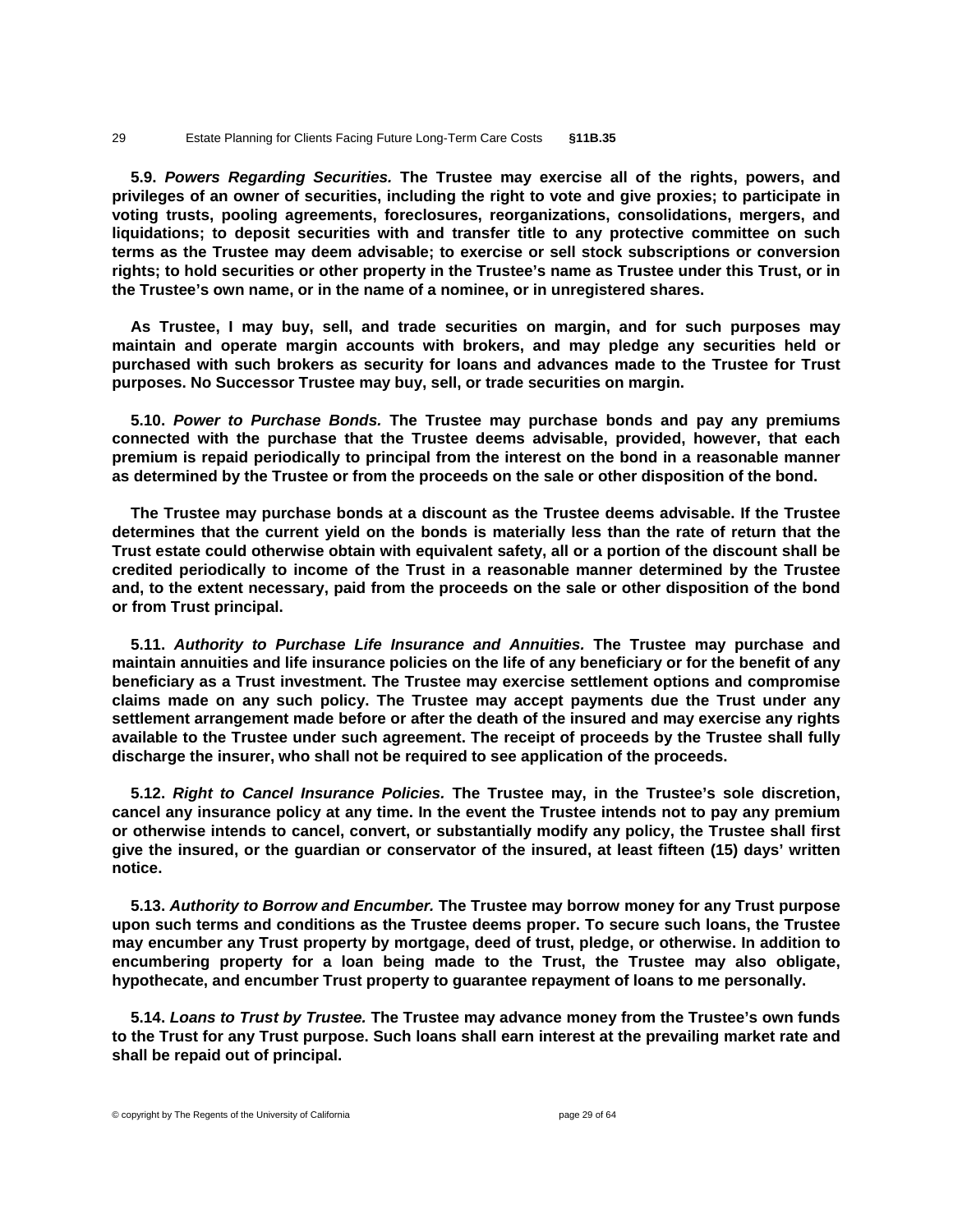**5.15.** *Power to Operate Business.* **The Trustee may retain and operate any business that becomes a part of the Trust estate for as long as the Trustee deems advisable, solely at the risk of the Trust. The Trustee may incorporate any such business and hold the stock as an asset of the Trust estate; and may employ such officers, managers, employees, and agents as the Trustee deems advisable to manage the business. The Trustee may dissolve, liquidate, or sell any business at such time and upon such terms as the Trustee deems advisable.**

**5.16.** *Power to File Tax Returns.* **The Trustee may file tax returns of every type on my behalf and on behalf of the Trust estate.**

**5.17.** *Adjustment for Tax Consequences.* **The Trustee may take any action and make any election that the Trustee deems necessary to minimize the tax liabilities of the Trust or Trust beneficiaries.**

**5.18.** *Power to Commence or Defend Litigation; Compromise Claims.* **The Trustee may commence or defend such litigation with respect to the Trust or any property of the Trust estate as the Trustee deems advisable, at the expense of the Trust. The Trustee may compromise and settle any claims or litigation against or in favor of the Trust.**

**5.19.** *Power to Reimburse Trustee.* **The Trustee may reimburse the Trustee from principal or income for any loss or expense incurred by reason of the Trustee's ownership or holding of any property in this Trust.**

**5.20.** *Delegation by Trustee.* **Any individual Co-Trustee may, with the consent of the other Co-Trustees, delegate any or all of such individual Co-Trustee's power, duty, and discretion to the other Co-Trustees by a written instrument. The individual Co-Trustee may revoke such delegation at any time.**

**5.21.** *Personal Care Powers During Incapacity.* **If I lose capacity to manage my financial affairs, the Trustee shall have authority to provide for my personal care and to maintain my customary standard of living; to provide suitable living quarters for me; and to hire and compensate household, nursing, and other employees as my Trustee considers advisable for my well-being. This shall specifically include but not be limited to the authority to procure and pay for clothing, transportation, medicine, medical care, food, recreational and entertainment activities, and other needs and to make arrangements, enter into contracts, and commit my resources on my behalf with respect to provision of residential care for me in a convalescent hospital, skilled nursing facility, or other alternative residential facility.**

**5.22.** *Release of Powers.* **The Trustee may release or restrict the scope of any power that the Trustee may hold in connection with the Trust, whether such power is expressly granted in this Declaration or implied by law. The Trustee shall exercise this authority in a written instrument executed by the Trustee, specifying the powers to be released or restricted and the nature of the restriction.**

**5.23.** *Power to Make Nonprorata Distributions.* **When the Trustee must divide any Trust property into parts or shares for the purpose of distribution or otherwise, the Trustee may, in the Trustee's discretion, make the division and distribution in undivided interests, in kind, or partly in kind and**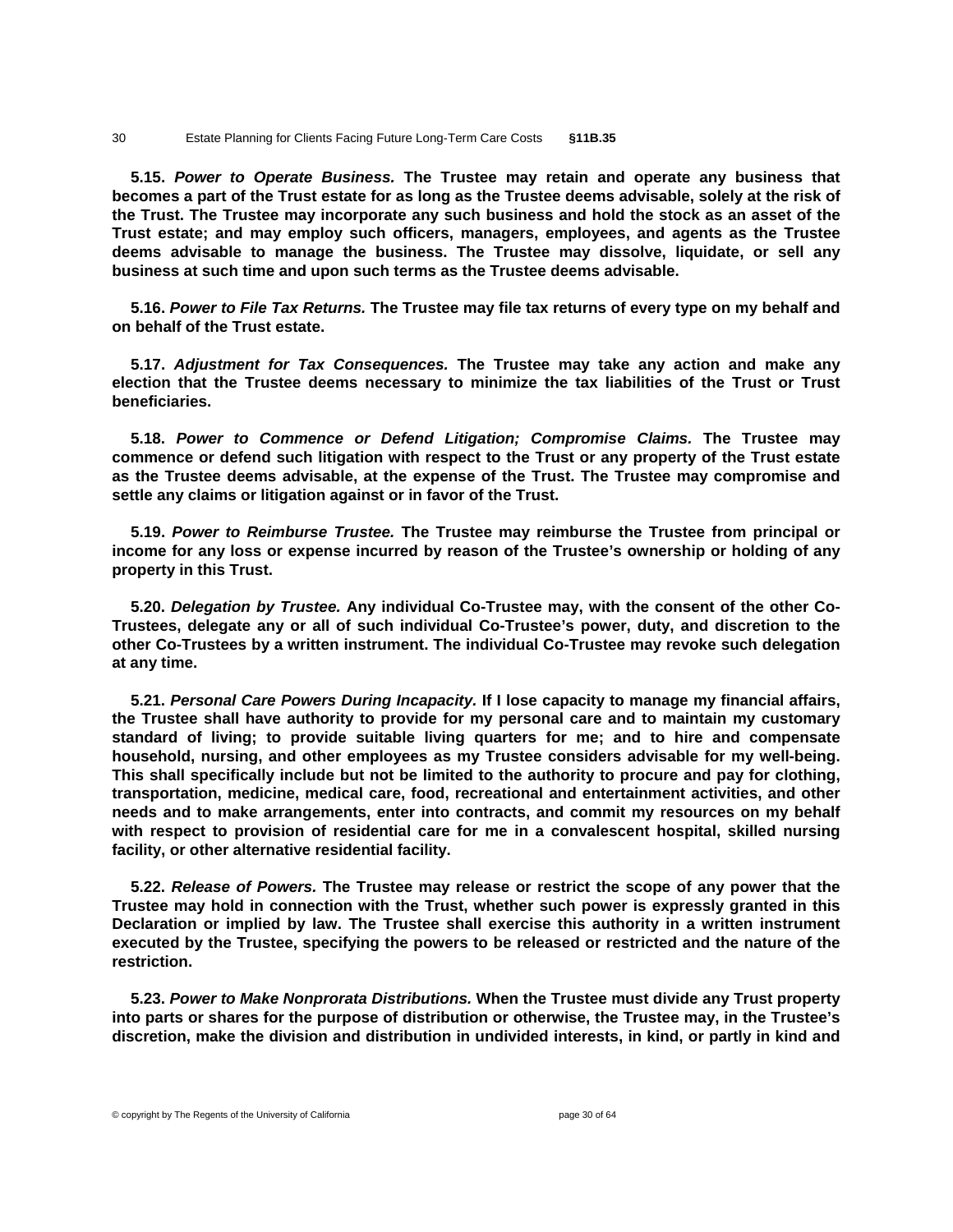**partly in money, prorata or nonprorata. The Trustee may make sales of the Trust property that the Trustee considers appropriate to accommodate such distributions.**

**5.24.** *Power to Delay Distributions.* **When an event occurs on which the Trustee is required to divide or distribute Trust property, the Trustee may delay the division or distribution of all or part of the property for the period of time necessary to ascertain and provide for the payment of any tax claim or other liability, contingent or otherwise, against the Trust property. During this period, the Trustee may pay the net income of the Trust to the beneficiaries entitled to it, and any income not distributed shall on resolution of any tax claim or other liability be payable to the person entitled to it immediately after the Trustee receives the income. This provision shall not be deemed to postpone or defer the vesting of any interest created by the dispositive clauses of the Trust.**

#### **ARTICLE 6: ADMINISTRATIVE PROVISIONS**

**The administration of the Trust shall be subject to the general provisions set forth in this Article 6.**

**6.1.** *Physical Division of Property.* **If this Declaration instructs the Trustee to create separate Trusts for my beneficiaries, the Trust property need not be physically divided between the respective Trusts. However, at all times the Trustee shall keep records and books of accounts with respect to each Trust whereby all of its assets, income, and liabilities will be clearly distinguishable from each other Trust.**

**6.2.** *Spendthrift Clause.* **The interests of the beneficiaries in the principal and income of this Trust shall not be subject to any claim or claims of my creditors or others, or to legal process, and may not be voluntarily or involuntarily alienated or encumbered.**

**6.3.** *Principal and Income Act Governs.* **The Trustee shall determine all matters with respect to what is principal and income of the Trust estate and apportionment and allocation of receipts and expenses between these accounts by the provisions of the California Revised Uniform Principal and Income Act. When such Act does not provide, the Trustee shall determine the characterization in the Trustee's reasonable discretion. The Trustee shall establish reasonable reserves for depreciation, notwithstanding any other provisions of this Trust or the California Revised Uniform Principal and Income Act.**

**6.4.** *Application to Probate Court.* **If any disputes arise as to interpretation of this Declaration, or if a need arises to obtain court approval of any accounting, the Trustee shall make application to the Probate Court. I intend that the court shall not assume continuing jurisdiction of the Trust except as may be required by law.**

**6.5.** *Authorization for Single Signature.* **Whenever two or more individuals are serving as Trustee, each individual Trustee is authorized to sign alone on any Trust account maintained by the Trustee at any bank or other financial institution. The bank or other financial institution shall have no duty to investigate or inquire with respect to any actions taken with regard to such an account by any Trustee acting alone.**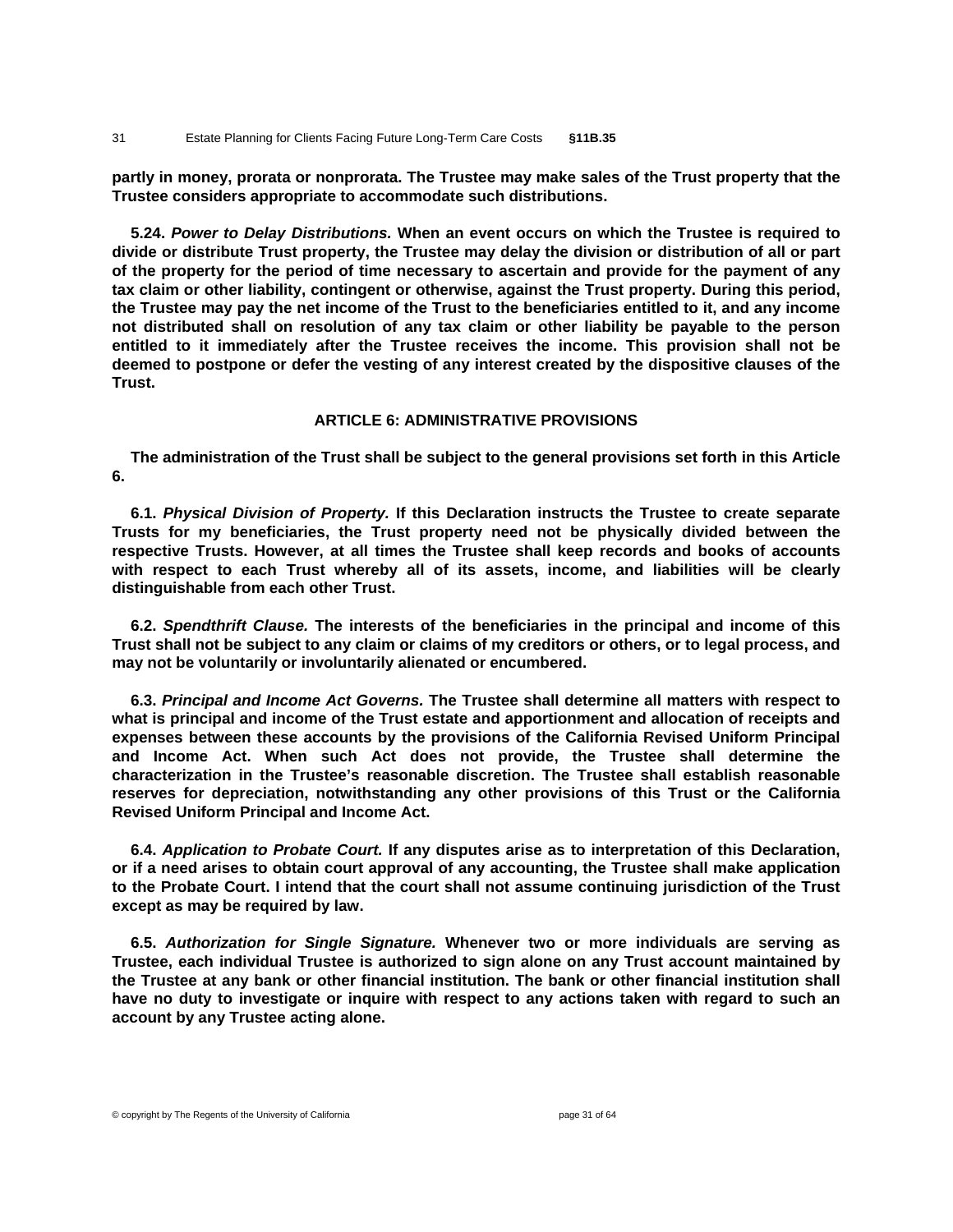**6.6.** *Number and Gender.* **As used in this Declaration, the masculine, feminine, and neuter gender, and the plural and singular number, shall each be deemed to include the others when the context so indicates.**

**6.7.** *Partial Invalidity.* **If any provision of this Declaration is void, invalid, or unenforceable, the remaining provisions shall nevertheless be valid and effective.**

**6.8.** *Headings.* **The headings, titles, and subtitles are inserted solely for convenient reference and shall be ignored in any construction of this Declaration.**

**6.9.** *Perpetuities Savings Clause.* **Unless terminated earlier in accordance with other provisions of this Declaration, this Trust shall terminate twenty-one (21) years after the death of the last of my issue to die who was living on the date of my death. The principal and undistributed income of a terminated Trust shall be distributed to the income beneficiaries of the Trust in the same proportion that the beneficiaries are entitled to receive income when the Trust terminates. If at the time of termination the rights to income are not fixed by the terms of the Trust, distribution under this clause shall be made to the persons who are then entitled or authorized, in the Trustee's discretion, to receive trust payments.**

**6.10.** *Contests and Disinheritance of Omitted Heirs.* **Except as otherwise provided in this Declaration, I have intentionally and with full knowledge failed to provide for my heirs. In the event that any person, singly or in conjunction with any other person, contests the validity of this Trust, my last Will, or the disposition of the assets of the Trust estate, or otherwise seeks to void, nullify, or set aside this Trust, then that person's right to take any interest given to him or her by this Trust shall be determined as if the person had predeceased me without surviving issue.**

**6.11.** *Survivorship Requirements.* **All references in this Trust to a beneficiary surviving me shall be interpreted to require that the beneficiary survive for thirty (30) days. If the beneficiary does not survive for thirty (30) days, for all purposes of this Trust the person shall be considered to have died before me.**

**6.12.** *Definitions of "Children," "Issue," and "Education."* **As used in this Declaration, the term "issue" refers to lineal relatives of all degrees related by blood or adoption. This term "children" as used in this Declaration do not include stepchildren, foster children, and adopted children who were adults at the time of their adoption.**

**Distribution to a deceased beneficiary's issue shall be made in the manner prescribed in California Probate Code section 246.**

**As used in this Declaration, the term "education" refers to secondary education, including private schooling, costs of extracurricular activities, training in music, theater, and the arts, and any course of study at any postsecondary institution chosen by the beneficiary, including vocational, trade, and technical schools, junior and 4-year colleges, professional schools, and postgraduate schools, so long as the beneficiary is making satisfactory academic progress toward a degree or certificate, as determined by the Trustee. Payments for education shall include costs of tuition, fees, books, and reasonable living and transportation expenses. The Trustee may purchase a vehicle for the beneficiary if the Trustee determines that such purchase is in the best interest of the beneficiary.**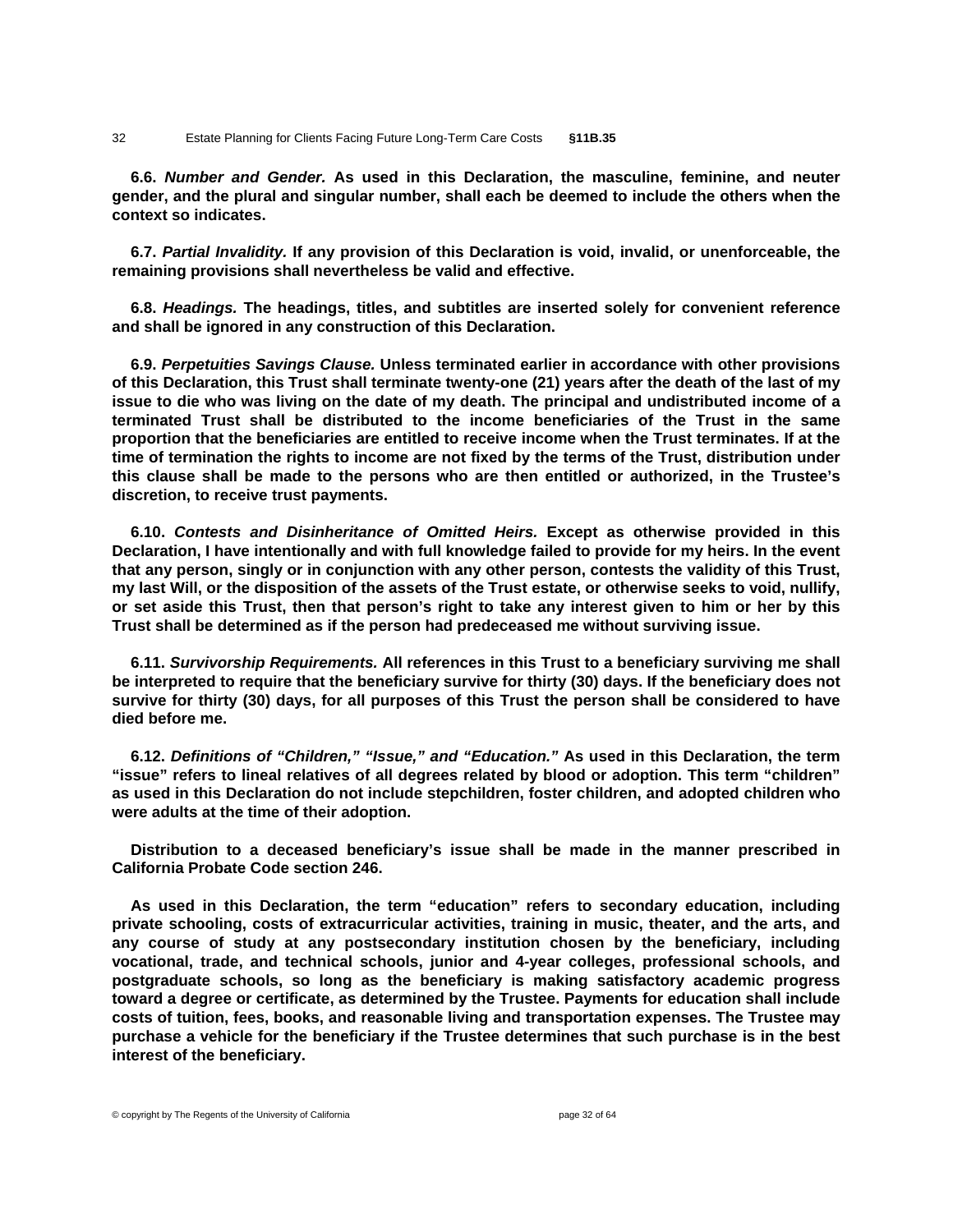**6.13.** *Choice of Law.* **The validity of this Trust and the construction of its beneficial provisions shall be governed by the laws of the State of California. This paragraph shall apply regardless of any change of residence of the Trustee or any beneficiary, or the appointment or substitution of a Trustee residing or doing business in another state.**

#### **ARTICLE 7: REVOCATION AND AMENDMENT**

**7.1.** *Revocation During My Lifetime.* **At any time, I may revoke this Trust by withdrawing the assets from the Trust or by signing a written declaration stating that the Trust is revoked. I must notify the Trustee immediately in writing of such revocation if I am not then serving as Trustee.**

**7.2.** *Amendment During My Lifetime.* **At any time, I may amend any term of this Declaration by signing a written amendment. An amendment shall become effective immediately after I sign it and acknowledge my signature before a Notary Public. I may change or cancel any amendment in the same manner.**

**7.3.** *Revocation and Amendment After My Death.* **After my death, no Trust created by this Declaration shall be amended or revoked.**

**7.4.** *Exercise of Rights and Powers of Settlor By Others.* **Any right or power that the Settlor could exercise personally under the terms of this instrument, including any power to amend, revoke, or terminate this trust, may be exercised for and on behalf of the Settlor by any attorney in fact who, at the time of the exercise, is duly appointed and acting for the Settlor under a valid and enforceable durable power of attorney executed by the Settlor under the Uniform Durable Power of Attorney Act, or any successor statute.**

**In witness whereof, the provisions of this Declaration shall bind me as Settlor and Trustee, Successor Trustees assuming the role of Trustee, and the beneficiaries of this Trust, as well as all of my heirs, successors, personal representatives, agents, conservators, and assigns.**

Executed on  $\left[ \text{date} \right]$  , at  $\left[ \text{city} \right]$  , California.

Date: \_ \_ \_ \_ \_ \_

\_ \_[*Signature*]\_ \_ **JANE JOHNSON Settlor and Trustee**

#### **ACKNOWLEDGMENT**

A notary public or other officer completing this certificate verifies only the identity of the individual who signed the document to which this certificate is attached, and not the truthfulness, accuracy, or validity of that document.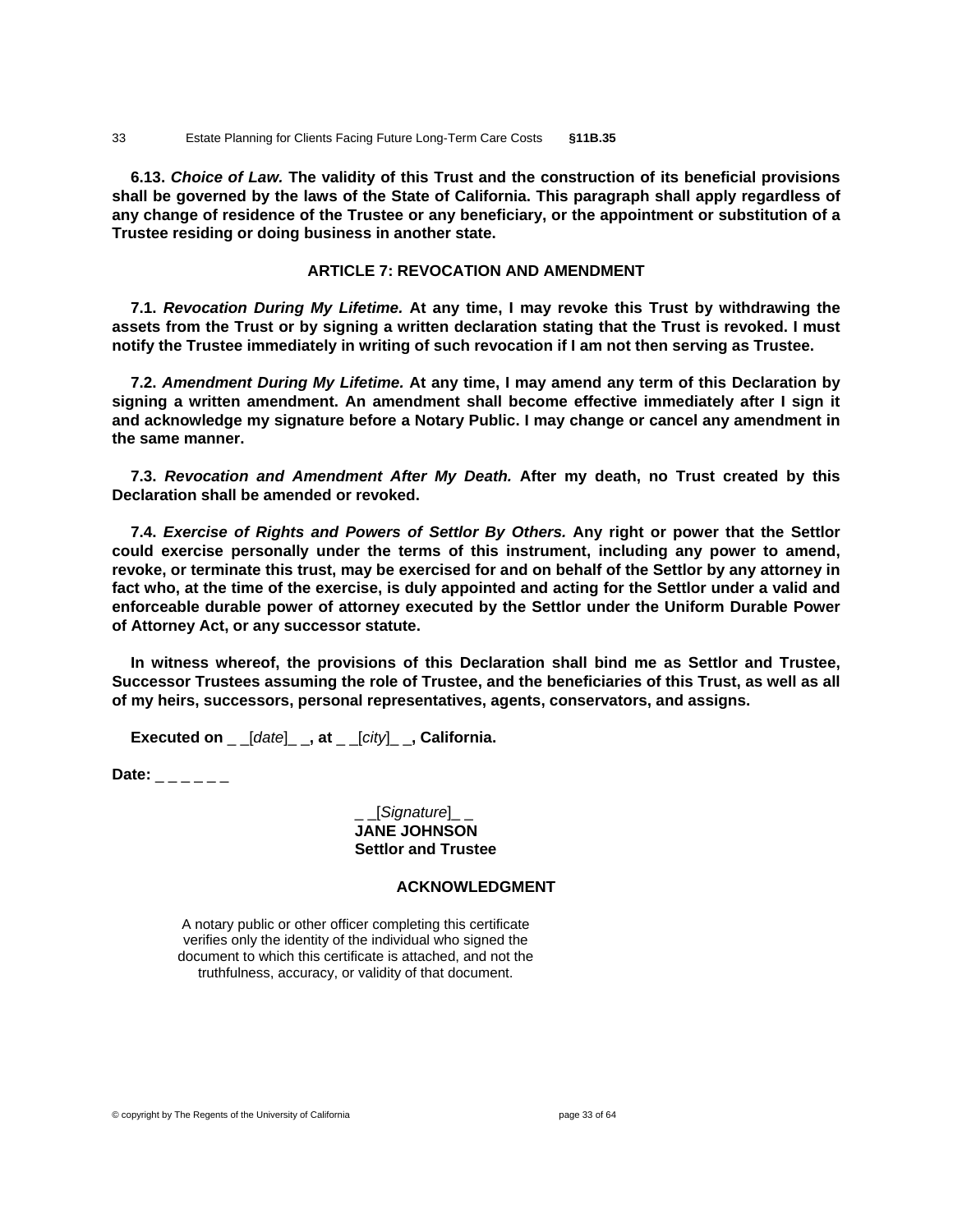| <b>State of California</b>                              |  |
|---------------------------------------------------------|--|
| <b>County of</b> $\sqrt{2}$ [Name of county] $\sqrt{2}$ |  |
|                                                         |  |

**On** \_ \_[*date*]\_ \_ **before me,** \_ \_[*name and title of officer*]\_ \_**, personally appeared** \_ \_[*name(s)*]\_ \_**, who proved to me on the basis of satisfactory evidence to be the person(s) whose name(s) is/are subscribed to the within instrument and acknowledged to me that he/she/they executed the same in his/her/their authorized capacity(ies), and that by his/her/their signature(s) on the instrument the person(s), or the entity upon behalf of which the person(s) acted, executed the instrument.**

**I certify under PENALTY OF PERJURY under the laws of the State of California that the foregoing paragraph is true and correct.**

**WITNESS my hand and official seal.**

\_ \_[*Signature of Officer*]\_ \_ \_ \_[*Officer's seal*]\_ \_

# **Exhibit A**

# **Initial Trust Property**

**The initial trust estate consists of all right, title, and interest of the settlor in or to any and all of the following property.**

# [*Edit as appropriate*]

- **1. The residence commonly known as** \_ \_[*street address*]\_ \_**.**
- **2. The contents of that residence.**
- **3. All other real property.**
- **4. All bank, stock brokerage, and other financial and securities accounts of any kind.**
- **5. All stocks, bonds, and other securities of any kind.**
- **6. All intangible property, including any indebtedness of any person or entity.**
- **7. Vehicles, boats,** \_ \_[*other known tangible property*]\_ \_**.**
- **8. Small business interest:** \_ \_[*Identify*]\_ \_**.**

**Despite the foregoing, the initial trust estate does not include the following property:**  \_ \_[*Specify*]\_ \_**.**

# **§11B.36 D. Form: Joint Revocable Trust**

[*Adapted from trust in §11A.38*]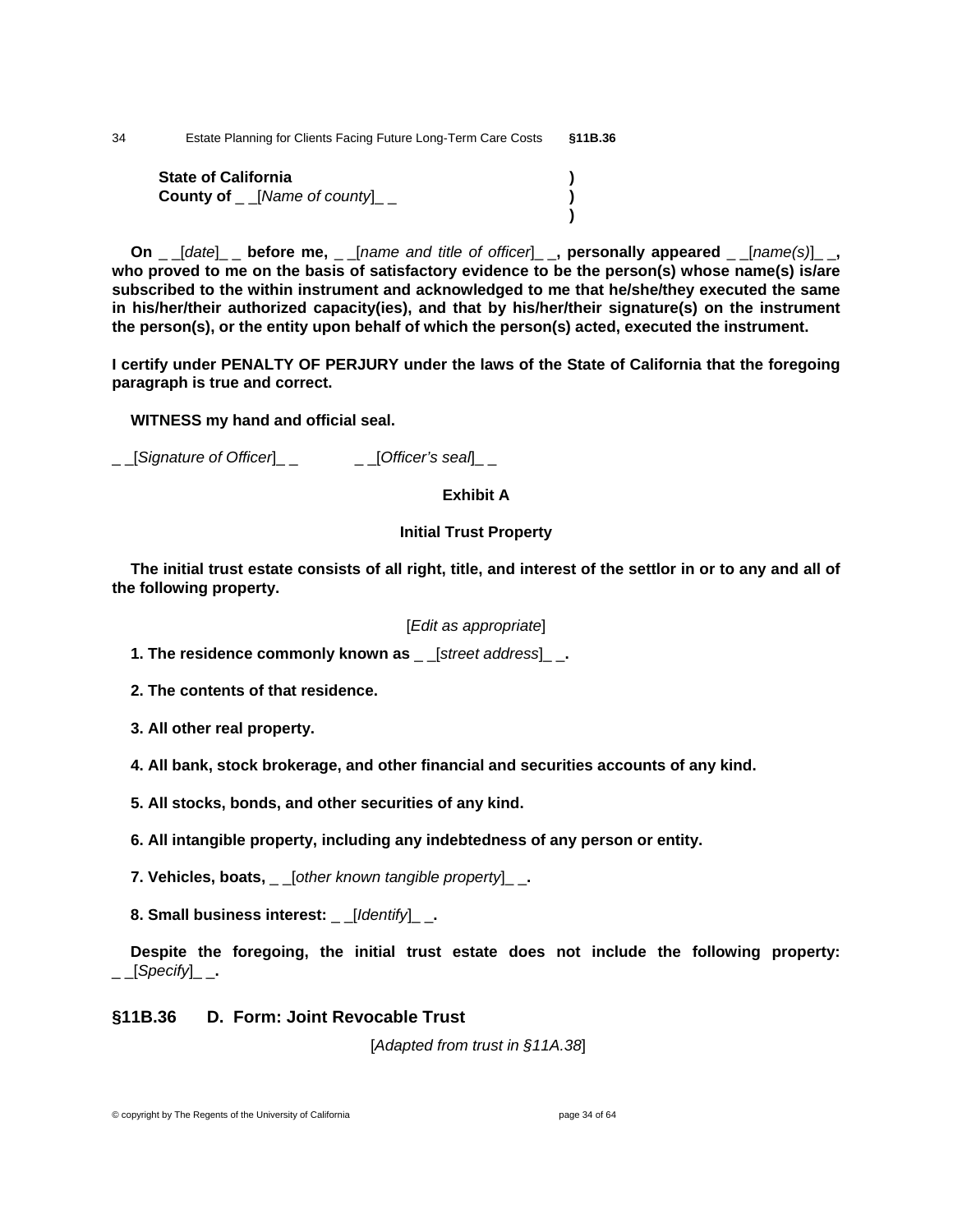#### **THE HAROLD AND WENDY OLDER REVOCABLE TRUST**

**We, Harold Older and Wendy Older, sometimes hereafter called "settlors," residing in San Diego County, California, hereby create The Harold and Wendy Older Revocable Trust, declaring:**

#### **ARTICLE 1: CREATION OF TRUST**

**1.1.** *Initial Trust Property.* **The property described in the attached listing of "Initial Trust Property," marked "Exhibit A," is now held by us in trust. This property and any other property later transferred to the trust is hereafter referred to as the trust property and shall be held, administered, and distributed as provided in this document and any subsequent amendments to this document.**

**1.2.** *Character of Trust Property.* **All community property of the settlors transferred to this trust, and the proceeds of all such property, shall continue to be community property under the laws of California, subject to the provisions of this instrument. All separate and quasi-community property shall remain the separate or quasi-community property, respectively, of the contributing settlor.**

#### **ARTICLE 2: PURPOSES, TRUSTEES, AND FAMILY DECLARATIONS**

**2.1.** *Purposes of Trust.* **The primary purposes of this trust are:**

**2.1.1.** *Care of Settlors.* **To provide for our care and maintenance as long as either of us is living;**

**2.1.2.** *Avoid Conservatorship.* **To facilitate management of the trust property in the event of the incapacity of one or both of us;**

**2.1.3.** *Transfer Property at Death.* **To facilitate transfer of the trust property on our deaths; and**

**2.1.4.** *Tax Planning.* **To provide opportunities for reducing and/or postponing taxes which might be imposed as a result of our deaths.**

**2.2.** *Initial Trustees.* **We are the initial trustees of this trust.**

**2.3.** *Successor Trustees.* **If either of us ceases to be a trustee of this trust, the other shall become the sole trustee. If the sole trustee resigns or ceases to be trustee, our daughter, CATHERINE OLDER, shall become trustee, and if she fails to qualify, resigns, or ceases to act, our son, DAVID OLDER, shall become the trustee. Except as otherwise provided, the provisions of this document concerning the identity of trustees apply to all trusts established by this document.**

**2.4.** *Family Information.* **In connection with the administration of this trust, the trustee may rely on the following family information:**

**2.4.1.** *Marriage.* **We are husband and wife and were married in** \_ \_[*city*]\_ \_**, California, on**  \_ \_[*date*]\_ \_**.**

**2.4.2.** *Citizenship.* **We are both citizens of the United States.**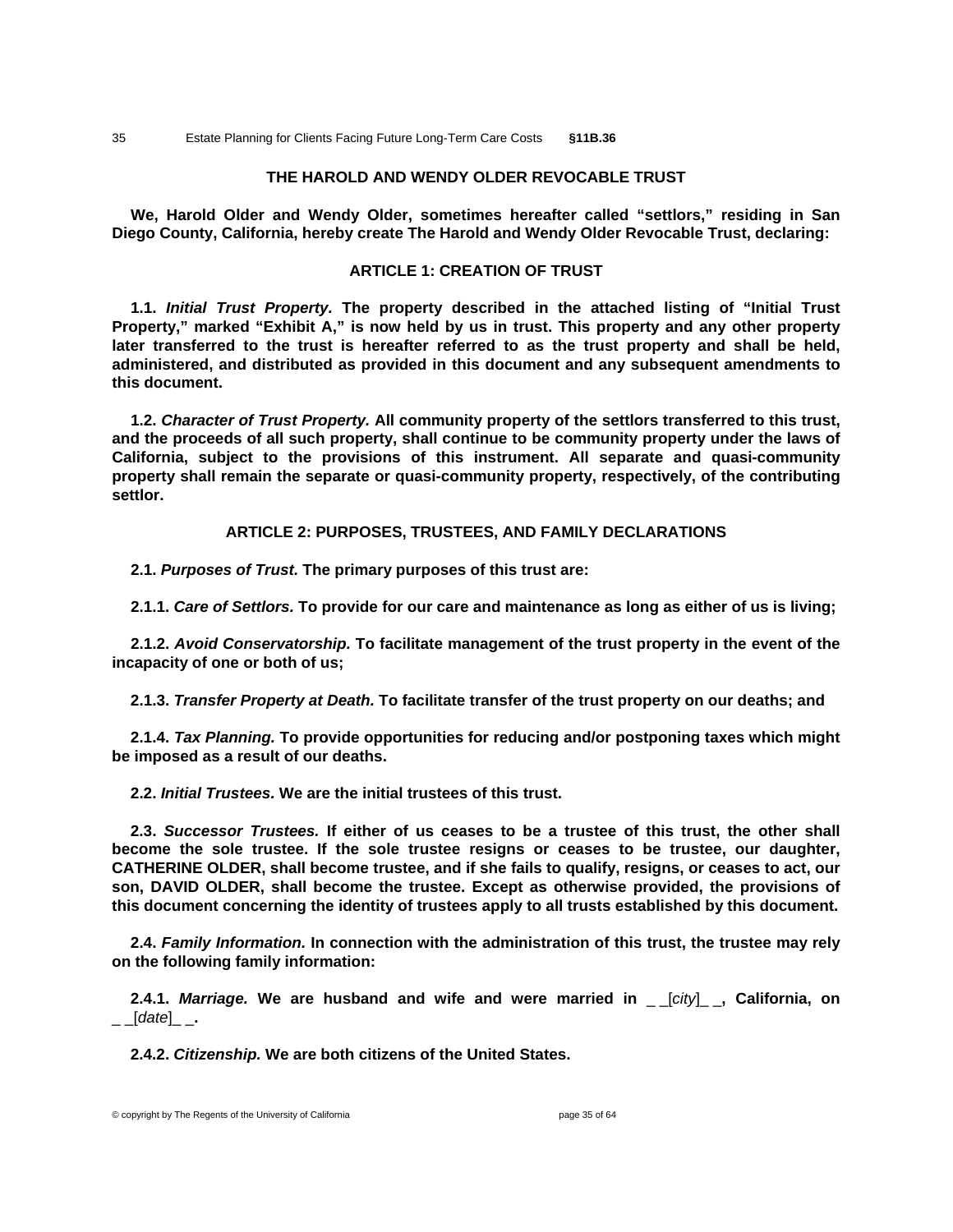**2.4.3.** *Children.* **The names and birth dates of our children are: David Older, December 31, 1976; Catherine Older, December 1, 1980; Beatrice Older, August 1, 1982; and Arnold Older, February 2, 1986.**

**2.4.4.** *Deceased Children.* **Neither of us have deceased children.**

# **ARTICLE 3: DISTRIBUTIONS WHILE BOTH SETTLORS ARE LIVING**

**3.1.** *Distributions of Community Property.* **While we are both living, the trustee shall pay to us, or apply for our benefit, as much of the community property income and principal of this trust as either of us requests plus such additional sums as the trustee in its discretion determines are appropriate for our health, education, maintenance, support, comfort, and welfare in accordance with our accustomed standard of living. All distributions of community property income or principal shall be distributed to or for our benefit as community property.**

**3.2.** *Distributions of Separate Property.* **While we are both living, and with respect to trust property that is the separate property of one of us (the "Owning Settlor"), the trustee shall pay to the Owning Settlor or apply for his or her benefit as much of the Owning Settlor's separate property income and principal as shall be distributed or the Owning Settlor requests, plus such additional sums as the trustee in its discretion determines are appropriate for the Owning Settlor's health, education, maintenance, support, comfort, and welfare in accordance with the Owning Settlor's accustomed standard of living.**

**3.3.** *Continuation of Gifting Program.* **In the event that a settlor is unable to direct the trustee in writing under this section due to incapacity, the trustee may transfer such sums of the property of the Settlors to an individual serving as agent or attorney-in-fact under a valid power of attorney signed by either Settlor (or to several individuals serving jointly as agents or attorneys-in-fact under a valid power of attorney signed by the either Settlor) as such agent or agents may request in order to make gifts, which are specifically authorized by such power of attorney, on behalf of either Settlor.**

# **ARTICLE 4: DISTRIBUTION ON FIRST DEATH**

**On the death of whichever of us is the first to die (the "Deceased Settlor"), the trust estate shall be distributed as follows:**

**4.1** *Surviving Settlor's Property.* **The property of the survivor of us (the "Surviving Settlor") held as a part of the trust estate (including any additions made by the will of the Deceased Settlor or by any insurance or benefit plan proceeds or otherwise) shall be distributed to the trustee of the Survivor's Trust described in Paragraph 4.2.**

**4.2.** *Deceased Settlor's Property.* **The trustee shall distribute any of the Deceased Settlor's property held as part of the trust estate to the trustee of the Survivor's Trust. Notwithstanding the foregoing, if the Surviving Settlor disclaims his or her entire interest in a portion or all of the Deceased Settlor's property, such portion so disclaimed shall instead be distributed to the trustee of a trust designated as the "Disclaimer Trust," to be held, administered, and distributed as described in Article 6. The Surviving Settlor shall not have a special power of appointment over**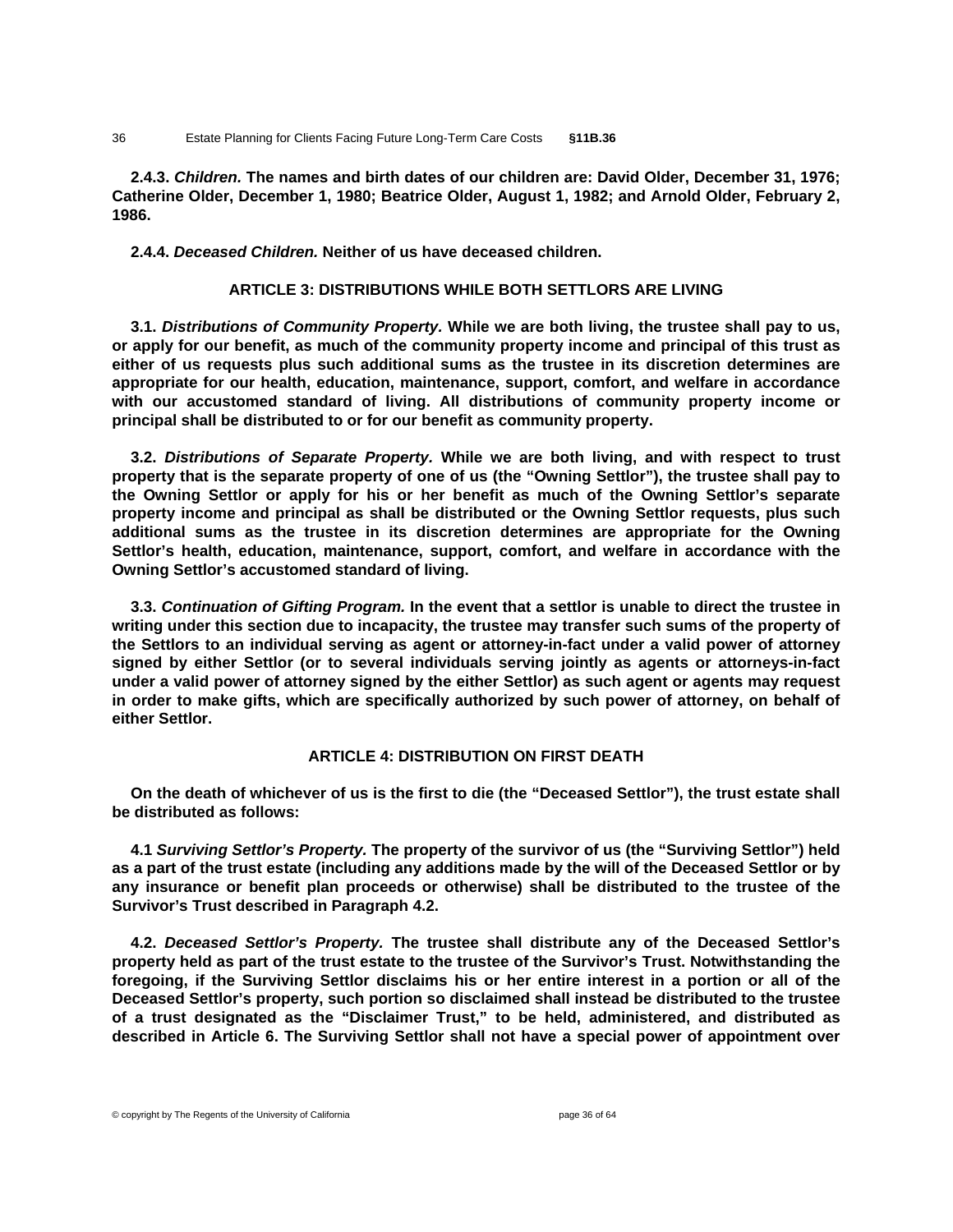**such portion or any other power, as trustee or otherwise, to direct the beneficial enjoyment of the Disclaimer Trust to any person.**

**4.3.** *Survivor's Trust as Only Trust.* **If the Survivor's Trust is the only trust established on the death of the Deceased Settlor, a transfer to that trust need not be evidenced by a change of title.**

#### **ARTICLE 5: SURVIVOR'S TRUST**

**5.1.** *Distributions During Surviving Settlor's Lifetime.* **During the lifetime of the Surviving Settlor, the trustee shall pay to or apply to the benefit of the Surviving Settlor as much of the income and principal of the Survivor's Trust as the Surviving Settlor requests, plus such additional sums as the trustee, in the trustee's discretion, determines are appropriate for the Surviving Settlor's health, maintenance, support, education, comfort, and welfare, in accordance with his or her accustomed standard of living. In addition, the trustee shall pay to the Surviving Settlor during the Surviving Settlor's lifetime, from the Survivor's Trust, such amounts as the surviving Settlor may from time to time request in writing, up to the whole of the trust property.**

**5.2.** *Distribution on Death—General Power of Appointment.* **On the death of the Surviving Settlor, the trustee shall distribute the remaining trust property as the Surviving Settlor appoints in accordance with the provisions of this trust for exercising a power of appointment. This is a general power of appointment that may be exercised in favor of any desired appointee, including the Surviving Settlor's estate.**

**5.3.** *Distribution on Death—Property Not Appointed.* **On the death of the Surviving Settlor, the trustee shall hold, administer, and distribute the assets of the Trust as follows:**

**5.3.1. If any children of the settlors survive the Surviving Settlor, the trustee shall divide the trust property into as many shares of equal market value as are necessary to create one share for each of the settlors' children who survive the Surviving Settlor and one share for each of the settlors' children who predecease the Surviving Settlor but who leave issue surviving the Surviving Settlor.**

**5.3.2. Each share created for a surviving child of the settlors shall be distributed outright to that surviving child.**

**5.3.3. The trustee shall distribute each share created for a deceased child outright to the thenliving issue of that child, with those issue to take that share in the manner provided in California Probate Code section 246.**

**5.3.4. If none of the children of the settlors survive the Surviving Settlor but there are issue of the settlors who survive the surviving settlor, the trustee shall distribute the trust property outright to those issue, who are to take that property in the manner provided in California Probate Code section 246.**

**5.3.5. If none of the issue of the settlors survive the Surviving Settlor, the trust property shall be distributed outright as follows: one half (1/2) to the heirs of the deceased settlor and one half (1/2) to the heirs of the Surviving Settlor.**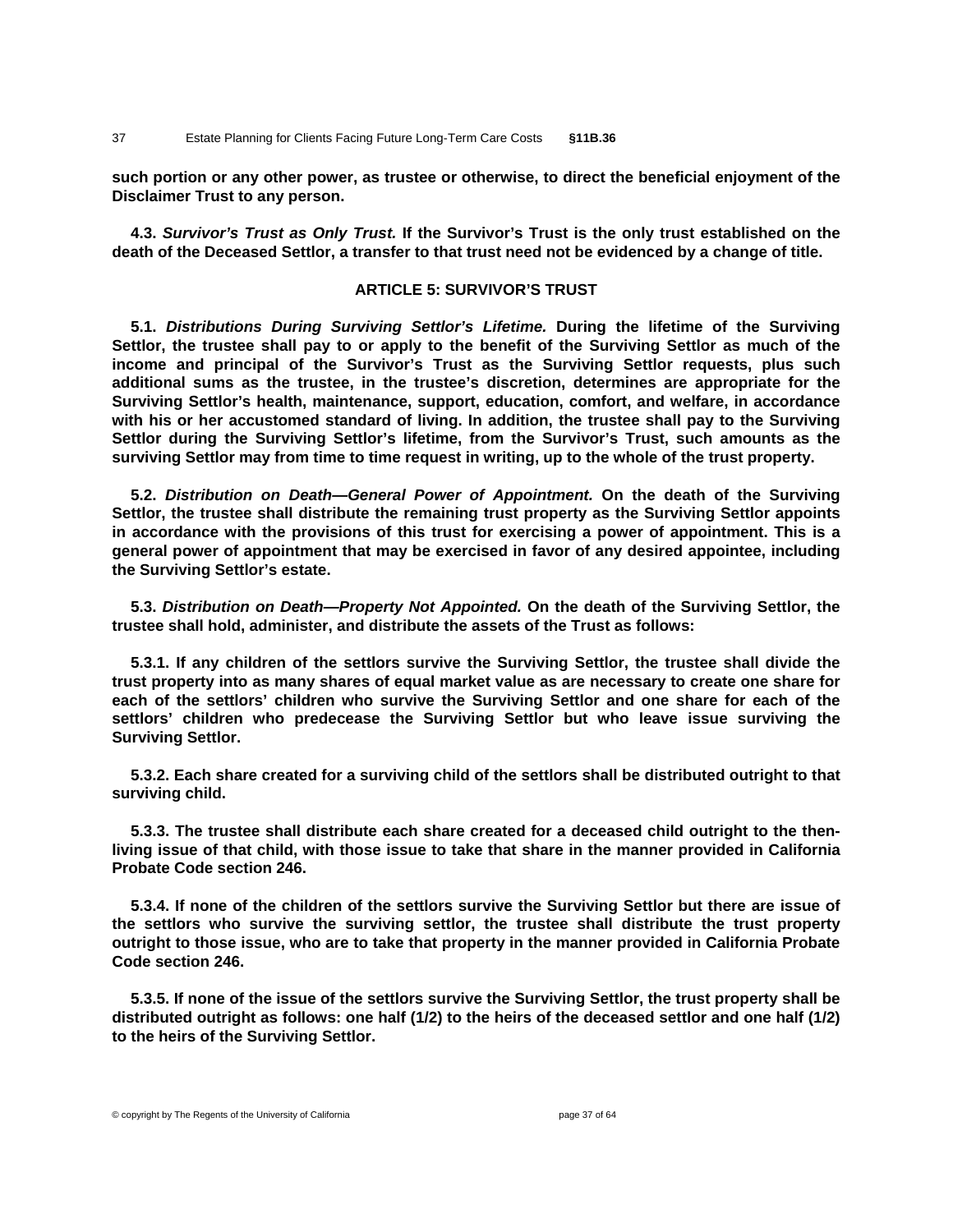#### **ARTICLE 6: DISCLAIMER TRUST**

**6.1.** *Distribution During Surviving Settlor's Lifetime.* **During the lifetime of the Surviving Settlor, the trustee shall pay to or apply for the benefit of the Surviving Settlor all income of the Disclaimer Trust in quarter-annual or more frequent intervals, plus as much of the principal as the trustee in its discretion determines is appropriate for the Surviving Settlor's health, education, and support. In exercising its discretion, the trustee may take into account other income and resources available to the Surviving Settlor to such extent, if any, as the trustee deems appropriate.**

**6.2.** *Surviving Settlor's Disclaimer of Mandatory Income Interest.* **If the Surviving Settlor also disclaims the right to receive mandatory income distributions from the Disclaimer Trust without disclaiming rights to principal, income shall be added to principal and the trustee shall pay to the Surviving Settlor as much of the trust property as the trustee in its discretion determines is appropriate for the Surviving Settlor's health, education, and support. In exercising its discretion, the trustee may consider other income and resources available to the Surviving Settlor to such extent, if any, as the trustee deems appropriate.**

**6.3.** *Surviving Settlor's Disclaimer of All Rights in Disclaimer Trust.* **If the Surviving Settlor disclaims all rights to principal and income with respect to all or a fractional share of the Disclaimer Trust, the property so disclaimed shall be distributed in the manner provided in the next paragraph, except that solely for the purpose of applying the survivorship requirements in the next paragraph, the Surviving Settlor will be deemed to have died on the date of death of the Deceased Settlor.**

**6.4.** *Distribution on Surviving Settlor's Death.* **On the death of the Surviving Settlor, the remaining property of the Disclaimer Trust shall be distributed as follows:**

**6.4.1. If any children of the settlors survive the surviving settlor, the trustee shall divide the trust property into as many shares of equal market value as are necessary to create one share for each of the settlors' children who survive the surviving settlor and one share for each of the settlors' children who predecease the surviving settlor but who leave issue surviving the surviving settlor.**

**6.4.2. Each share created for a surviving child of the settlors shall be distributed outright to that surviving child.**

**6.4.3. The trustee shall distribute each share created for a deceased child outright to the thenliving issue of that child, with those issue to take that share in the manner provided in California Probate Code section 246.**

**6.4.4. If none of the children of the settlors survive the surviving settlor but there are issue of the settlors who survive the surviving settlor, the trustee shall distribute the trust property outright to those issue, who are to take that property in the manner provided in California Probate Code section 246.**

**6.4.5. If none of the issue of the settlors survive the surviving settlor, the trust property shall be distributed outright as follows: one half (1/2) to the heirs of the deceased settlor and one half (1/2) to the heirs of the surviving settlor.**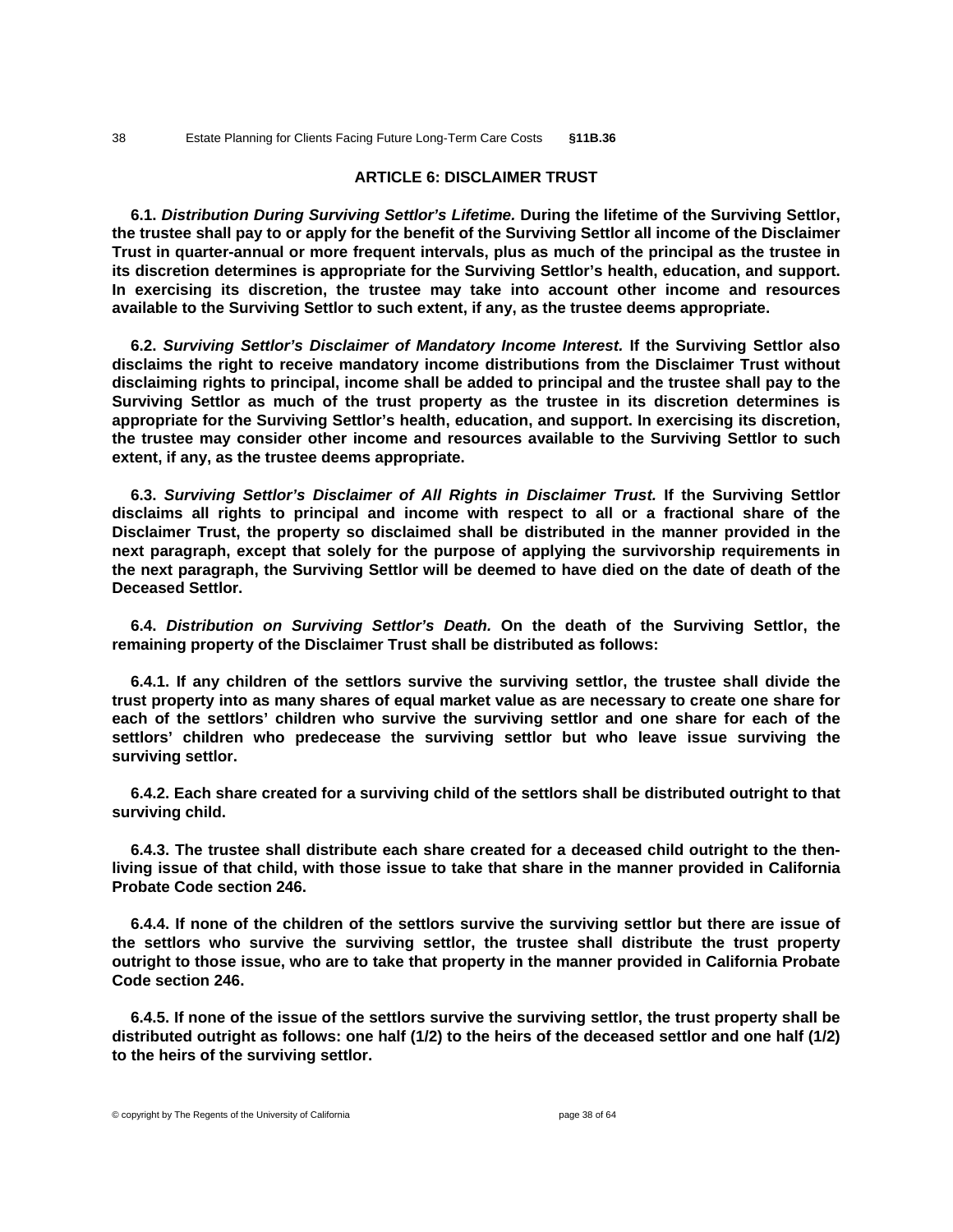# **ARTICLE 7: ADDITIONAL DISTRIBUTION PROVISIONS**

**7.1.** *Interest on Pecuniary Amounts.* **When a beneficiary is entitled to receive payment of a pecuniary amount or an annuity, the beneficiary shall be entitled to receive interest on delayed distributions to the extent provided by California law. If California law has no provision expressly applicable to trusts, interest shall be paid in accordance with California law applicable to a decedent's estate.**

**7.2.** *Undistributed Income.* **In any instance in which this document fails to expressly provide for the distribution or accumulation of any trust income, that income shall be accumulated and added to principal.**

**7.3.** *Distributions to Young Persons.* **If at any time any trust beneficiary is a minor, or it appears to the trustee that any trust beneficiary is incapacitated, incompetent, or for any other reason not able to receive payments or make intelligent or responsible use of the payments, then the trustee, in lieu of making direct payments to the trust beneficiary, may make payments to the beneficiary's conservator or guardian; to the beneficiary's custodian under the Uniform Gifts to Minors Act or Uniform Transfers to Minors Act of any state; to the beneficiary's custodian under the California Uniform Transfers to Minors Act until the beneficiary reaches the age of twenty-five (25); to one or more suitable persons as the trustee deems proper, such as a relative of or a person residing with the beneficiary, to be used for the beneficiary's benefit; to any other person, firm, or agency for services rendered or to be rendered for the beneficiary's assistance or benefit; or to accounts in the beneficiary's name with financial institutions. If there is no custodian then-serving or nominated to serve by the settlor for a beneficiary, the personal representative or trustee, as the case may be, shall designate the custodian. The receipt of payments by any of the foregoing shall constitute a sufficient acquittance of the trustee for all purposes.**

**7.4.** *Distribution Powers.* **For purposes of making distributions, the trustee's powers include the following:**

**7.4.1.** *Nonprorata Distributions.* **When the trustee must divide any trust property into parts or shares for the purpose of distribution or otherwise, the trustee may, in the trustee's discretion, make the division and distribution in undivided interests, in kind, or partly in kind and partly in money, prorata or nonprorata. The trustee may make sales of the trust property that the trustee considers appropriate to accommodate such distributions.**

**7.4.2.** *Nonprorata Division of Community Property.* **Community property and quasi-community property may be divided on the basis of a nonprorata division of the aggregate value of the property, or on the basis of a division of each individual item or asset, or partly on each basis.**

**7.4.3.** *Power to Delay Distributions.* **When an event occurs on which the trustee is required to divide or distribute trust property, the trustee may delay the division or distribution of all or part of the property for the period of time necessary to ascertain and provide for the payment of any tax claim or other liability, contingent or otherwise, against the trust property. During this period, the trustee may pay the net income of the trust to the beneficiaries entitled to it, and any income not distributed shall on resolution of any tax claim or other liability be payable to the person entitled to it immediately after the trustee receives the income. This provision shall not be deemed to postpone or defer the vesting of any interest created by the dispositive clauses of the trust. Nor**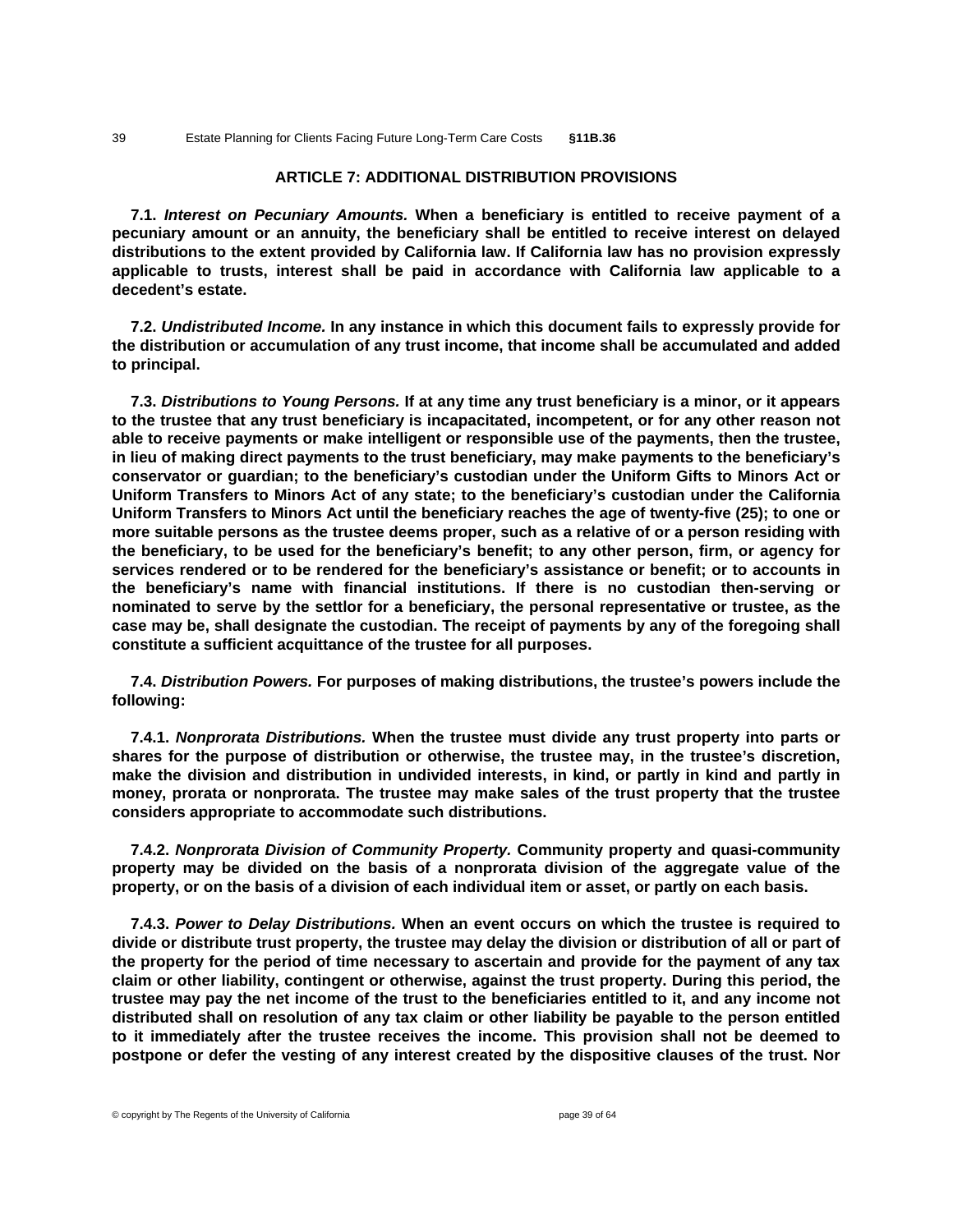**does this provision authorize a delay in any distribution that might result in a transfer's losing eligibility for a federal estate tax marital deduction or charitable deduction.**

**7.5.** *Apportionment of Taxes.* **Except as otherwise provided in this document, all estate, generation-skipping, and inheritance taxes, including interest and penalties, imposed on or by reason of the inclusion of any trust property in the gross taxable estate of either settlor may be paid by the trustee and charged to, prorated among, or recovered from the trust property or the persons entitled to the benefits under the trust as provided in the California Probate Code and the Internal Revenue Code.**

#### **ARTICLE 8: DEBTS**

**8.1.** *Debts of Deceased Settlor and Estate.* **On the death of the Deceased Settlor, the trustee may pay from the trust property:**

**8.1.1.** *Funeral and Last Illness Expenses.* **The Deceased Settlor's funeral and last illness expenses.**

**8.1.2.** *Other Debts.* **Debts of the Deceased Settlor, the Surviving Settlor, or both, that would be properly payable by the Deceased Settlor's probate estate if the trust property were included in the probate estate and a timely creditor's claim was filed.**

**8.1.3.** *Probate Expenses.* **Necessary and proper expenses of administration of the Deceased Settlor's probate estate.**

**8.2.** *Allocation Between Deceased Settlor and Surviving Settlor.* **Payments shall be allocated and charged to the separate and community property of each settlor as provided by California law, including Probate Code sections 19320–19326, and the trustee shall take any action necessary to recover from the Surviving Settlor or the Survivor's Trust amounts paid that are chargeable to the Surviving Settlor's property. Funeral and last illness expenses shall be allocated and charged to property included in the gross estate of the Deceased Settlor for federal estate tax purposes to the extent possible.**

**8.3.** *Debts of Surviving Settlor and Estate.* **On the death of the Surviving Settlor, the trustee may pay from the property of the Survivor's Trust:**

**8.3.1.** *Funeral and Last Illness Expenses.* **The Surviving Settlor's funeral and last illness expenses.**

**8.3.2.** *Other Debts.* **Debts of the Surviving Settlor that would be properly payable by the Surviving Settlor's probate estate if the trust property were included in the Surviving Settlor's probate estate and a timely creditor's claim was filed.**

**8.3.3.** *Probate Expenses.* **Necessary and proper expenses of administration of the Surviving Settlor's probate estate.**

**8.4.** *Limitations on Sources of Payment.* **Despite the provisions in Paragraphs 8.1, 8.2, and 8.3, the trustee shall not pay any estate or inheritance taxes (including interest or penalties), last**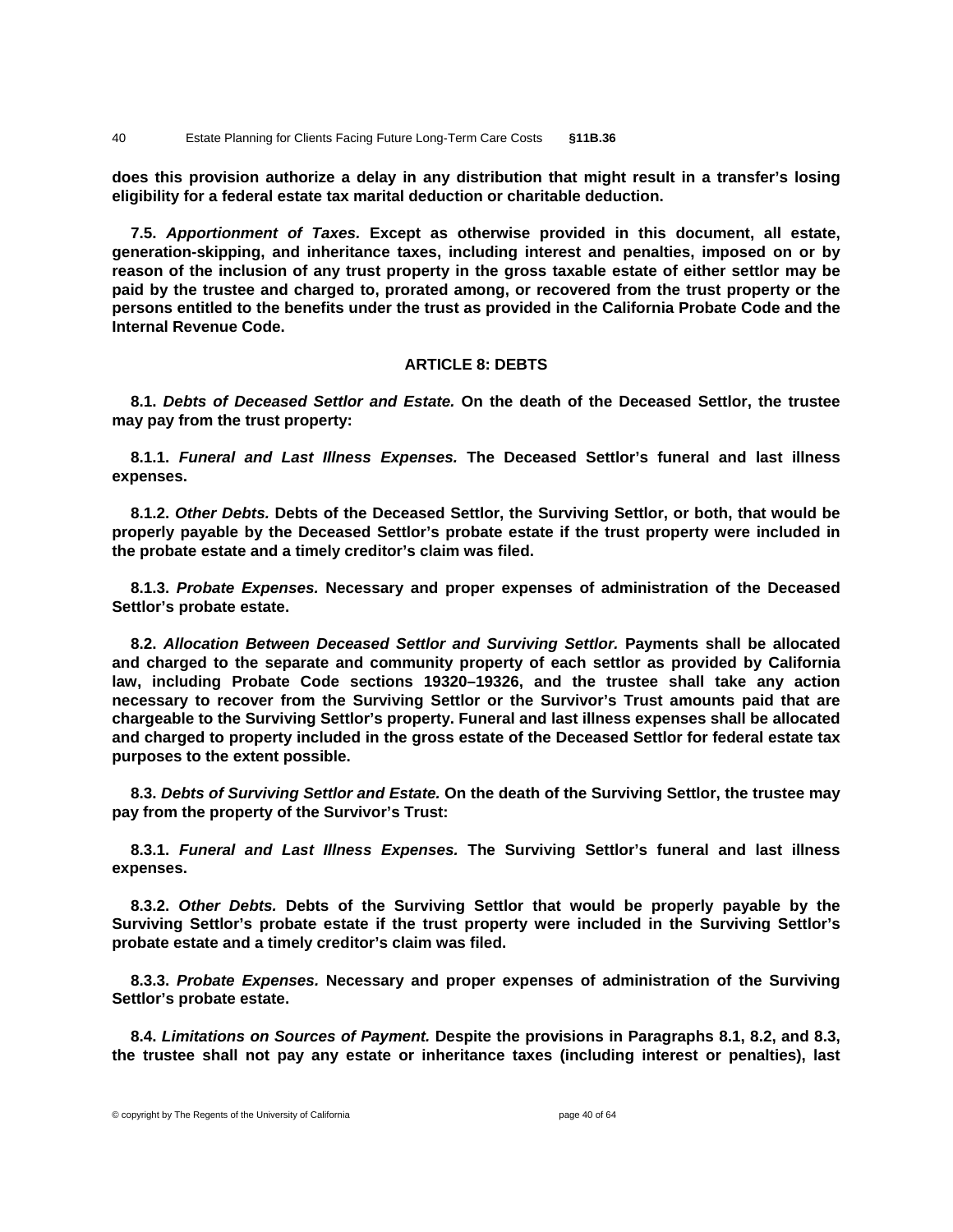**illness and funeral expenses, attorney fees, administration expenses, debts, or other obligations of the settlor or the settlor's estate, from any retirement plan (including an Individual Retirement Account) benefits in which the trust acquires an interest as a result of the settlor's death. Further, the trustee shall not pay any such obligation from any life insurance or other property passing to the trust on the settlor's death in accordance with a beneficiary designation unless the property would have been liable for the obligation had the property passed to an individual beneficiary rather than the trust.**

# **ARTICLE 9: OFFICE OF TRUSTEE**

**9.1.** *Definition of Trustee.* **The term "trustee" as used in this document usually refers to such one or more persons or entities who, alone or in combination, have the power to take action on behalf of the trust, but it may instead refer to any form of limited power or special trustee or one or more individual co-trustees, depending on context.**

**9.2.** *Scope of Trustee Provisions.* **Except as otherwise provided, the provisions of this document concerning trustee duties, powers, privileges, and protections from liability apply to all trustees, including successor trustees, of all trusts established by this document.**

**9.3.** *Resignation of Trustee.* **The trustee may resign at any time by mailing notice to the persons entitled by law to receive a trustee's account. Unless circumstances are such that it is not necessary to replace the resigning trustee, the resignation becomes effective on the acceptance of office by the successor trustee who replaces the resigning trustee.**

**9.4.** *Removal of Any Trustee.* **Any trustee, including a settlor, may be removed in accordance with California law.**

**9.5.** *Power to Name Successor Trustee.* **A trustee of this trust shall have the power to name a person or entity who shall become that trustee's successor if a successor is required and this document makes no other provision for a successor, or if the successors named in this document are not willing to act.**

**9.6.** *Applicable Rules for Cotrustees.* **The following rules apply when a trust has more than one trustee, none of whom have the power to revoke the trust:**

**9.6.1.** *Lack of Unanimity.* **Co-trustees who are unable to reach a unanimous decision may act by majority decision.**

**9.6.2.** *Vacancy.* **If a vacancy occurs in a co-trusteeship, the remaining co-trustee may act for the trust.**

**9.6.3.** *Disqualified Trustees.* **If one or more trustees cannot participate in a decision concerning a discretionary distribution, the decision shall be made in accordance with the provisions of this document expressly addressing that circumstance.**

**9.6.4.** *Temporary Disability.* **If a co-trustee is unavailable to perform duties because of absence, illness, disqualification under other law, or other temporary incapacity, and prompt action is**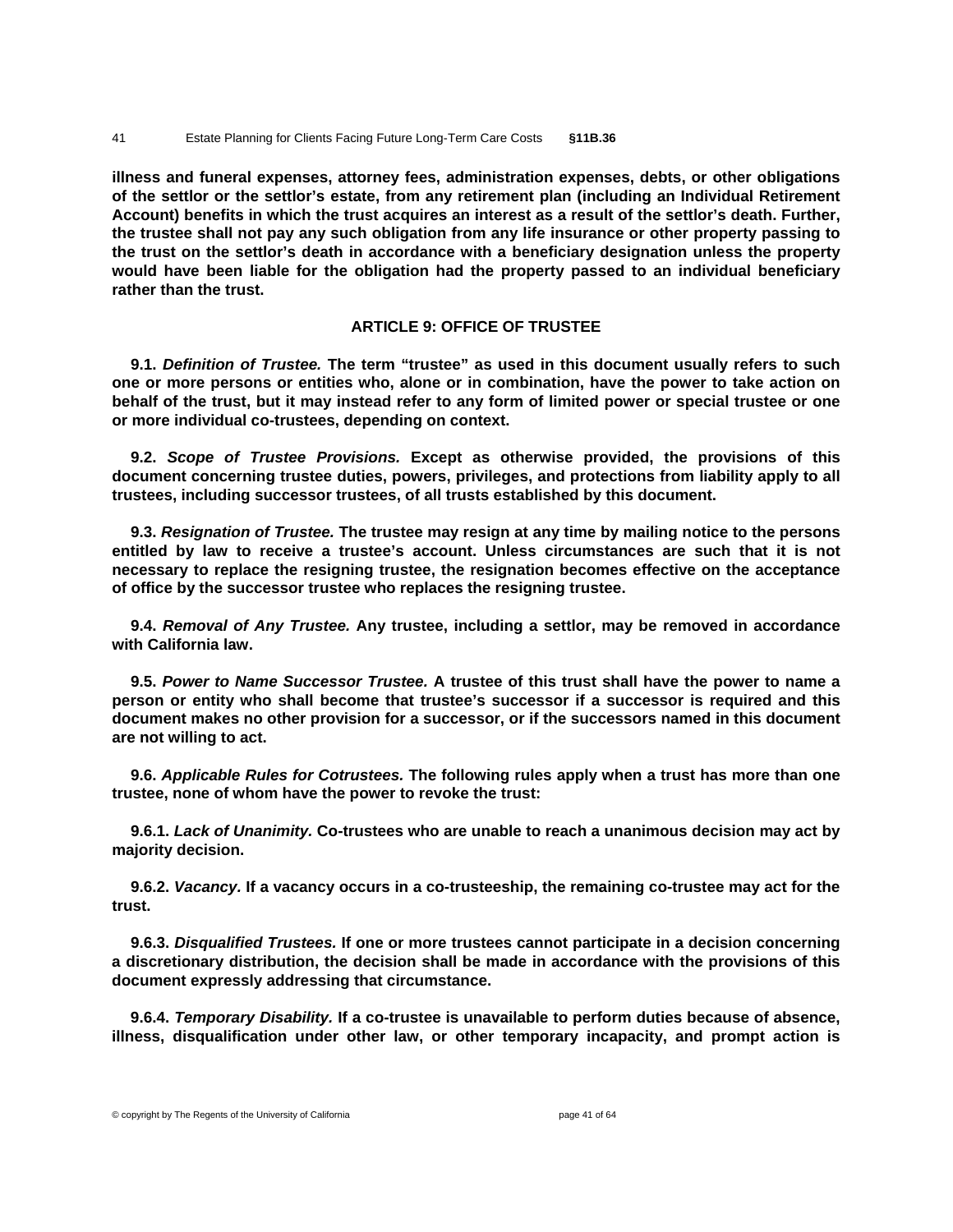**necessary to achieve the purposes of the trust or to avoid injury to the trust property, the remaining co-trustee or a majority of the remaining co-trustees may act for the trust.**

**9.7.** *Compensation of Trustees.* **Trustees are entitled to reasonable compensation.**

#### **ARTICLE 10: TRUSTEE POWERS**

**10.1.** *General Powers of Trustee.* **Subject to any limitations expressly stated in this document, the trustee of each trust established under this document is authorized to exercise the following powers for purposes of discharging the trustee duties imposed by this document and by law:**

**10.1.1.** *California Law.* **The powers conferred on trustees by California law in the absence of a limitation in the trust instrument. These powers shall be deemed to include the power to invest in any kind of property without regard to statutory limitations, insurance, or collateralization requirements otherwise applicable, and the power to operate or participate in any business without complying with any otherwise applicable requirement for a court order.**

**10.1.2.** *Prudent Person.* **The power to perform any act that a prudent person would take in order to accomplish the objectives of the trust.**

**10.1.3.** *Prudent Investor.* **The power to perform any act that a prudent investor would take in investing trust property.**

**10.2.** *Specific Powers of Trustee.* **The powers listed in Paragraph 10.1 include, but are not limited to, those described in this Paragraph 10.2. The trustee may:**

**10.2.1. Acquire or sell property, for cash or on credit, at public or private sale;**

**10.2.2. Borrow money, with or without security, and mortgage or pledge trust property for a period within or extending beyond the duration of the trust;**

**10.2.3. Abandon or decline to administer property of no value or of insufficient value to justify its collection or continued administration;**

**10.2.4. Make loans from trust property, including loans to a beneficiary on terms and conditions the trustee considers to be fair and reasonable under the circumstances, including imposition of a lien on future distributions for purposes of securing repayment of a loan;**

**10.2.5. Pledge trust property to guarantee loans made by others to the beneficiary;**

**10.2.6. Appoint any person to be an authorized signer (either alone or with others, jointly or severally) for any financial institution account or securities account.**

#### **ARTICLE 11: TRUSTEE DUTIES, LIMITATIONS ON DUTIES, EXCULPATION**

**11.1.** *Duties of Trustee.* **Except as expressly provided in this document, the trustee has the duties imposed by law, including the duty to report and account to trust beneficiaries, statutory duties to give notice and copies of this document to trust beneficiaries and heirs at law on the**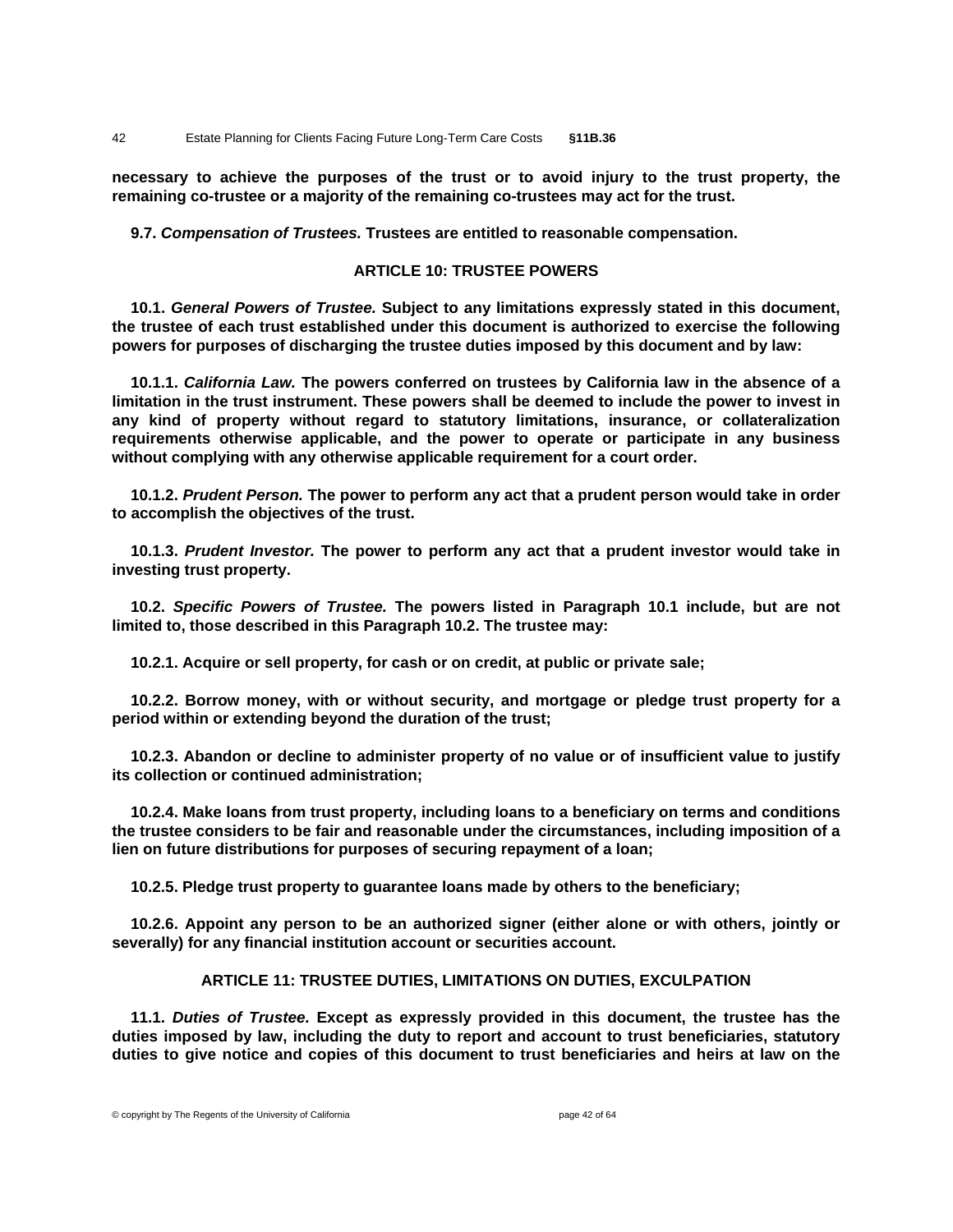**death of a settlor, and the duty to invest property in accordance with the Uniform Prudent Investor Act.**

**11.2.** *Limitations on Trustee's Duty of Loyalty.* **As long as the trustee does not act in bad faith or in disregard of the purposes of the trust, it is not a breach of the trust for the trustee to take any of the following actions:**

**11.2.1. Lend the trustee's own funds to the trust for any trust purpose, with interest at current rates;**

**11.2.2. Receive reasonable security for such a loan;**

**11.2.3. Purchase trust property from the trust at fair market value, provided the purchase price is paid in full in advance;**

**11.2.4. Lease or sell the trustee's own property to the trust at a rent or price not in excess of its fair market value;**

**11.2.5. Employ the trustee, a relative of the trustee, or a business in which the trustee has an interest, to perform needed services for the trust or any business in which the trust has an interest and to pay compensation not exceeding fair market value;**

**11.2.6. Acquire or retain an interest in property in which the trust also has an interest;**

**11.2.7. Acquire or retain stock of a corporate trustee or an affiliate of a corporate trustee unless the acquisition or retention would violate the trustee's duties in the case of stock of a similar corporation other than the trustee or its affiliate;**

**11.2.8. Deposit funds in a bank in which the trustee has an interest;**

**11.2.9. Perform as trustee any action described above with a relative of the trustee or a business in which the trustee has an interest;**

**11.2.10. Hold property of multiple trusts without segregating or dividing the property and without separately titling the property of each trust, but instead keeping accounts sufficient to identify the property of each trust.**

**11.3.** *Acceptance of Additions.* **The trustee has a duty to accept additions to this trust unless an addition would significantly expand the trustee's duties, the transferred property is hazardous or otherwise creates a substantial increased risk of trustee liability, or the property is transferred by a competent person other than a settlor who retains the capacity to establish a trust naming a different trustee. If an addition is rejected on the ground of increased duties or liabilities and the transferor is deceased or lacks capacity, the trustee shall give reasonable notice to the persons interested in the trust.**

**11.4.** *Exculpation of Trustee.* **A trustee of any kind nominated by this document, otherwise designated by a settlor, or designated as authorized in this document, shall not be liable to any beneficiary for the trustee's acts or omissions, except in cases of willful misconduct, bad faith, or**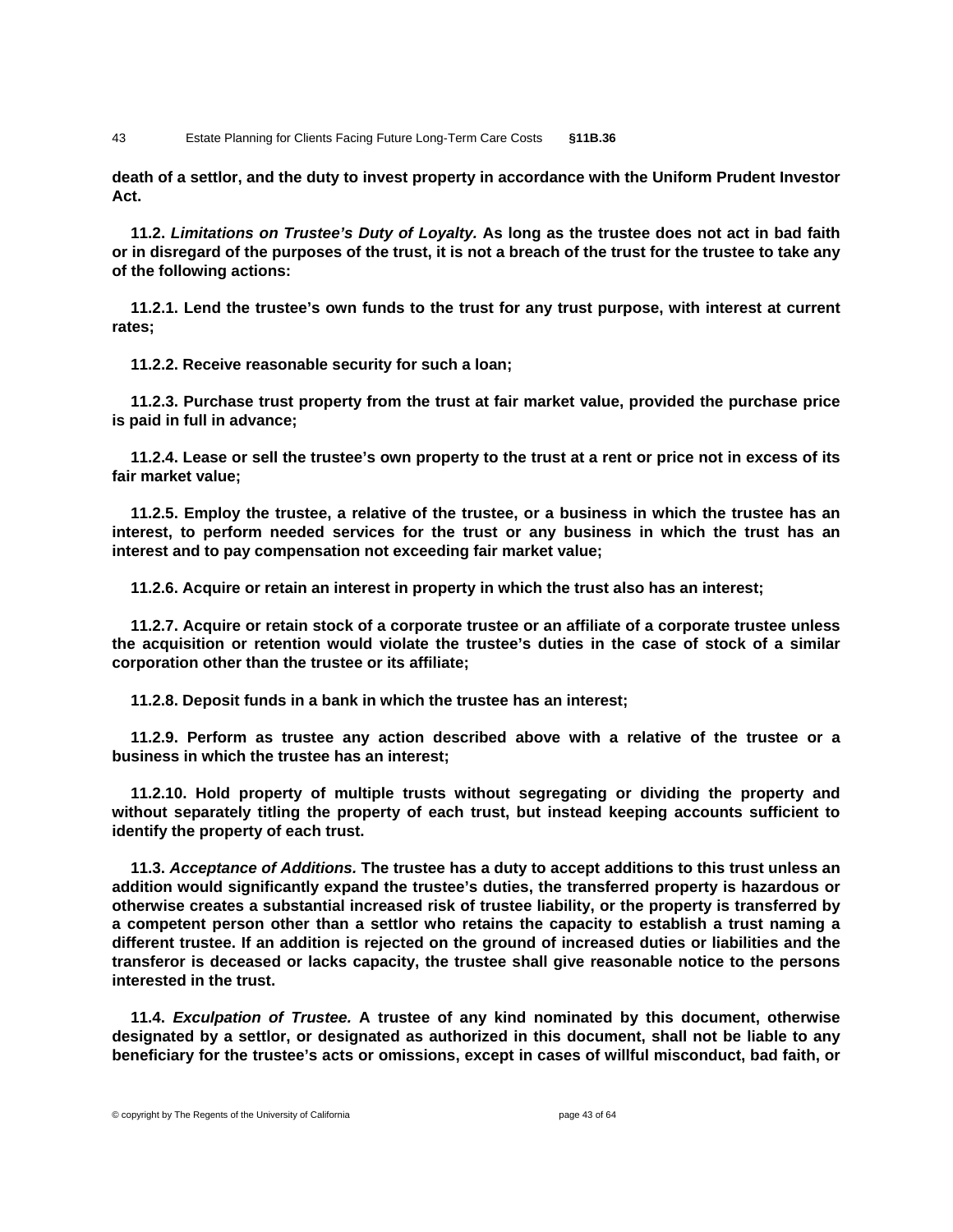**gross negligence. The previous sentence does not relieve a trustee of any obligation to restore to the trust any benefits received by the trustee as a result of a breach of the trust. This paragraph does not apply to a person who regularly engages in the business of acting as a trustee.**

**11.5.** *Co-trustee's Duty to Act.* **A co-trustee must participate in the performance of a trustee's function unless the co-trustee is unavailable to perform the function because of absence, illness, disqualification under other law, or other temporary incapacity or unless the co-trustee has properly delegated the performance of the function to another trustee.**

**11.6.** *Limitation on Duty to Investigate Predecessor or Co-trustee.* **A successor trustee or cotrustee has no duty to audit or investigate the administration or accounts of any prior trustee or co-trustee unless an audit or investigation is demanded in writing by a beneficiary. Each trustee shall exercise reasonable care to (1) prevent a co-trustee from committing a serious breach of trust, and (2) compel a co-trustee to redress a serious breach of trust.**

### **ARTICLE 12: RULES OF CONSTRUCTION**

**12.1.** *Applicable Law.* **This document shall be construed in accordance with the laws of the State of California.**

**12.2.** *Context.* **The divisions, paragraphs, and subparagraphs of this document shall be construed in context, giving due regard to the headings and the topic of discussion.**

**12.3.** *Survivorship Requirements.* **All references in this trust to a beneficiary surviving the Settlor(s) shall be interpreted to require that the beneficiary survive for thirty (30) days. If the beneficiary does not survive for thirty (30) days, for all purposes of this Trust the person shall be considered to have died before the Settlor(s).**

#### **ARTICLE 13: MISCELLANEOUS**

**13.1.** *Property Retains Character.* **Except as expressly provided in this document, all property becoming subject to this trust shall retain its character as community property, quasi-community property, or separate property after becoming trust property.**

**13.2.** *Spendthrift Clause.* **The interests of the beneficiaries in the income and principal of the trusts created by this document are not subject to voluntary or involuntary transfer.**

**13.3.** *Rule Against Perpetuities.* **Unless terminated earlier in accordance with other provisions of this document, each trust created by this document or by exercise of any power of appointment conferred by this document (unless an appointed trust is entitled to a new perpetuities period) shall terminate 21 years after the death of the last survivor among Surviving Settlors and those of our issue living on the date of the death of the Deceased Settlor. In the event of termination under this Paragraph 13.3, the principal and undistributed income of a terminated trust shall be distributed to the then income beneficiaries of that trust in the same proportion that the beneficiaries are entitled to receive income when the trust terminates. If at the time of such termination the rights to income are not fixed by the terms of the trust, distribution under this clause shall be made to the persons who are then entitled or authorized, in the trustee's discretion, to receive trust payments.**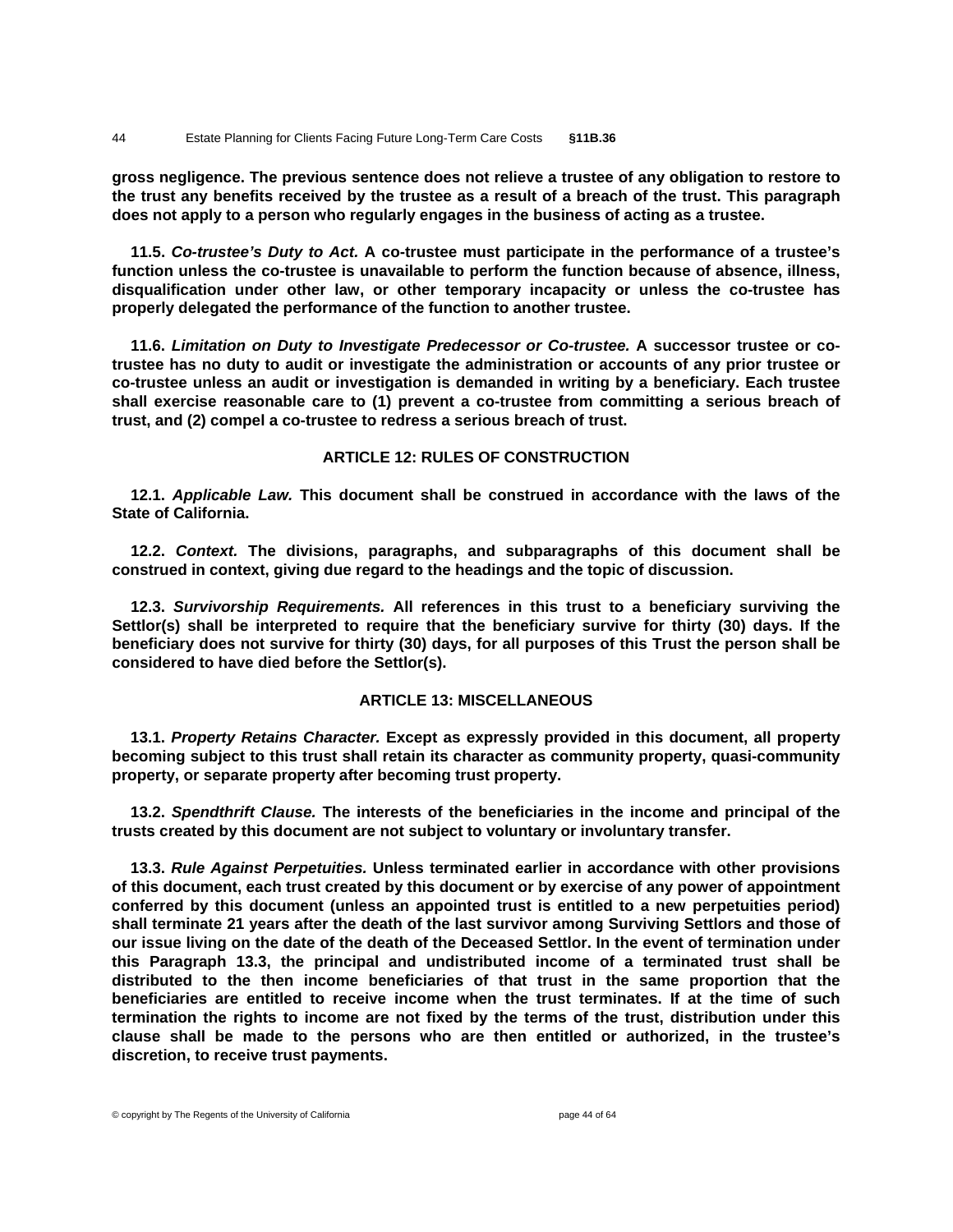#### **ARTICLE 14: REVOCATION, AMENDMENT, AND EXERCISE OF APPOINTMENT POWERS**

**14.1.** *Trust Irrevocable Except as Provided.* **Except as provided in this division, all trusts created by this document are irrevocable and cannot be amended.**

**14.1.1.** *Exception: Revocable While Both Settlors Are Living.* **During the joint lifetimes of the settlors, either settlor may revoke all trusts created by this document, with respect to both halves of the community property and the revoking settlor's own separate property. The revocation must satisfy the procedural requirements of this division for amending or revoking trusts. On revocation, community property subject to the revocation shall be delivered to both settlors or as the settlor(s) direct, except that the property shall be delivered to the competent settlor if only one is competent. Separate property trust assets of each settlor joining in the revocation shall be delivered to the settlor owning the property. A unilateral revocation of the trust by one settlor does not prevent reestablishment of the trust with respect to any property that may later pass to the trust under the will of a settlor or otherwise.**

**14.1.2.** *Exception: Amendment While Both Settlors Are Living.* **During the joint lifetimes of the settlors, all trusts created by this document may be amended by mutual agreement of the settlors. Any amendments must satisfy the procedural requirements of this division for amending or revoking trusts.**

**14.1.3.** *Exception: Revocation or Amendment of Survivor's Trust.* **The Survivor's Trust may be revoked or amended, in whole or in part, at any time by the Surviving Settlor. Any such revocation or amendment must satisfy the procedural requirement of this division for amending or revoking trusts. On revocation, the trustee shall deliver the trust property to the Surviving Settlor.**

**14.2.** *Procedural Requirements for Amending or Revoking Trusts.* **No amendment or revocation of any trust shall be effective unless all of the following requirements are satisfied:**

**14.2.1.** *Signed Written Document.* **The amendment or revocation must be accomplished by a written document signed by the settlor(s) taking the action. Despite the previous sentence, a settlor's power to revoke or amend may be exercised by an attorney-in-fact if and to the extent the document appointing the attorney-in-fact expressly so authorizes.**

**14.2.2.** *Acknowledgment.* **The document must be personally acknowledged before a notary public by the person(s) signing the document.**

**14.3.** *Effect of Amendment Not Acceptable to Trustee.* **The consent of the trustee is not required for a valid amendment. In the event a trust amendment substantially increases the duties or liabilities of the trustee or changes the trustee's compensation without the trustee's consent, the trustee shall have the right to resign.**

**14.4.** *Exercise of Powers of Appointment.* **A power of appointment conferred by this document, other than a power held in a fiduciary capacity by a trustee, may be exercised only by an instrument that specifically refers to both this trust and the specific power being exercised. Such a power must be exercised by will.**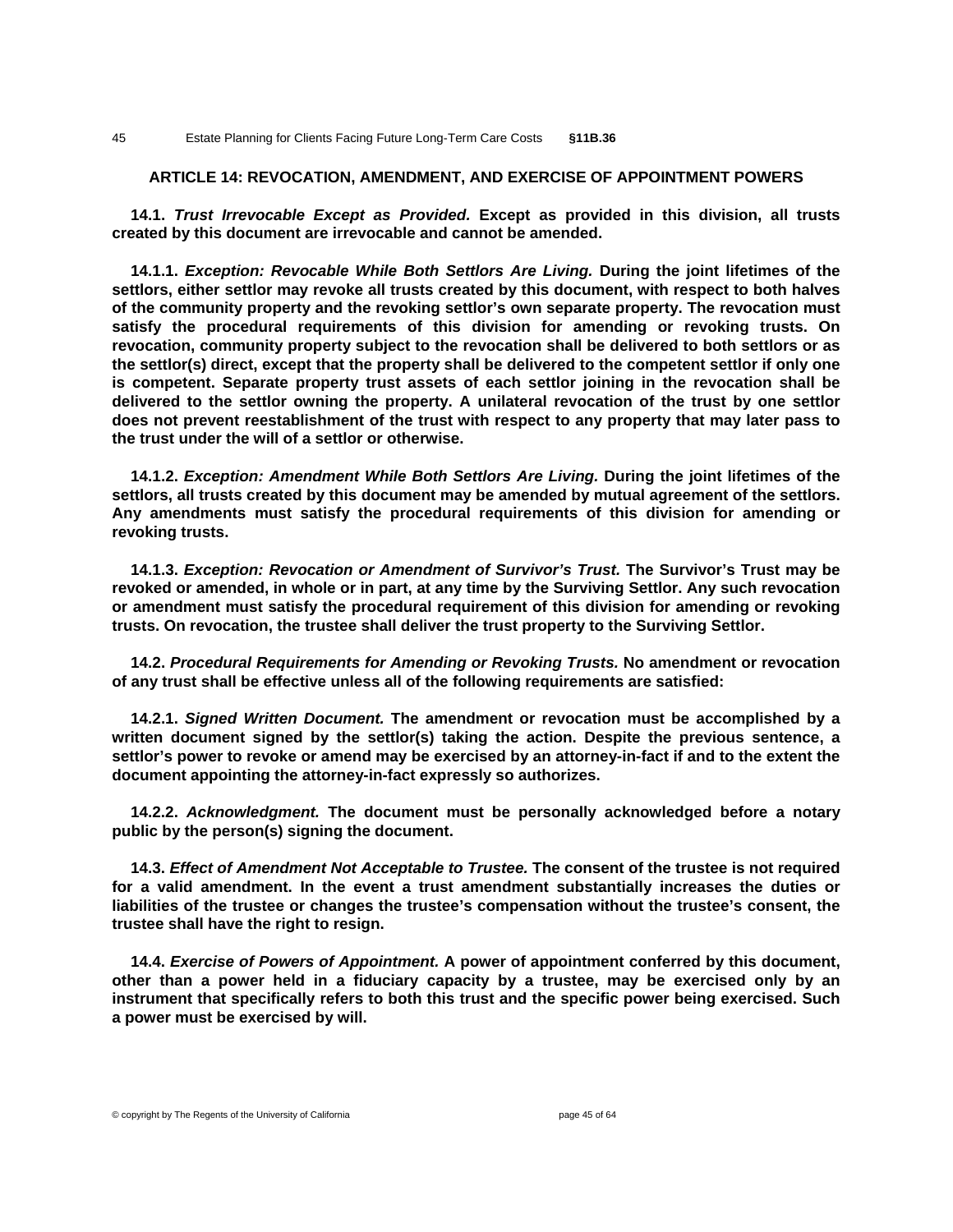**We certify that we have read the foregoing trust agreement and that it correctly states the terms and conditions under which the trust estate is to be held, administered, and distributed. As settlors of the trusts created by this trust agreement, we approve this trust agreement in all particulars, and agree to be bound by its terms and conditions. The trustee approves and accepts the trusts provided for in this trust agreement.**

**Executed on** \_ \_[*date*]\_ \_ **, at** \_ \_[*city*]\_ \_ **, California.**

**Date:** \_ \_ \_ \_ \_ \_ \_ \_[*Signature of settlor/trustee*]\_ \_ \_ \_[*Typed name*]\_ \_ **Harold Older**

**Date:** \_ \_ \_ \_ \_ \_ \_ \_[*Signature of settlor*]\_ \_ \_ \_[*Typed name*]\_ \_ **Wendy Older**

# **ACKNOWLEDGMENT**

**) ) )**

A notary public or other officer completing this certificate verifies only the identity of the individual who signed the document to which this certificate is attached, and not the truthfulness, accuracy, or validity of that document.

**State of California County of** [*Name of county*]

**On** \_ \_[*date*]\_ \_ **before me,** \_ \_[*name and title of officer*]\_ \_**, personally appeared** \_ \_[*name(s)*]\_ \_**, who proved to me on the basis of satisfactory evidence to be the person(s) whose name(s) is/are subscribed to the within instrument and acknowledged to me that he/she/they executed the same in his/her/their authorized capacity(ies), and that by his/her/their signature(s) on the instrument the person(s), or the entity upon behalf of which the person(s) acted, executed the instrument.**

**I certify under PENALTY OF PERJURY under the laws of the State of California that the foregoing paragraph is true and correct.**

#### **WITNESS my hand and official seal.**

\_ \_[*Signature of Officer*]\_ \_ \_ \_[*Officer's seal*]\_ \_

#### **Exhibit A**

#### **Initial Trust Property**

**The initial trust estate consists of all right, title, and interest of the settlor in or to any and all of the following property.**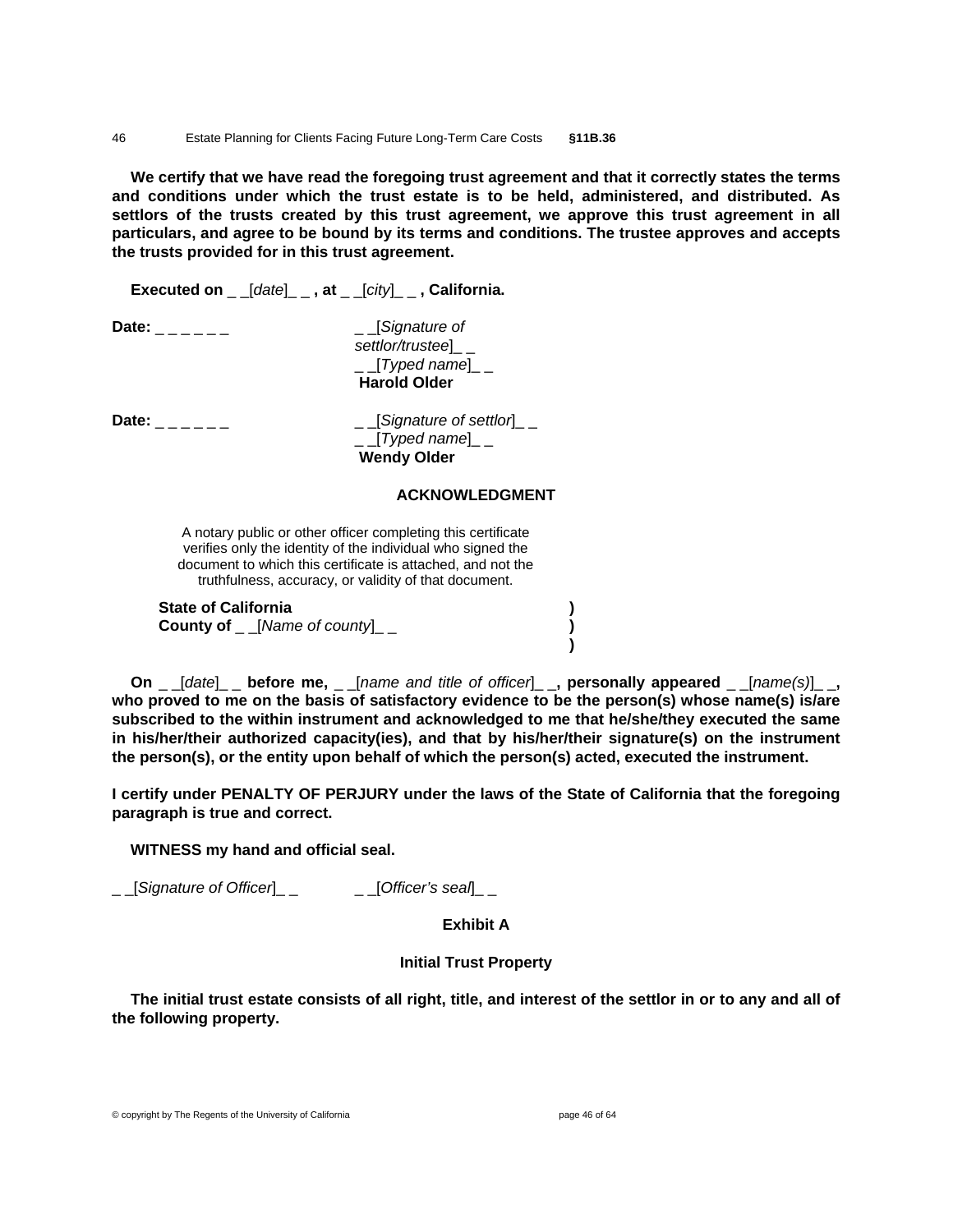[*Edit as appropriate*]

**1. The residence commonly known as** \_ \_[*street address*]\_ \_**.**

**2. The contents of that residence.**

**3. All other real property.**

**4. All bank, stock brokerage, and other financial and securities accounts of any kind.**

**5. All stocks, bonds, and other securities of any kind.**

**6. All intangible property, including any indebtedness of any person or entity.**

**7. Vehicles, boats,** \_ \_[*other known tangible property*]\_ \_**.**

**8. Small business interest:** \_ \_[*Identify*]\_ \_**.**

**Despite the foregoing, the initial trust estate does not include the following property:**  \_ \_[*Specify*]\_ \_**.**

#### **§11B.37 E. Form: Testamentary Special Needs Trust for Spouse**

[*Adapted from will in California Will Drafting, Chap 38 (3d ed Cal CEB)*]

# **WILL OF MARY JONES**

**I, Mary Jones, a resident of San Diego, California, declare this to be my will.**

### **DIVISION ONE: INTRODUCTION**

**A.** *Revocation.* **I revoke all wills and codicils that I have previously made.**

**B.** *Spouse.* **I am married to John Jones.**

**C.** *Children and Issue.* **The names of my children are Joseph Jones and Katrina Brown. I have no deceased children. All references in this will to my "children" are to the children just named and no others. All references in this will to my "issue" are to my children as so defined and their issue.**

#### **DIVISION TWO: GIFT OF RESIDUE**

**A.** *Gift to Spouse.* **If John Jones survives me, I give my residuary estate to the trustee of the trust created under Division Three of this will entitled "Special Needs Trust" to provide for the special needs of John Jones.**

**B.** *Gift to Issue.* **If John Jones does not survive me, the residue of my estate shall be paid as follows:**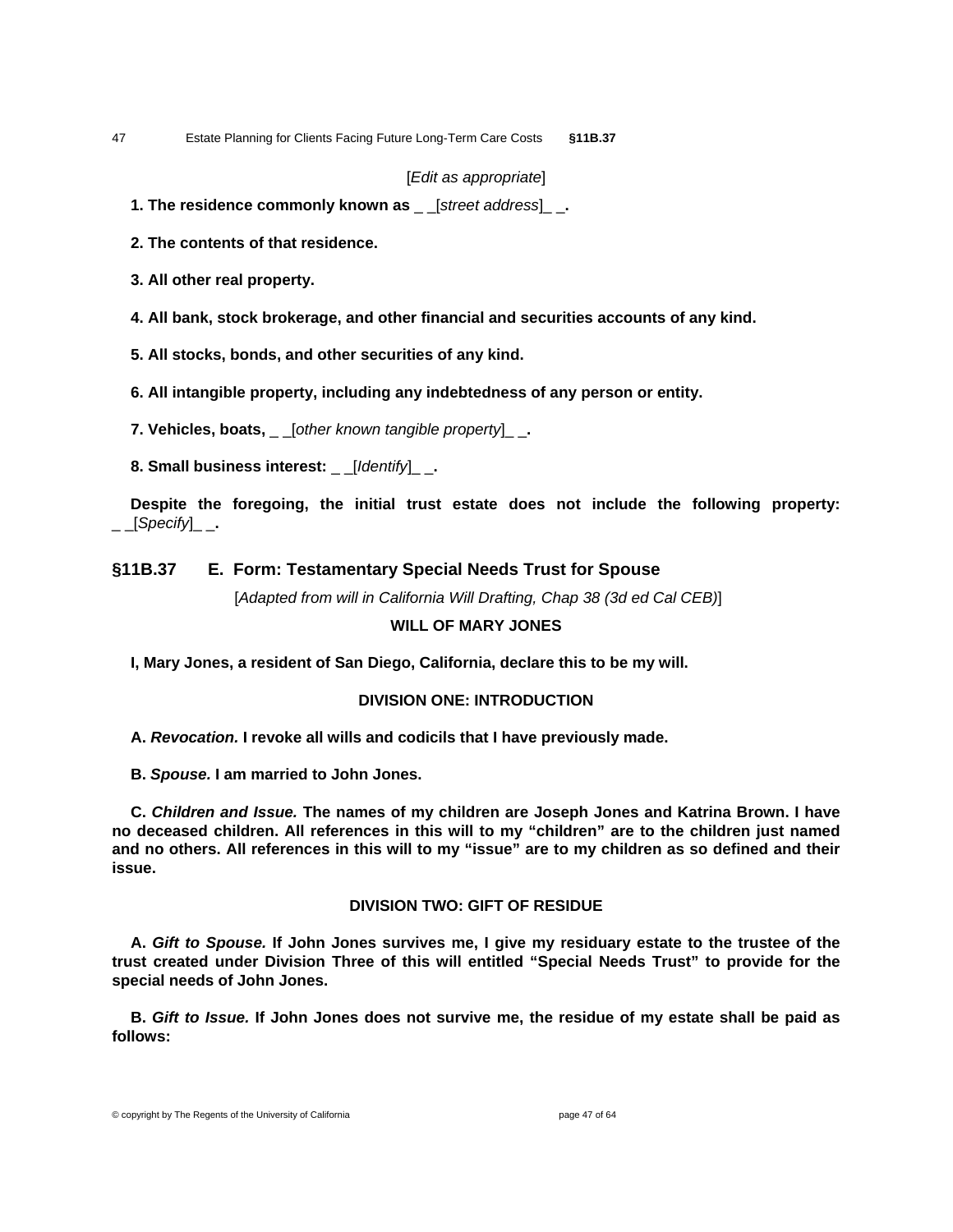**If any children of testator survive the testator, the executor shall divide the residue into as many shares of equal market value as are necessary to create one share for each of the testator's children who survive the testator and one share for each of the testator's children who predecease the testator but who leave issue surviving the testator.**

**Each share created for a surviving child of the testator shall be distributed outright to that surviving child.**

**The executor shall distribute each share created for a deceased child outright to the then-living issue of that child, with those issue to take that share in the manner provided in California Probate Code section 246.**

**If none of the children of the testator survive the testator but there are issue of the testator who survive the testator, the executor shall distribute the residue outright to those issue, who are to take that property in the manner provided in California Probate Code section 246.**

**If none of the issue of the testator survive the testator, the residue shall be distributed outright as follows: To the heirs of the testator.**

# **DIVISION THREE: SPECIAL NEEDS TRUST**

**A.** *Purpose of Trust.* **The purpose of this trust is to provide for the special needs of the beneficiary named below, an individual with a disability that substantially impairs the beneficiary's ability to provide for the beneficiary's own care and custody and constitutes a substantial handicap. The purpose of this trust is to supplement, not supplant, the public benefits that would be available to the beneficiary if the trust did not exist.**

**The trustee shall hold, administer, and distribute all property allocated to the trust for the benefit of the following beneficiary during the beneficiary's lifetime: John Jones.**

**B.** *Distribution for Special Needs.* **The trustee may pay to or apply for the benefit of the beneficiary as much of the trust net income and principal as the trustee determines, in the trustee's discretion, to be necessary or advisable from time to time to meet the beneficiary's special needs. Any income not distributed shall be accumulated and added to principal. As used in this instrument, "special needs" are the requisites for maintaining the beneficiary's good health, safety, and welfare when, in the trustee's discretion, such requisites are not being provided by any public agency, office, or department of any city, county, or state government; the federal government; or any private agency.**

**C.** *Trustee's Absolute Discretion.* **Although a primary intent of this trust is to preserve the beneficiary's eligibility for public benefits, the overriding goal of the trust is to ensure that the beneficiary's standard of living will be comfortable and enjoyable. Consequently, the availability of public benefits to pay for a specific need shall not deprive the trustee of the authority, in the trustee's sole and absolute discretion, to make distributions of trust assets for the specific need, even if the distributions cause the reduction of public benefits.**

**D.** *Trustee to Consider Public Benefits.* **The trustee is not responsible for seeking support and maintenance for the beneficiary from available public resources. In making distributions for the**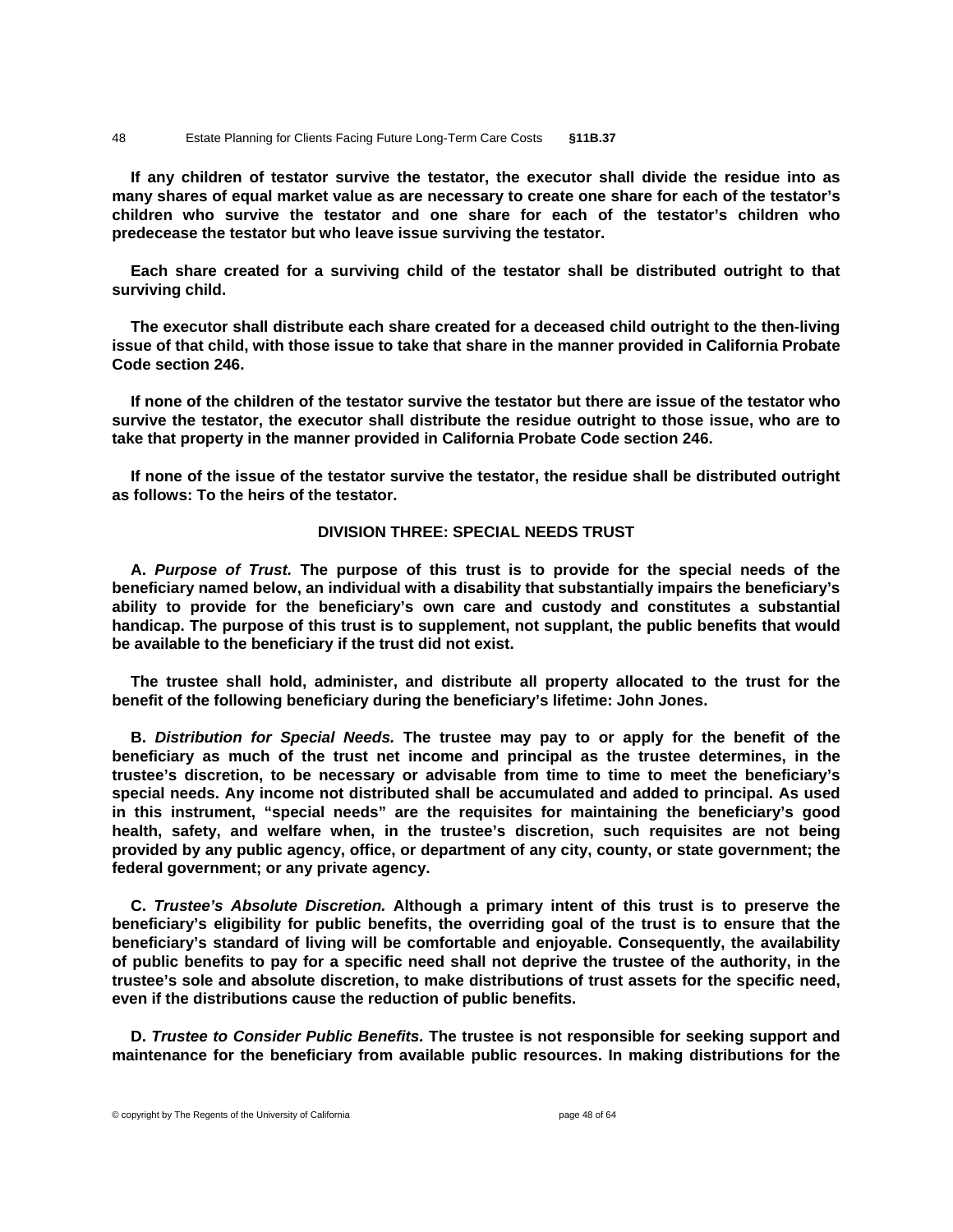**beneficiary's special needs, however, the trustee shall consider (1) any other income or resources of the beneficiary known to the trustee and readily available to the beneficiary and (2) the applicable resource and income limitations of the public benefit programs for which the beneficiary may be eligible, including Supplemental Security Income (SSI) and Social Security Disability Insurance (SSDI); Medicare; Medi-Cal; In-Home Supportive Services (IHSS); public housing benefits (Section 8); Temporary Assistance for Needy Families (TANF), known in California as California Work Opportunities and Responsibility for Kids (CalWORKs); the appropriate regional center established under the Lanterman Developmental Disabilities Services Act; the State Department of Mental Health; county mental health services; and any other appropriate federal, state, or local agency serving individuals with disabilities. All references in this instrument to "Medi-Cal" shall include any other state's equivalent Medicaid program.**

**E.** *Spendthrift Clause.* **No interest in the principal or income of this trust may be anticipated, assigned, encumbered, or subject to any creditor's claim or to legal process before actual receipt by the beneficiary. Because this trust is intended to be conserved and maintained for the beneficiary's special needs, no part of the trust principal or income may be subject to the claims of voluntary or involuntary creditors for any costs incurred or sums expended by any public agency, office, or department of California, any other state, or the United States, for the provision of care and services (including residential care) to or for the beneficiary (whether prospectively or in reimbursement). The beneficiary of the trust has a disability that substantially impairs the beneficiary's ability to provide for the beneficiary's own care or custody and constitutes a substantial handicap.**

**F.** *Payment of Expenses.* **On the death of the beneficiary, the trustee may, in the trustee's discretion, pay any death taxes attributable to any part of the trust estate or otherwise, last-illness and funeral expenses, and expenses related to administration or distribution of the trust estate if, in the trustee's opinion, other satisfactory provisions have not been made for payment of these expenses. The trustee shall make no payments for expenses incurred for the beneficiary's health, support, and maintenance if any city, county, state, federal, or other government agency was obligated to pay for those expenses while the beneficiary was alive.**

**G.** *Distribution on Death.* **At the death of the beneficiary, the trustee shall distribute any remaining balance of the trust property (including accrued income and undistributed income) as follows: Outright to testator's issue, who are to take that property in the manner provided in California Probate Code section 246.**

#### **DIVISION FOUR: OFFICE OF TRUSTEE**

**A.** *Nomination of Trustee.* **I name as trustee and successor trustee of the Special Needs Trust created under Division Three of this will, in the order and priority indicated, the following:**

**First: Joseph Jones**

**Second: Katrina Brown**

**All powers vested in the original trustee shall be exercisable by any successor trustee. No named or unnamed, resident or nonresident trustee of this trust shall be required to post bond or security to serve.**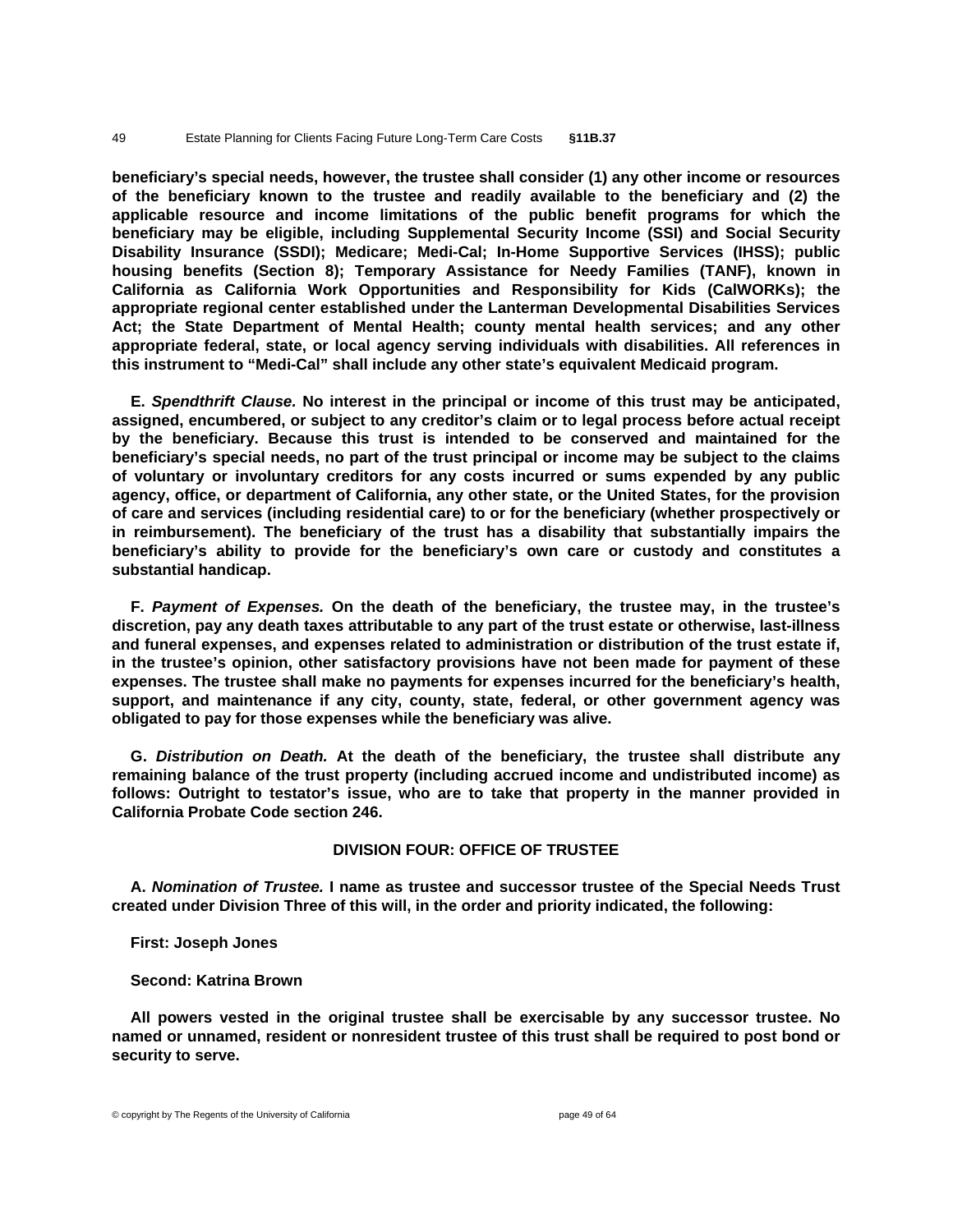**B.** *Trustee Powers.* **The trustee of any trust established under my will shall have all powers conferred on trustees by California law in the absence of a limitation in the trust instrument. These powers shall be deemed to include the power to invest in any kind of property without regard to statutory limitations, insurance, or collateralization requirements otherwise applicable, and the power to operate or participate in any business without any otherwise applicable requirement for a court order.**

**C.** *Trustee Compensation.* **Trustees are entitled to reasonable compensation.**

**D.** *Exculpation of Trustee.* **The trustee shall not be liable to any beneficiary for the trustee's acts or omissions, except in cases of willful misconduct, bad faith, or gross negligence. The preceding sentence does not relieve a trustee of any obligation to restore to the trust any benefits received by the trustee as a result of a breach of the trust. This paragraph does not apply to a financial institution or individual regularly engaged in the business of acting as a trustee.**

# **DIVISION FIVE: EXECUTORS**

**A.** *Nomination of Executors.* **I nominate the persons listed below, in the order and priority indicated, as executor and alternate or successor executor of my will:**

**First: Joseph Jones**

**Second: Katrina Brown**

**I request that no bond be required of any executor nominated in my will.**

**B.** *Power to Sell or Lease Estate Property.* **My executor may sell or lease, with or without notice, at either public or private sale, for cash or terms, any property of my estate that my executor considers necessary for the estate's proper administration and distribution.**

**C.** *Nonprorata Distributions.* **When making any division or distribution of property, the executor may, in the executor's discretion, make the division and distribution in undivided interests, in kind, or partly in kind and partly in money, prorata or nonprorata. The trustee may make sales of the trust property that the trustee considers necessary to accommodate such distributions.**

**Executed on** \_ \_[*date*]\_ \_**, at** \_ \_[*city*]\_ \_**, California.**

\_ \_[*Signature*]\_ \_ **Mary Jones**

**On the date written above, we, the undersigned, each being present at the same time, witnessed the signing of this instrument by Mary Jones, who declared to us that this instrument was the will of Mary Jones. At that time, Mary Jones appeared to us to be of sound mind and memory and, to the best of our knowledge, was not acting under fraud, duress, menace, or undue influence. Understanding this instrument, which consists of** \_\_\_ **pages, including the pages on which the signature of Mary Jones and our signatures appear, to be the will of Mary Jones, we subscribe our names as witnesses thereto.**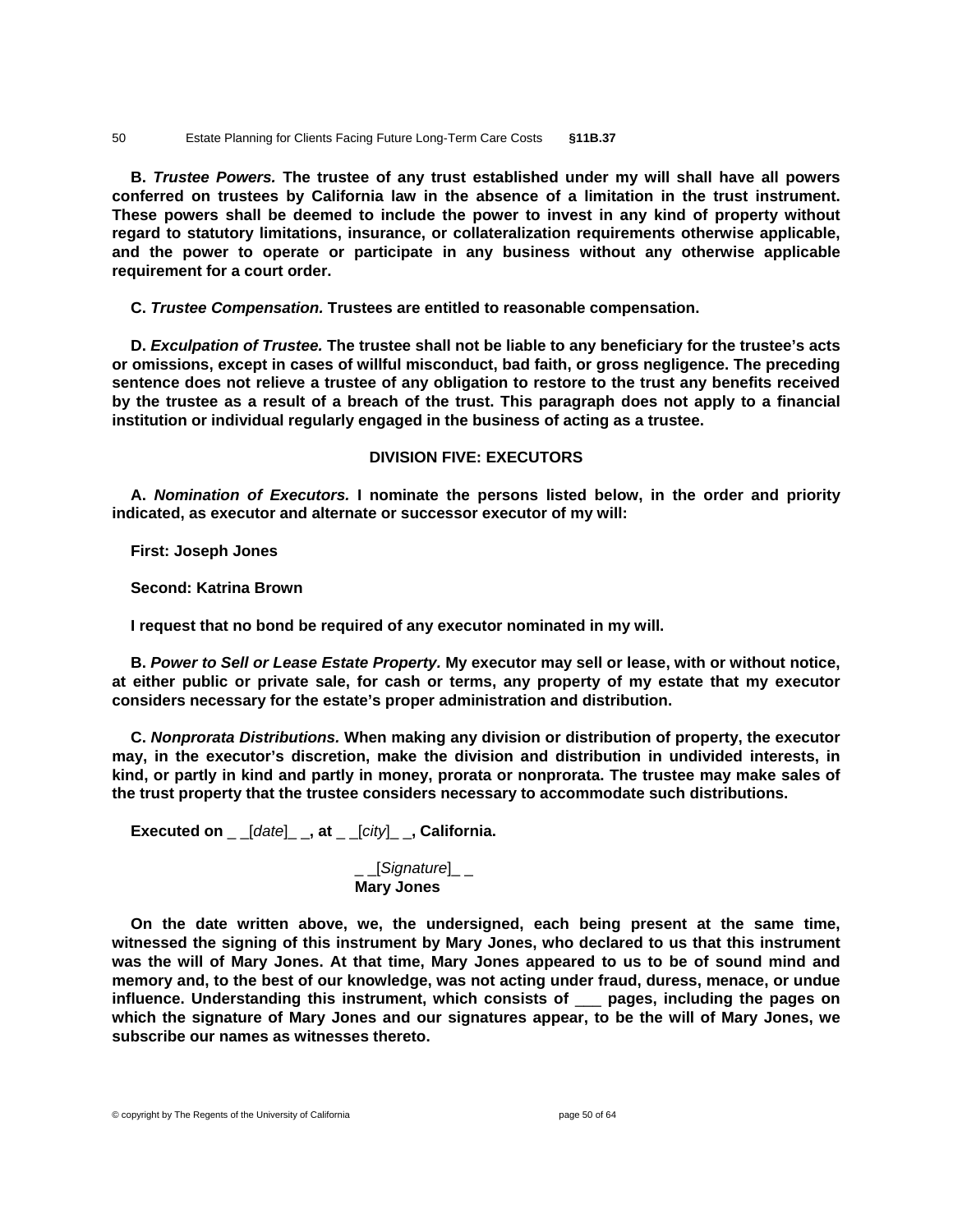**We declare under PENALTY OF PERJURY under the laws of the State of California that the foregoing is true and correct.**

Executed on  $\left[ \text{date} \right]$  , at  $\left[ \text{city} \right]$  , California.

\_ \_[*Signature of witness*]\_ \_ Name of Witness: **Address of Witness: \_\_\_\_\_\_\_\_\_\_\_\_\_\_\_\_\_\_\_\_\_\_\_\_\_\_\_\_\_\_\_\_\_\_\_\_\_\_\_**

\_ \_[*Signature of witness*]\_ \_ Name of Witness: Address of Witness: **Address of Witness: Address of Witness:** 

# **§11B.38 F. Form: Uniform Statutory Form Power of Attorney**

# **UNIFORM STATUTORY FORM POWER OF ATTORNEY**

**(California Probate Code section 4401)**

**NOTICE: THE POWERS GRANTED BY THIS DOCUMENT ARE BROAD AND SWEEPING. THEY ARE EXPLAINED IN THE UNIFORM STATUTORY FORM POWER OF ATTORNEY ACT (PROBATE CODE SECTIONS 4400–4465). THE POWERS LISTED IN THIS DOCUMENT DO NOT INCLUDE ALL POWERS THAT ARE AVAILABLE UNDER THE PROBATE CODE. ADDITIONAL POWERS AVAILABLE UNDER THE PROBATE CODE MAY BE ADDED BY SPECIFICALLY LISTING THEM UNDER THE SPECIAL INSTRUCTIONS SECTION OF THIS DOCUMENT. IF YOU HAVE ANY QUESTIONS ABOUT THESE POWERS, OBTAIN COMPETENT LEGAL ADVICE. THIS DOCUMENT DOES NOT AUTHORIZE ANYONE TO MAKE MEDICAL AND OTHER HEALTH CARE DECISIONS FOR YOU. YOU MAY REVOKE THIS POWER OF ATTORNEY IF YOU LATER WISH TO DO SO.**

**I,** \_ \_[*PRINCIPAL'S NAME AND ADDRESS*]\_ \_**, appoint** \_ \_[*AGENT'S NAME AND ADDRESS*]\_ \_ **as my attorney-in-fact to act for me in any lawful way with respect to the following initialed subjects:**

**TO GRANT ALL OF THE FOLLOWING POWERS, INITIAL THE LINE IN FRONT OF (N) AND IGNORE THE LINES IN FRONT OF THE OTHER POWERS.**

**TO GRANT ONE OR MORE, BUT FEWER THAN ALL, OF THE FOLLOWING POWERS, INITIAL THE LINE IN FRONT OF EACH POWER YOU ARE GRANTING.**

**TO WITHHOLD A POWER, DO NOT INITIAL THE LINE IN FRONT OF IT. YOU MAY, BUT NEED NOT, CROSS OUT EACH POWER WITHHELD.**

**INITIAL** \_\_\_\_\_\_\_\_\_

\_\_\_ **(A) Real property transactions.**

\_\_\_ **(B) Tangible personal property transactions.**

\_\_\_ **(C) Stock and bond transactions.**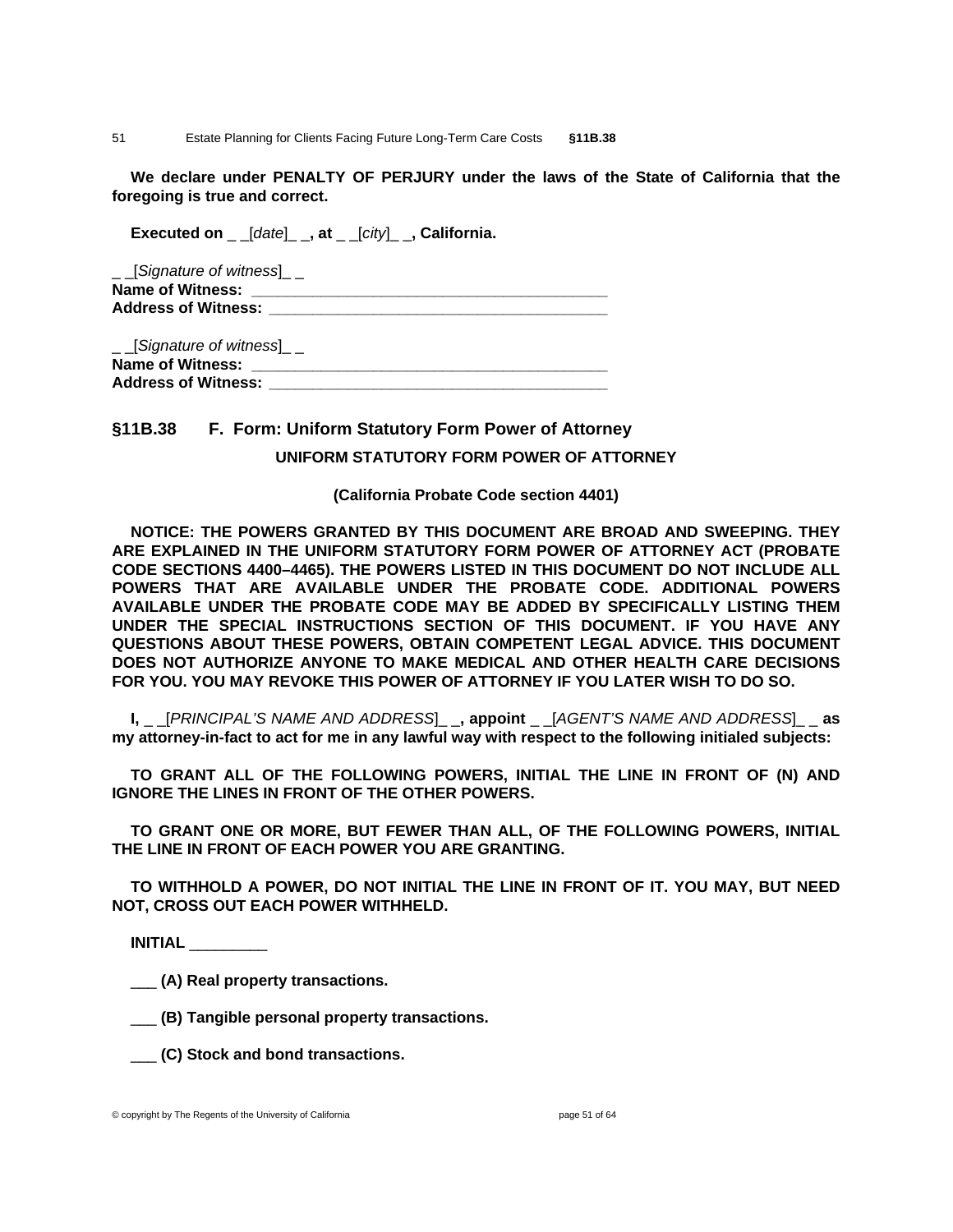\_\_\_ **(D) Commodity and option transactions.**

\_\_\_ **(E) Banking and other financial institution transactions.**

\_\_\_ **(F) Business operating transactions.**

\_\_\_ **(G) Insurance and annuity transactions.**

\_\_\_ **(H) Estate, trust, and other beneficiary transactions.**

\_\_\_ **(I) Claims and litigation.**

\_\_\_ **(J) Personal and family maintenance.**

\_\_\_ **(K) Benefits from Social Security, Medicare, Medicaid, or other governmental programs, or civil or military service.**

\_\_\_ **(L) Retirement plan transactions.**

\_\_\_ **(M) Tax matters.**

\_\_\_ **(N) ALL OF THE POWERS LISTED ABOVE.**

#### **YOU NEED NOT INITIAL ANY OTHER LINES IF YOU INITIAL LINE (N).**

#### **SPECIAL INSTRUCTIONS:**

**ON THE FOLLOWING LINES YOU MAY GIVE SPECIAL INSTRUCTIONS LIMITING OR EXTENDING THE POWERS GRANTED TO YOUR AGENT.**

**MY AGENT SHALL HAVE THE FOLLOWING ADDITIONAL POWERS:**

**Create, modify, revoke, or terminate a trust, in whole or in part.**

**Make or revoke a gift of the principal's property in trust or otherwise. This Power shall be exercised, if at all, in favor of my issue, spouse, beneficiaries of my will or trust, and any other dependents, and may be exercised in favor of an Agent.**

**Designate or change the designation of beneficiaries to receive any property, benefit, or contract right on the principal's death.**

**UNLESS YOU DIRECT OTHERWISE ABOVE, THIS POWER OF ATTORNEY IS EFFECTIVE IMMEDIATELY AND WILL CONTINUE UNTIL IT IS REVOKED.**

**This power of attorney will continue to be effective even though I become incapacitated.**

**STRIKE THE PRECEDING SENTENCE IF YOU DO NOT WANT THIS POWER OF ATTORNEY TO CONTINUE IF YOU BECOME INCAPACITATED.**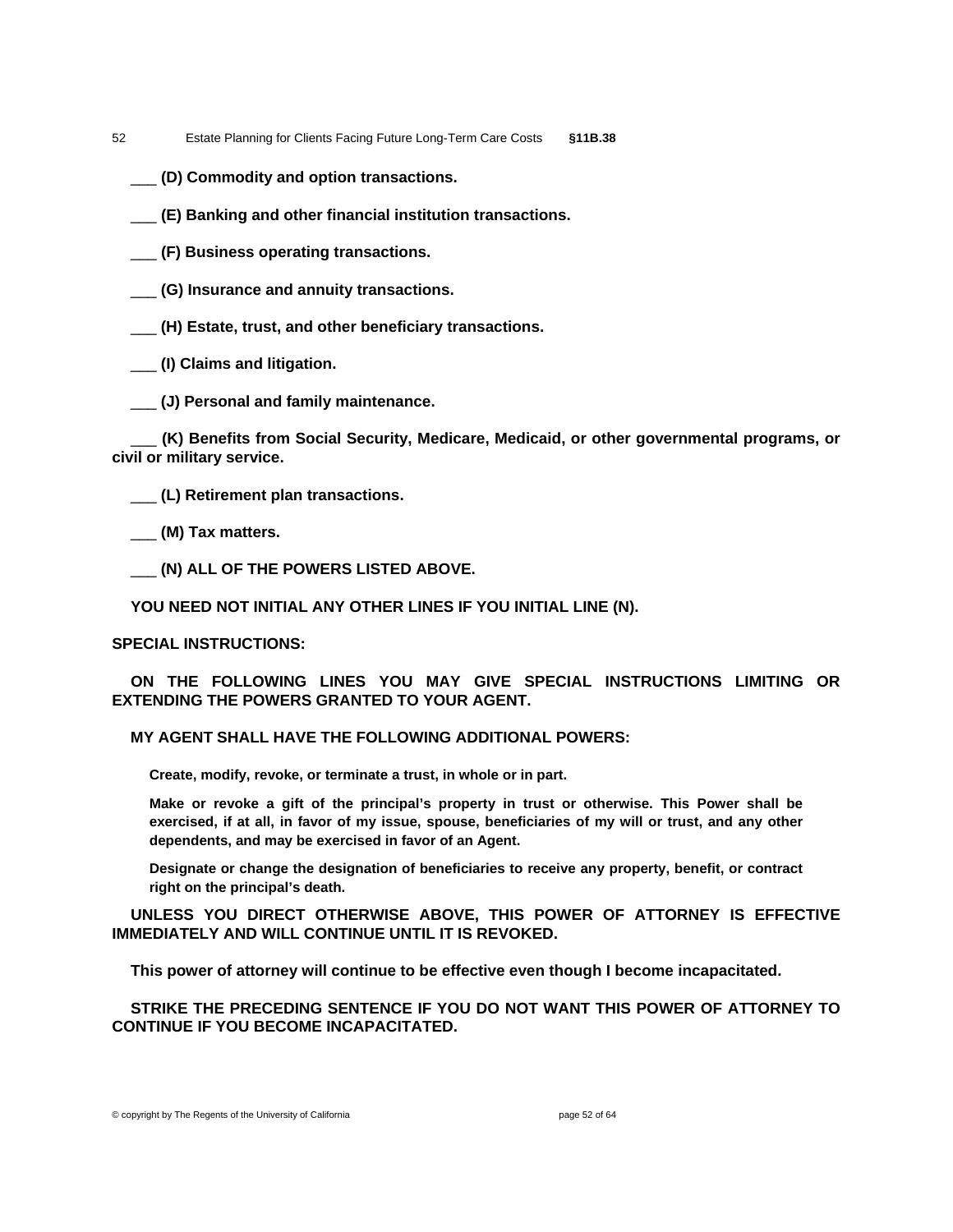#### **EXERCISE OF POWER OF ATTORNEY WHERE MORE THAN ONE AGENT DESIGNATED:**

**If I have designated more than one agent, the agents are to act** \_\_\_\_\_\_\_\_\_\_\_\_**.**

**IF YOU APPOINTED MORE THAN ONE AGENT AND YOU WANT EACH AGENT TO BE ABLE TO ACT ALONE WITHOUT THE OTHER AGENT JOINING, WRITE THE WORD "SEPARATELY" IN THE BLANK SPACE ABOVE. IF YOU DO NOT INSERT ANY WORD IN THE BLANK SPACE, OR IF YOU INSERT THE WORD "JOINTLY," THEN ALL OF YOUR AGENTS MUST ACT OR SIGN TOGETHER.**

**I agree that any third party who receives a copy of this document may act under it. A third party may seek identification. Revocation of the power of attorney is not effective as to a third party until the third party has actual knowledge of the revocation. I agree to indemnify the third party for any claims that arise against the third party because of reliance on this power of attorney.**

**Date:** \_ \_ \_ \_ \_ \_ \_ \_[*Signature*]\_ \_

\_ \_[*Typed name*]\_ \_

### **ACKNOWLEDGMENT**

A notary public or other officer completing this certificate verifies only the identity of the individual who signed the document to which this certificate is attached, and not the truthfulness, accuracy, or validity of that document.

**State of California County of** [*Name of county*]

**On** \_ \_[*date*]\_ \_ **before me,** \_ \_[*name and title of officer*]\_ \_**, personally appeared** \_ \_[*name(s)*]\_ \_**, who proved to me on the basis of satisfactory evidence to be the person(s) whose name(s) is/are subscribed to the within instrument and acknowledged to me that he/she/they executed the same in his/her/their authorized capacity(ies), and that by his/her/their signature(s) on the instrument the person(s), or the entity upon behalf of which the person(s) acted, executed the instrument.**

**I certify under PENALTY OF PERJURY under the laws of the State of California that the foregoing paragraph is true and correct.**

**WITNESS my hand and official seal.**

\_ \_[*Signature of Officer*]\_ \_ \_ \_[*Officer's seal*]\_ \_

### **§11B.39 G. Form: Quitclaim Deed for Outright Transfer**

**Recording requested by:**

**Jim A. Jones, Esq.**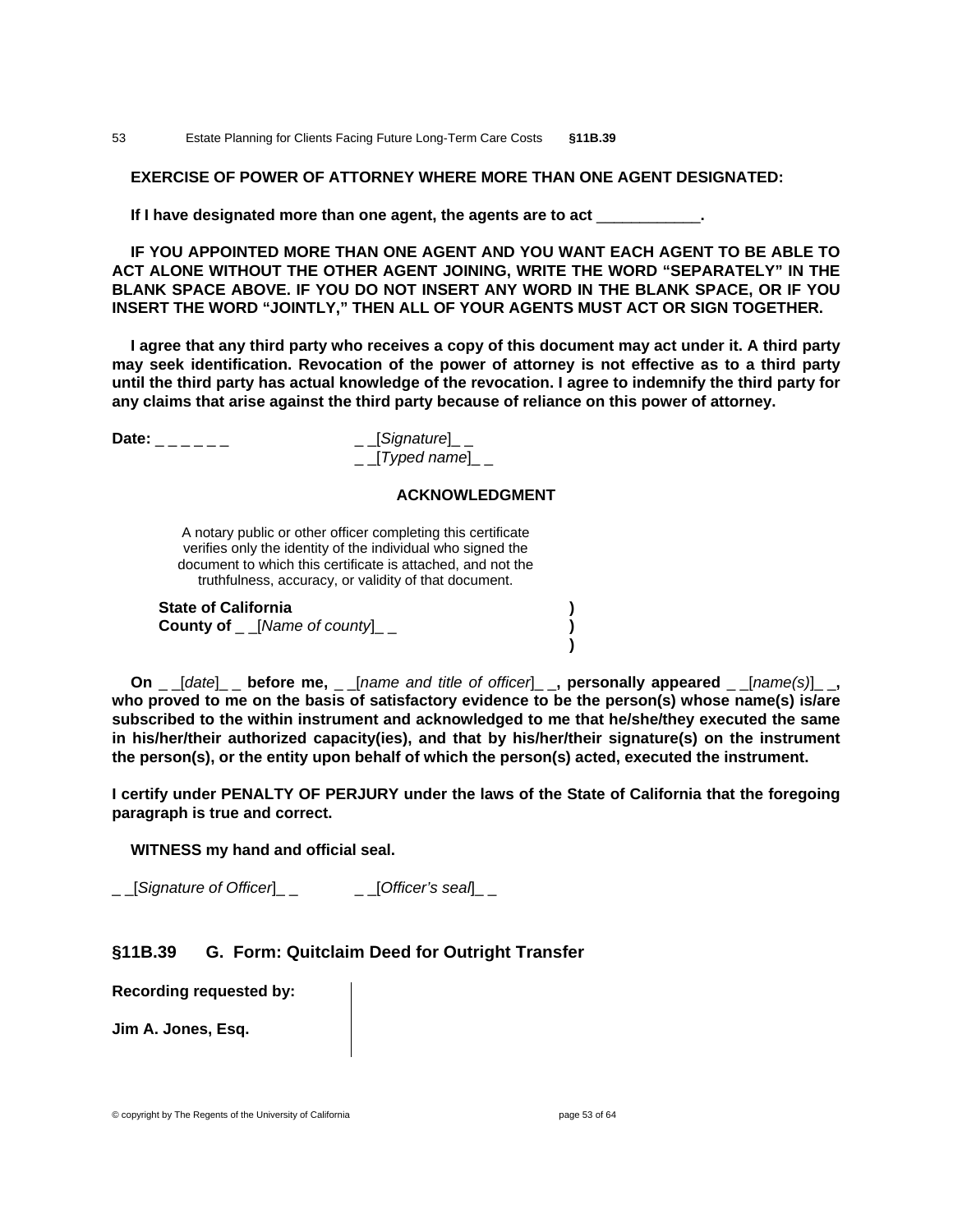**When recorded, please return this deed and mail tax statements to:**

**Nancy A. Client 123 Main Street San Diego, CA 92130**

**For recorder's use only** 

**APN: 123-456-77-88**

### **QUITCLAIM DEED**

**The undersigned grantor(s) declare that there is no Documentary transfer tax due. This is a transfer under Section 11911 of the Revenue and Taxation Code for consideration less than \$100.**

**For a valuable consideration, receipt of which is hereby acknowledged, NANCY A. CLIENT, a SINGLE woman, as her sole and separate property, hereby remise, release, and forever quitclaim to grantee, the real property in the County of San Diego, State of California, described as:**

[*Insert property description here.*]

**Date:** \_ \_ \_ \_ \_ \_ \_ \_[*Signature*]\_ \_

\_ \_[*Typed name*]\_ \_ **Nancy A. Client**

#### **ACKNOWLEDGMENT**

A notary public or other officer completing this certificate verifies only the identity of the individual who signed the document to which this certificate is attached, and not the truthfulness, accuracy, or validity of that document.

**State of California County of** \_ \_[*Name of county*]\_ \_

**On** \_ \_[*date*]\_ \_ **before me,** \_ \_[*name and title of officer*]\_ \_**, personally appeared** \_ \_[*name(s)*]\_ \_**, who proved to me on the basis of satisfactory evidence to be the person(s) whose name(s) is/are subscribed to the within instrument and acknowledged to me that he/she/they executed the same in his/her/their authorized capacity(ies), and that by his/her/their signature(s) on the instrument the person(s), or the entity upon behalf of which the person(s) acted, executed the instrument.**

**I certify under PENALTY OF PERJURY under the laws of the State of California that the foregoing paragraph is true and correct.**

**WITNESS my hand and official seal.**

\_ \_[*Signature of Officer*]\_ \_ \_ \_[*Officer's seal*]\_ \_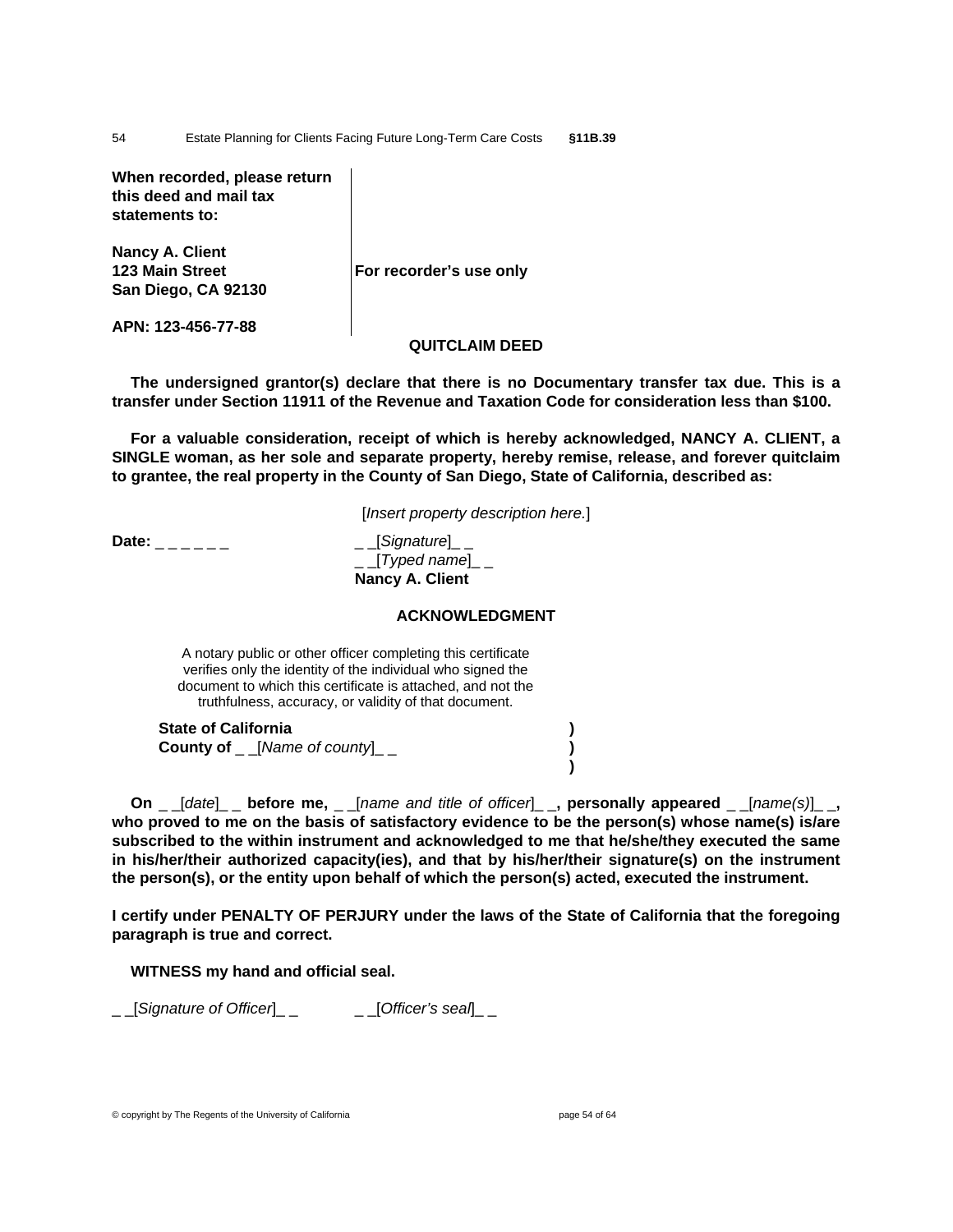#### **§11B.40 H. Form: Quitclaim Deed With Retained Life Estate**

**Recording requested by:**

**Jim A. Jones, Esq.**

**When recorded, please return this deed and mail tax statements to:**

**Nancy A. Client 123 Main Street San Diego, CA 92130 For recorder's use only**

**APN: 123-456-77-88**

#### **QUITCLAIM DEED**

**The undersigned grantor(s) declare that there is no Documentary transfer tax due. This is a transfer under Section 11911 of the Revenue and Taxation Code for consideration less than \$100.**

**For a valuable consideration, receipt of which is hereby acknowledged, NANCY A. CLIENT, a SINGLE woman, as her sole and separate property, hereby remise, release, and forever quitclaim to grantee, the real property in the County of San Diego, State of California, described as:**

[*Insert property description here.*]

**SUBJECT TO A RETAINED LIFE ESTATE IN NANCY A. CLIENT.**

**Date:** \_ \_ \_ \_ \_ \_ \_ \_[*Signature*]\_ \_ \_ \_[*Typed name*]\_ \_ **Nancy A. Client**

#### **ACKNOWLEDGMENT**

A notary public or other officer completing this certificate verifies only the identity of the individual who signed the document to which this certificate is attached, and not the truthfulness, accuracy, or validity of that document.

**State of California County of** \_ \_[*Name of county*]\_ \_

**On** \_ \_[*date*]\_ \_ **before me,** \_ \_[*name and title of officer*]\_ \_**, personally appeared** \_ \_[*name(s)*]\_ \_**, who proved to me on the basis of satisfactory evidence to be the person(s) whose name(s) is/are subscribed to the within instrument and acknowledged to me that he/she/they executed the same in his/her/their authorized capacity(ies), and that by his/her/their signature(s) on the instrument the person(s), or the entity upon behalf of which the person(s) acted, executed the instrument.**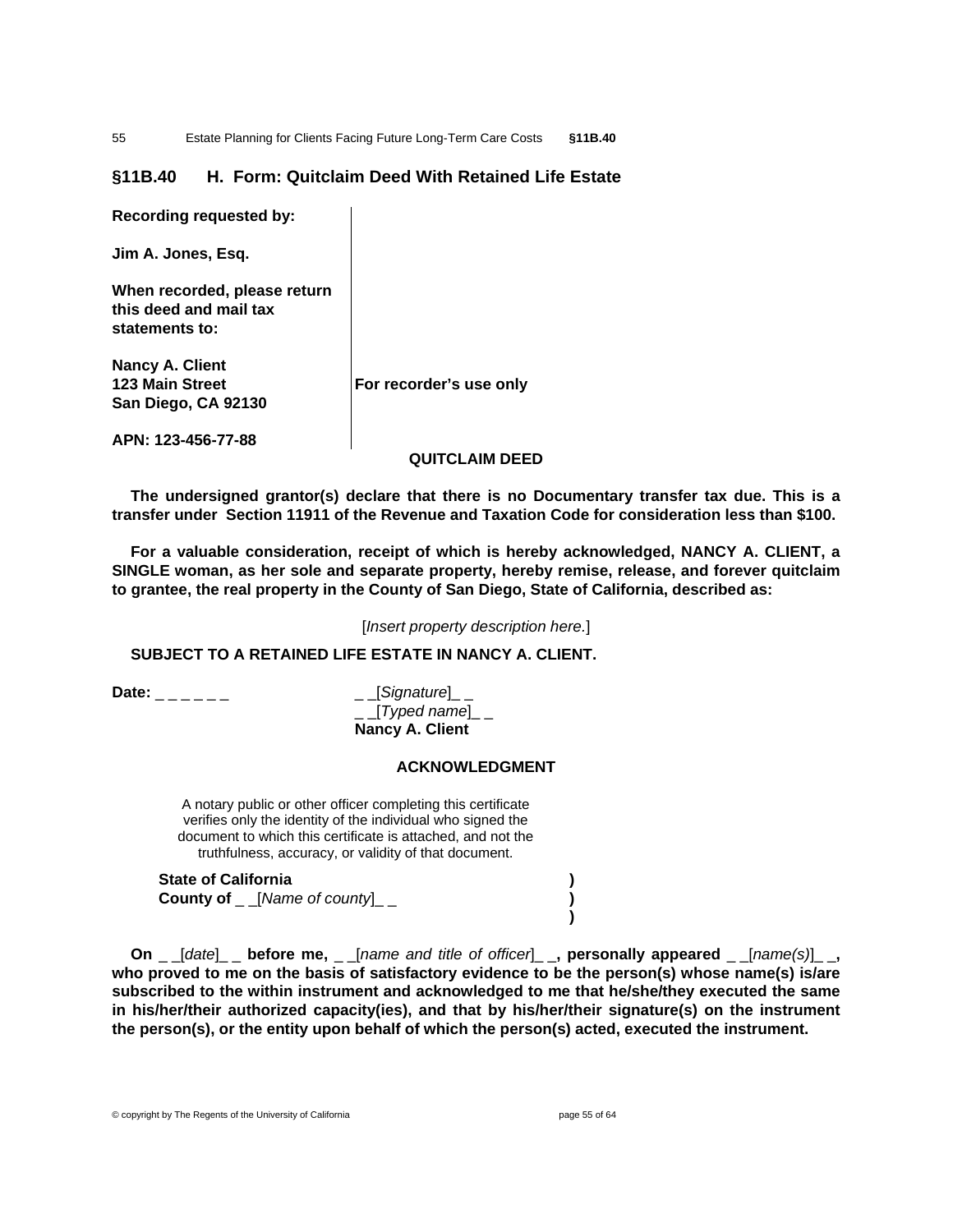**I certify under PENALTY OF PERJURY under the laws of the State of California that the foregoing paragraph is true and correct.**

**WITNESS my hand and official seal.**

\_ \_[*Signature of Officer*]\_ \_ \_ \_[*Officer's seal*]\_ \_

# **§11B.41 I. Form: Irrevocable Income Only Trust DECLARATION OF TRUST**

**DECLARATION OF TRUST, made as of this** \_ \_[*date*]\_ \_**, between NANCY A. CLIENT as grantor (hereinafter referred to as the "Grantor"), and JILL A. JONES, as trustee (hereinafter referred to as** 

**WHEREAS, the Grantor is not married, and**

**the "Trustee").**

**WHEREAS, the Grantor desires to create an irrevocable trust of the property described in Schedule A hereto, together with such monies, securities, and other assets as the Trustee hereafter may hold or acquire hereunder (said property, monies, securities, and other assets, together with any additions thereto received pursuant to the Grantor's last will and testament or otherwise, being hereinafter referred to as the "trust estate"), for the purposes and upon the terms and conditions hereinafter set forth.**

**NOW, THEREFORE, in consideration of the covenants herein contained and other valuable consideration, the receipt and sufficiency of which hereby are acknowledged, the Grantor hereby irrevocably transfers, conveys, assigns, and delivers to the Trustee as and for the trust estate the property more particularly described in Schedule A hereto, to hold the same, and any other property which the Trustee hereafter may acquire, IN TRUST, for the purposes and upon the terms and conditions hereinafter set forth:**

**FIRST: The Trustee shall hold, manage, invest, and reinvest the trust estate; shall collect the income therefrom; and shall pay the net income to or for the benefit of the Grantor, no less often than annually, during the life of the Grantor.**

**During the life of the Grantor, the Trustee may distribute trust principal to the children of Grantor, provided such payments are made in equal shares.**

**In no event shall any principal of this trust be paid to or for the benefit of the Grantor.**

**SECOND: Upon the death of the Grantor, the Trustee shall pay and distribute the trust estate at that time remaining as follows:**

**The Grantor shall have the testamentary limited power to appoint all or any portion of the principal and undistributed income remaining in the trust at his or her death among one or more of Grantor's children. However, the grantor may not exercise this limited power of appointment to**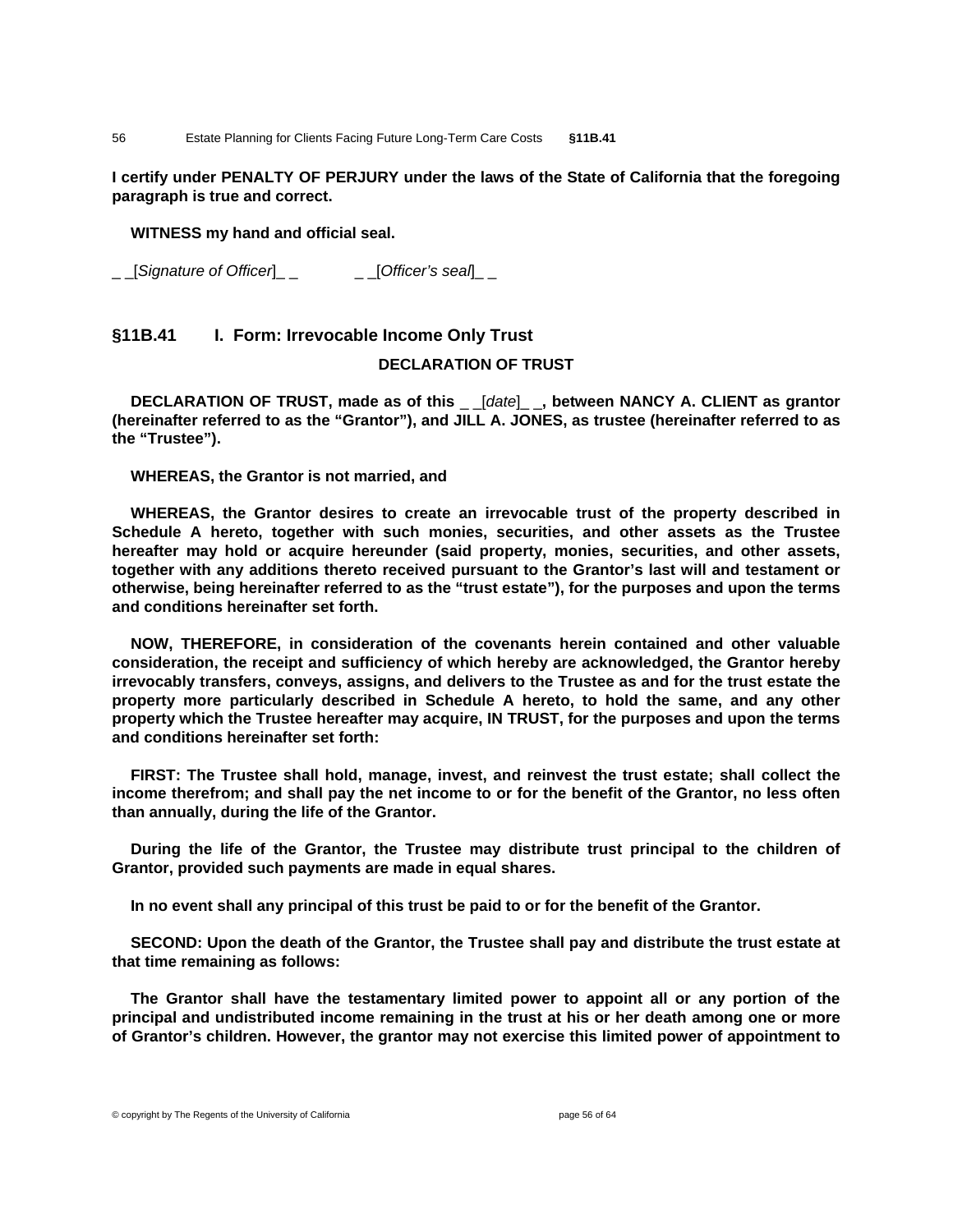**appoint to himself or herself, his or her estate, his or her creditors, or the creditors of his or her estate.**

**Insofar as any part of the trust shall not be effectively appointed, the Trustee shall distribute the remaining unappointed balance** *per stirpes* **to the descendants of the Grantor.**

**THIRD: In any case in which the Trustee is authorized or directed by any provision of this Agreement to pay or distribute income or principal to any person who shall be a minor or incompetent, the Trustee, in the absolute discretion of the Trustee and without authorization of any court, may pay or distribute the whole or any part of such income or principal to such minor or incompetent personally, or may apply the whole or any part thereof directly to the health, education, maintenance, or support of such minor or incompetent, or may pay or distribute the whole or any part thereof to the guardian, committee, conservator, or other legal representative, wherever appointed, of such minor or incompetent or to the person with whom such minor or incompetent may from time to time reside, or in the case of a minor, may pay or distribute the whole or any part thereof to a custodian for such minor under any gifts to minors or transfers to minors act. Evidence of such payment or distribution or the receipt therefor by the person to whom any such payment or distribution is made shall be a full discharge of the Trustee from all liability with respect thereto, even though the Trustee may be such person.**

**The Trustee, in the absolute discretion of the Trustee, may defer payment or distribution of any or all income or principal to which a minor may be entitled until such minor shall attain the age of twenty-one (21) years, or may make such payment or distribution at any time and from time to time, during the minority of such minor, holding the whole or the undistributed portion thereof as a separate fund vested in such minor but subject to the power in trust hereby given to the Trustee to administer and invest such fund and to use the income or principal thereof for the benefit of such minor as if such fund were held in trust hereunder. No bond or other security and no periodic accounts shall be required with respect to such fund, and the same shall be subject to commission as if it were a separate trust fund. The Trustee shall pay and distribute any balance of such fund to such minor when such minor shall attain the age of twenty-one (21) years. Except as is herein above provided, if such minor shall die before attaining the age of twenty-one (21) years, the Trustee shall pay and distribute such balance to the executors, administrators, or legal representatives of the estate of such minor.**

**The word "minor" wherever used in this Article THIRD shall mean any person who has not attained the age of twenty-one (21) years.**

**FOURTH: This Agreement and the trusts created hereunder are irrevocable. The Grantor shall execute such further instruments as shall be necessary to vest the Trustee with full title to the property that is the subject of this Agreement. It is the desire of the Grantor that the trust provisions in this Agreement be carried out even if all of the beneficiaries hereunder at any time express a desire to terminate this Agreement.**

**FIFTH: In the administration of any property, real or personal, at any time forming a part of the trust estate, including accumulated income, and in the administration of any trust created hereunder, the Trustee, in addition to and without limitation of the powers conferred on trustees under California Probate Code sections 16200 and 16220 through 16249, as amended or any successor thereto, or otherwise provided by law, shall have the following powers to be exercised**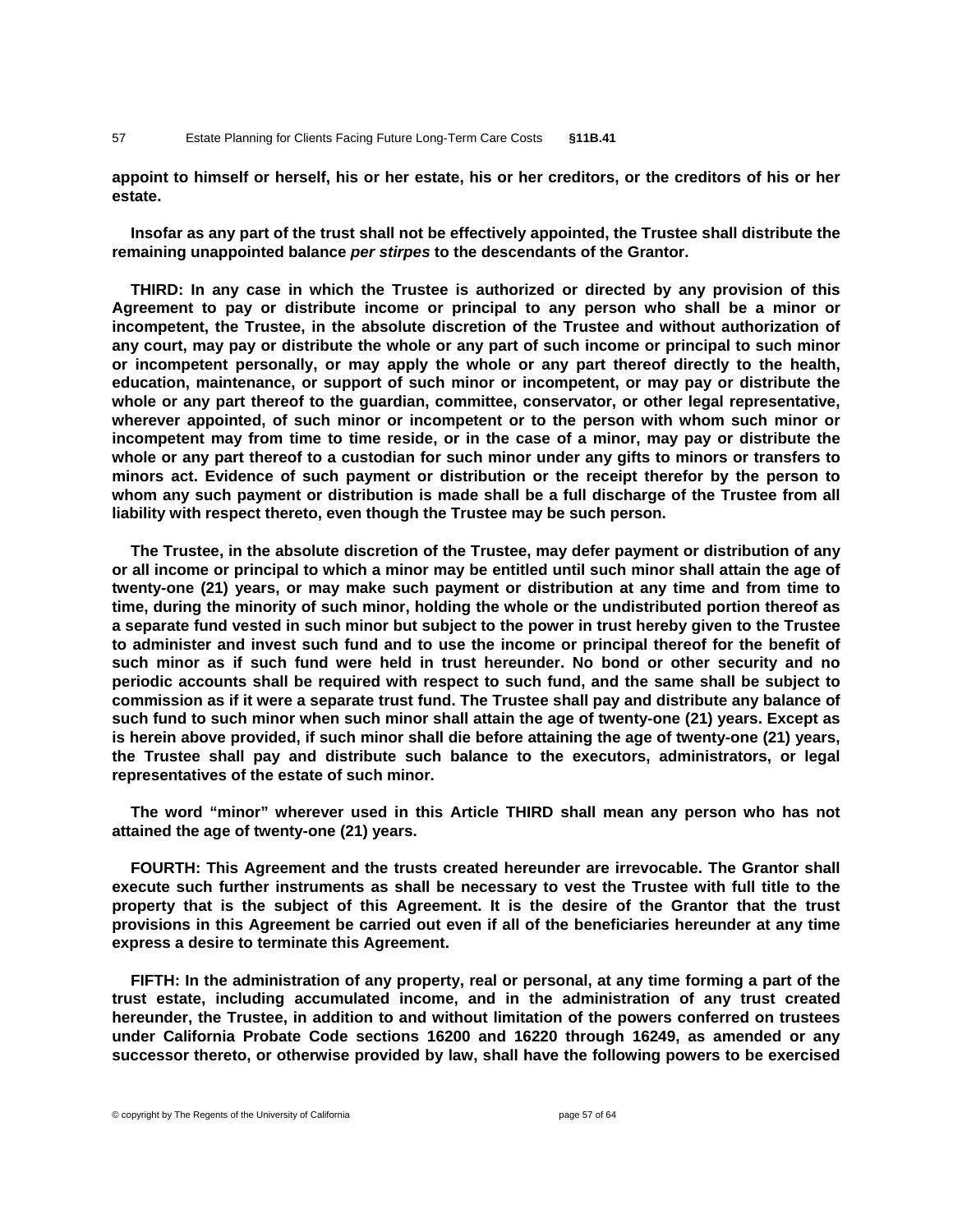**in the absolute discretion of the Trustee, except as otherwise expressly provided in this Agreement:**

**(a) To retain such property for any period, whether or not the same is of the character permissible for investments by fiduciaries under any applicable law, and without regard to the effect any such retention may have upon the diversity of investments;**

**(b) To sell, transfer, exchange, convert or otherwise dispose of, or grant options with respect to, such property, at public or private sale, with or without security, in such manner, at such times, for such prices, and upon such terms and conditions as the Trustee may deem advisable;**

**(c) To invest and reinvest in common or preferred stocks, securities, limited liability companies, investment trusts, mutual funds, regulated investment companies, bonds and other property, real or personal, foreign or domestic, including any undivided interest in any one or more common trust funds, whether or not such investments be of the character permissible for investments by fiduciaries under any applicable law, and without regard to the effect any such investment may have upon the diversity of investments;**

**(d) To render liquid the trust estate or any trust created hereunder in whole or in part, at any time and from time to time, and to hold unproductive property, cash or readily marketable securities of little or no yield for such period as the Trustee may deem advisable;**

**(e) To lease any such property beyond the period fixed by statute for leases made by fiduciaries and beyond the duration of any trust created hereunder;**

**(f) To join or become a party to, or to oppose, any reorganization, readjustment, recapitalization, foreclosure, merger, voting trust, dissolution, consolidation or exchange, and to deposit any securities with any committee, depository or trustee, and to pay any fees, expenses and assessments incurred in connection therewith, and to charge the same to principal, and to exercise conversion, subscription or other rights, and to make any necessary payments in connection therewith, or to sell any such privileges;**

**(g) To form one or more corporations or limited liability companies, alone or with any person, in any jurisdiction, and to transfer assets to any new or existing corporation or limited liability company in exchange for stock or membership interests; to form one or more partnerships with any person in any jurisdiction, to have any trust or a nominee be a general or limited partner, and to transfer assets to any new or existing partnership as a capital contribution; to enter into one or more joint ventures or associations with any person in any jurisdiction, and to commit assets to the purposes of those ventures or associations; and to retain as an investment for any period any securities, partnership interests or other assets resulting from any such actions;**

**(h) To vote in person at meetings of stock or security holders and adjournments thereof, and to vote by general or limited proxy with respect to any stock or securities;**

**(i) To hold stock and securities in the name of a nominee without indicating the trust character of such holding, or unregistered or in such form as will pass by delivery, or to use a central depository and to permit registration in the name of a nominee;**

**(j) To initiate or defend, at the expense of the trust estate, any litigation relating to this Agreement or any property of the trust estate which the Trustee considers advisable, and to pay, compromise, compound, adjust, submit to arbitration, sell or release any claims or demands of the trust estate or any trust created hereunder against others or of others against the same as the**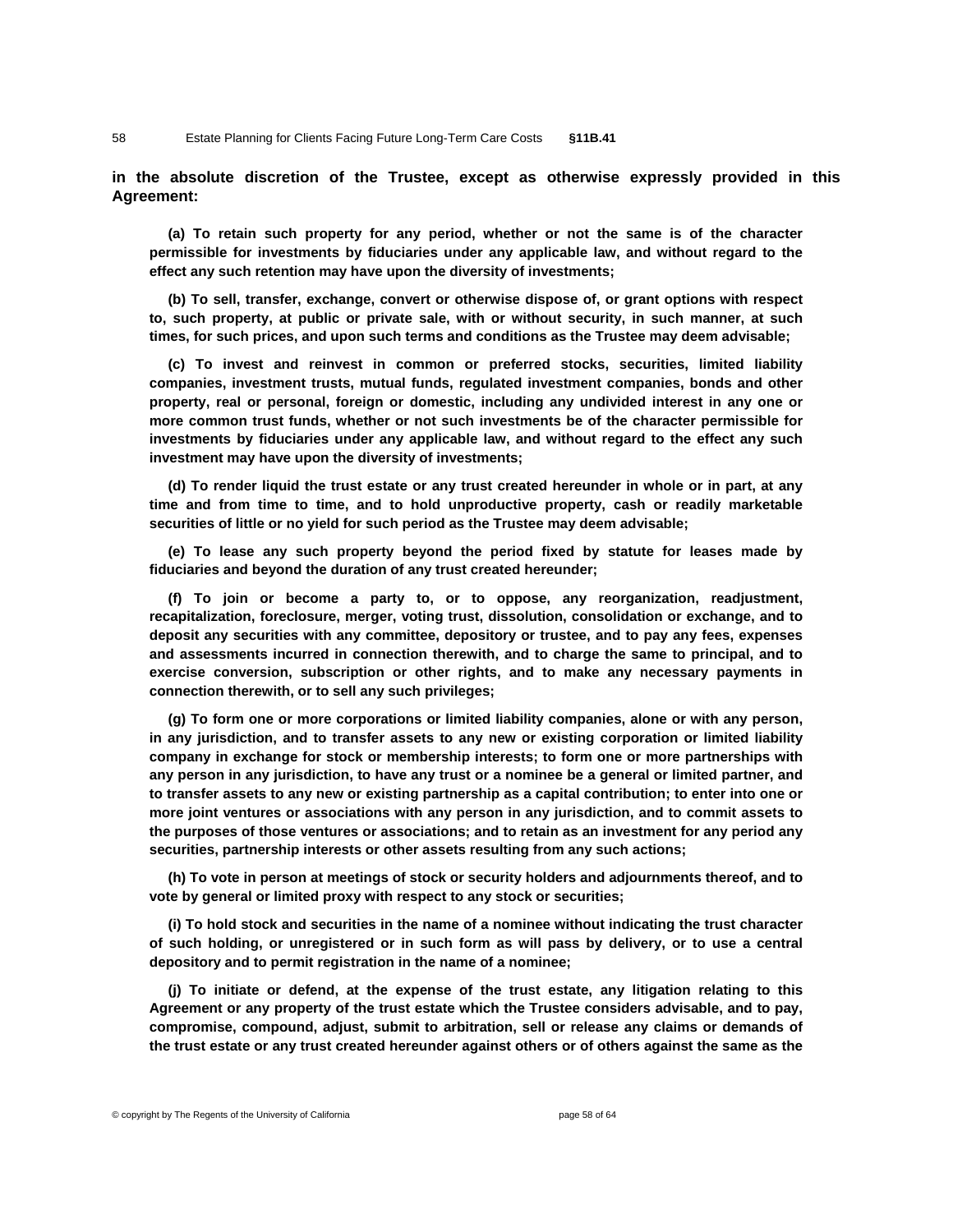**Trustee may deem advisable, including the acceptance of deeds of real property in satisfaction of notes, bonds and mortgages, and to make any payments in connection therewith which the Trustee may deem advisable;**

**(k) To borrow money for any purpose from any source, including any trustee at any time acting hereunder, and to secure the repayment of any and all amounts so borrowed by mortgage or pledge of any property;**

**(l) To possess, manage, develop, subdivide, control, partition, mortgage, lease or otherwise deal with any and all real property; to satisfy and discharge or extend the term of any mortgage, deed of trust or similar instrument thereof; to execute the necessary instruments and covenants to effectuate the foregoing powers, including the giving or granting of options in connection therewith; to make repairs, replacements and improvements, structural or otherwise, or abandon the same if deemed to be worthless or not of sufficient value to warrant keeping or protecting; to abstain from the payment of real estate taxes, assessments, water charges and sewer rents, repairs, maintenance and upkeep of the same; to permit to be lost by tax sale or other proceeding or to convey the same for a nominal consideration or without consideration; to set up appropriate reserves out of income for repairs, modernization and upkeep of buildings, including reserves for depreciation and obsolescence, and to add such reserves to principal and, if the income from the property itself should not suffice for such purposes, to advance out of other income any sums needed therefor, and advance any income of the trust for the amortization of any mortgage, deed of trust or similar instrument on property held in the trust;**

**(m) To carry insurance of the kinds and in the amounts which the Trustee considers advisable, at the expense of the trust estate, to protect the trust estate and the Trustee personally against any hazard;**

**(n) To make distribution of the trust estate or of the principal of any trust created hereunder in cash or in kind, or partly in kind, and to cause any distribution to be composed of cash, property or undivided fractional shares in property different in kind from any other distribution, and to determine the fair valuation of the property so allocated, with or without regard to the tax basis; to hold the principal of separate trusts in a consolidated fund and to invest the same as a single fund; and to make distributions pursuant to Probate Code section 16246.**

**(o) To execute and deliver any and all instruments or writings which it may deem advisable to carry out any of the foregoing powers.**

**No Trustee shall be liable for acts or omissions in administering the trust estate or any trust created by this Agreement, except for that Trustee's own actual fraud, gross negligence, or willful misconduct. If any Trustee becomes liable as Trustee to any other person who is not a beneficiary in connection with any matter not within the Trustee's control and not due to the Trustee's actual fraud, gross negligence, or willful misconduct, such Trustee shall be fully indemnified and held harmless by the trust estate and any trust created hereunder giving rise to such liability, as the case may be, against and in respect of any damages that such Trustee may sustain, including without limitation attorney fees. Unless the Trustee shall have received written notice of an event affecting the beneficial interests hereunder, the Trustee shall incur no liability for acting though event had not occurred. No successor Trustee shall incur any liability, by reason of qualifying as a Trustee hereunder, for the acts or omissions of any predecessor Trustee. No successor Trustee shall be required to examine the acts of any predecessor Trustee, and any successor Trustee shall be responsible only for those assets which are actually delivered to such successor Trustee.**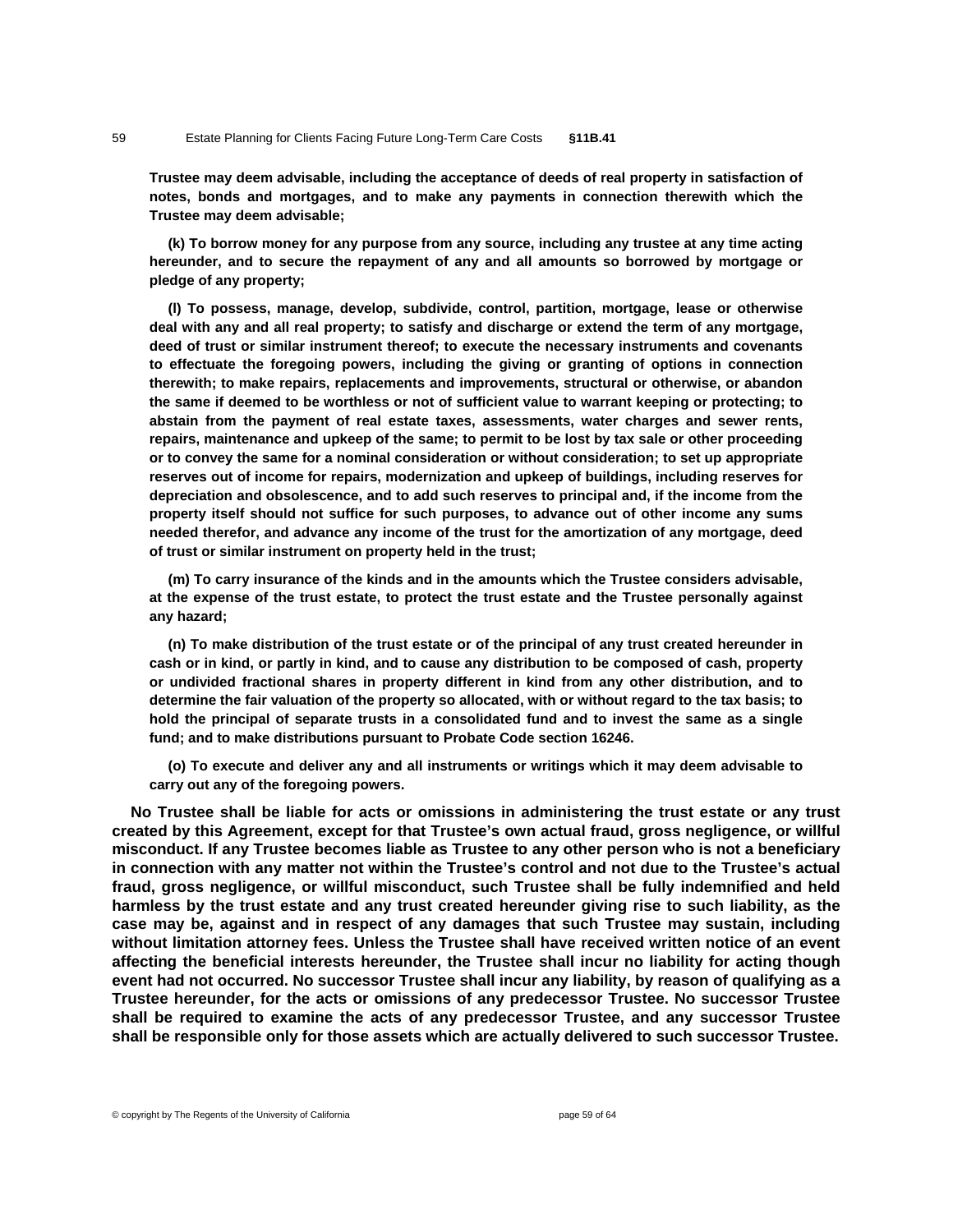**The Trustee is authorized, but not required, to accept any property transferred to the Trustee by any person during such person's lifetime or by such person's last will and testament. Any property so transferred to, and accepted by, the Trustee shall become a part of such trust or trusts created by this Agreement as such person shall direct and may be commingled with the other property in the trust or trusts to which such property has been added and shall be held,**  administered, and disposed of as a part of such trust or trusts.

**SIXTH: The Grantor hereby appoints JILL A. JONES as Trustee hereunder. PETER A. JONES shall serve as successor trustee if JILL A. JONES is unable to serve as trustee.**

**The Trustee shall have the right to resign at any time by giving written notice to the then income beneficiaries of each trust created hereby, or if none of the income beneficiaries of a trust are sui juris, to the persons sui juris who would be entitled to a share of the principal of such trust if it were then to terminate and to the parents or guardians of the minor income beneficiaries.**

**The term "Trustee" wherever used herein shall mean the trustee in office from time to time. Any such trustee shall have the same rights, powers, duties, authority, and privileges, whether or not discretionary, as if originally appointed hereunder.**

**No bond, surety, or other security shall be required of any Trustee acting hereunder for the faithful performance of the duties of Trustee, notwithstanding any law of any state or other jurisdiction to the contrary.**

**SEVENTH: The Trustee, at any time and from time to time, may render an account to the living person or persons who are entitled, at the time of such account, to receive all or a portion of the income of the trusts herein created. The approval of any person of full age, or a guardian or parent of a minor or incompetent person, to whom an account is rendered shall, as to all matters stated therein, be final and binding upon him or such minor or incompetent person, or any persons claiming through him or such minor or incompetent person, as the case may be. A person of full age, or a guardian or parent of a minor or incompetent person, to whom an account is rendered shall be deemed to have approved the account if he assents to the account in writing or if he does not communicate to the Trustee his written objections to the account within sixty (60) days after the receipt of the account (provided the account was accompanied by a notice of said 60-day period within which to raise objections).**

**The Trustee shall not be required at any time to file any account in any court, nor shall the Trustee be required to have any account judicially settled, whether or not required by statute. Nothing herein, however, shall be construed as limiting the right of the Trustee to seek a judicial settlement of any account.**

**EIGHTH: The determination of the Trustee in respect of the amount of any discretionary payment of income or principal from any trust established hereunder, and of the advisability thereof, shall be final and conclusive on all persons, whether or not then in being, having, or claiming any interest in such trust, and upon making any such payment, the Trustee shall be released fully from all further liability or accountability therefor.**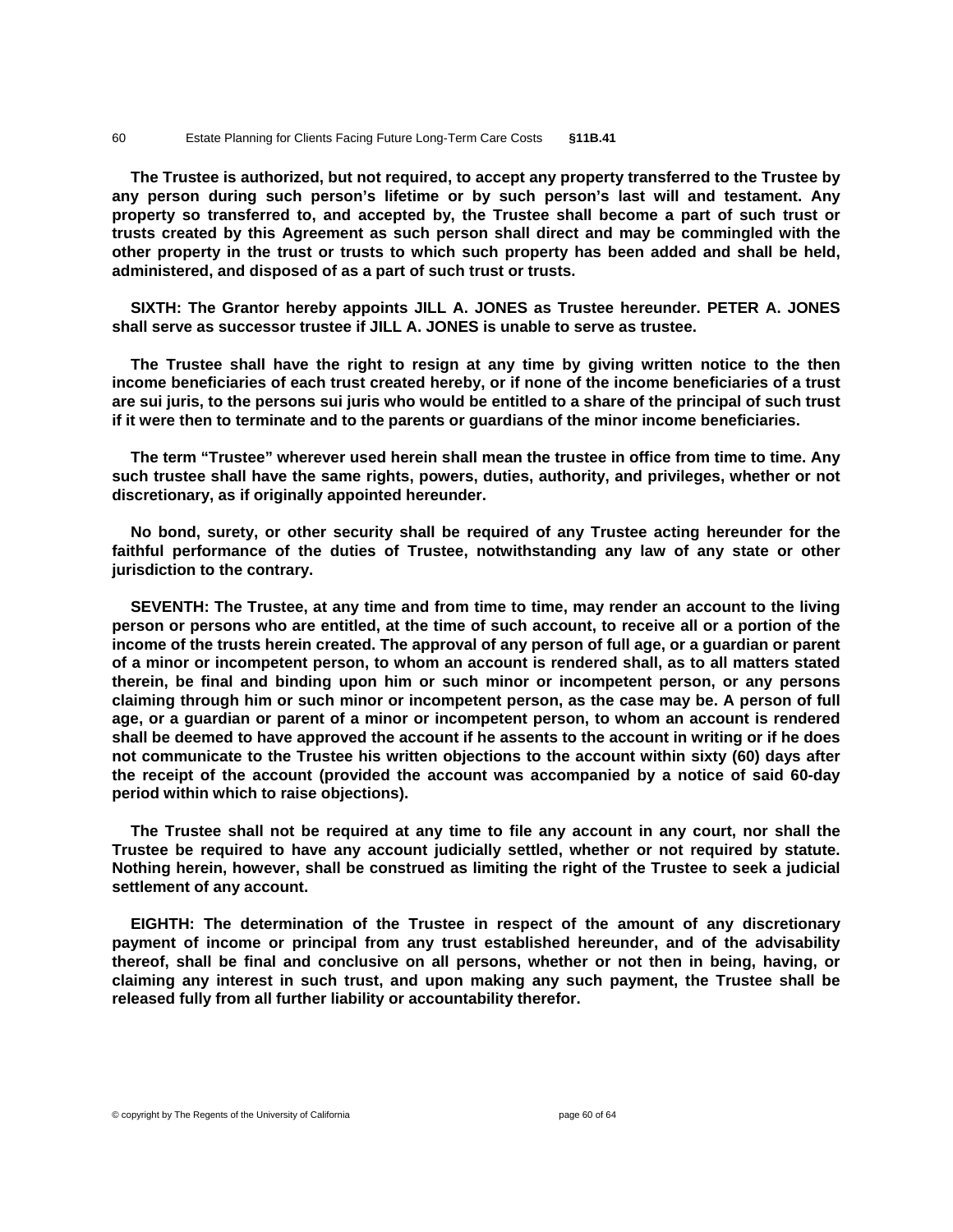**The right of any beneficiary to any payment of income or principal shall in every case be subject to any charge or deduction which the Trustee may make against the same under the authority granted to the Trustee by any law or by this Agreement.**

**NINTH: Except as otherwise provided in this Agreement, I have intentionally and with full knowledge failed to provide for my heirs. In the event that any person, singly or in conjunction with any other person, contests the validity of this Trust, my last Will, or the disposition of the assets of the Trust estate, or otherwise seeks to void, nullify, or set aside this Trust, then that person's right to take any interest given to him or her by this Trust shall be determined as if the person had predeceased me without surviving issue.**

**TENTH: If any beneficiary under this Agreement shall die simultaneously with any other person upon whose death such beneficiary shall become entitled to receive either income or principal under this Agreement, or in such circumstances as to render it difficult or impracticable to determine who predeceased the other, then for purposes of this Agreement such beneficiary shall be deemed to have predeceased such other person. The provisions of this Agreement shall be construed as aforesaid, notwithstanding the provisions of any applicable law establishing a different presumption of order of death or providing for survivorship for a fixed period as a condition of inheritance of property.**

**ELEVENTH: No disposition, charge, or encumbrance on the income or principal of any trust established hereunder shall be valid or binding upon the Trustee. No beneficiary shall have any right, power, or authority to assign, transfer, sell, pledge, encumber, anticipate, or otherwise dispose of such income or principal or any part thereof until the same shall be paid to such beneficiary by the Trustee. No income or principal shall be subject in any manner to any claim of any voluntary or involuntary creditor of any beneficiary or liable to attachment, garnishment, execution, or other legal or equitable process prior to its actual receipt by the beneficiary.**

**TWELFTH: The validity and construction of this Agreement and the trusts created hereunder shall be governed by the laws of the State of California. Notwithstanding the foregoing, validity and construction of this Agreement and any trust created hereunder with respect to any real property located in any jurisdiction outside of the State of California shall be governed by the laws of such jurisdiction.**

**The words "child" and "children" wherever used in this Agreement shall include not only the child and children of the person or persons designated, but also the legally adopted child and children of such person or persons, at the time in question. The word "issue" wherever used in this Agreement shall include not only the child, children, and issue of the person or persons designated, but also the legally adopted child and children of such person or persons and the child, children, or issue thereof, at the time in question.**

**The words "in equal shares, per stirpes" wherever used in this Agreement shall mean that property shall first be divided among the members of the oldest generation of descendants who have a member surviving at the time in question, with each living member taking one share and any deceased member's child or children living at the time in question taking the share to which the deceased member would have been entitled, and likewise down the generations.**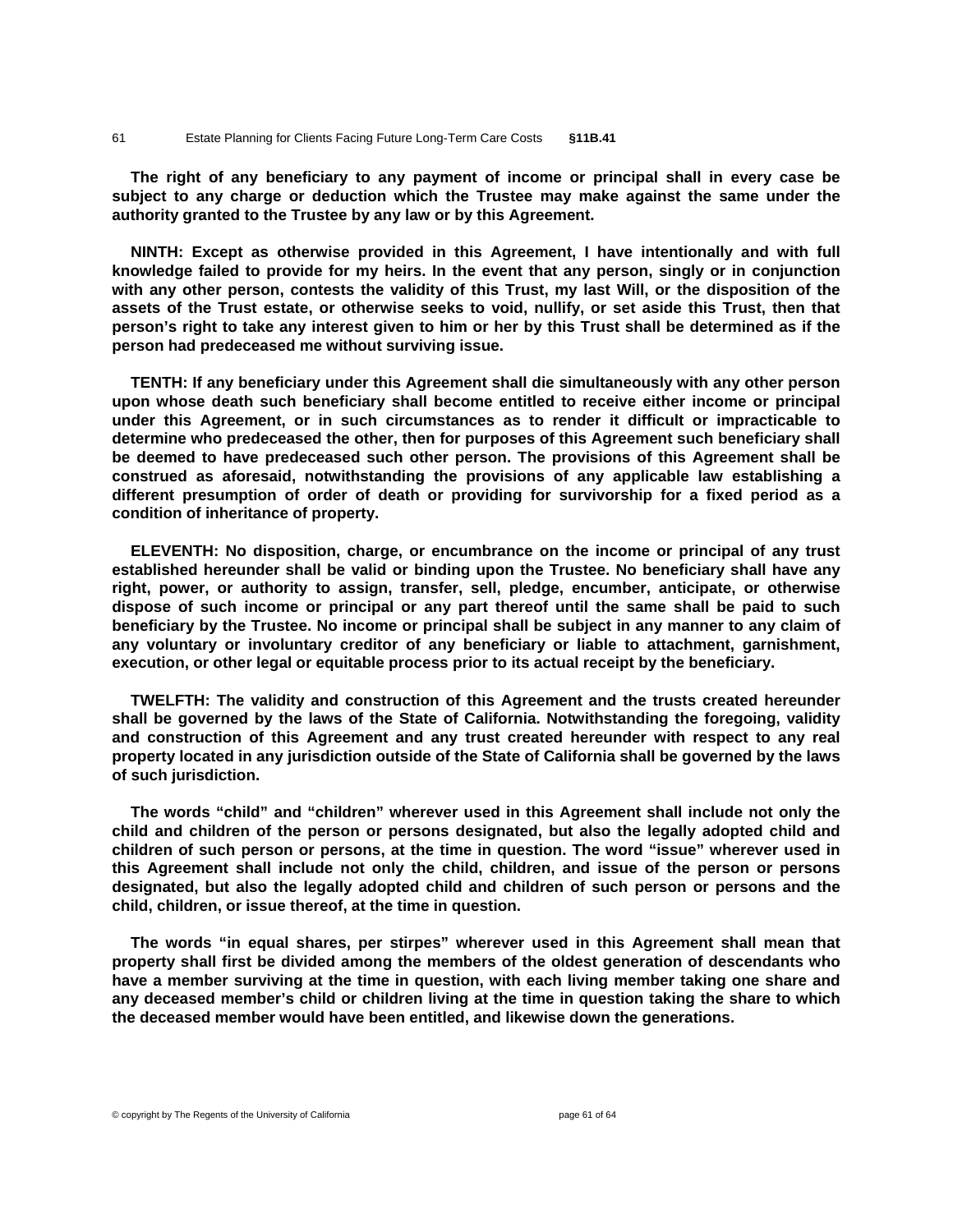**Any provision herein which refers to a statute, rule, regulation, or other specific legal reference which is no longer in effect at the time said provision is to be applied shall be deemed to refer to the successor, replacement, or amendment to such statute, rule, regulation, or other reference, if any, and shall be interpreted in such a manner so as to carry out the original intent of said provision.**

**Wherever used in this Agreement and the context so requires, the masculine shall include the feminine and the singular shall include the plural, and vice versa.**

**If under any of the provisions of this Agreement any portion of the trust estate would be held in trust beyond a date twenty-one (21) years after the death of the last survivor of the Grantor and the issue of the Grantor and other beneficiaries hereunder now in being, or such later date permitted by the rule against perpetuities applicable in the State of California, then, upon such date, the trust of such portion shall terminate and the principal, and any unpaid income thereof, shall be paid and distributed to the person or persons then living who would have been entitled to receive the income therefrom had the trust continued, in the proportions to which they would have been so entitled.**

**THIRTEENTH: This Agreement shall extend to and be binding upon the heirs, executors, administrators, successors, and assigns of the undersigned Grantor and upon the Trustee acting hereunder.**

**FOURTEENTH: This Agreement and the trusts created hereunder may be referred to, in any other instrument, by the name: "NANCY A. CLIENT IRREVOCABLE LIVING TRUST DATED**  \_ \_[*date*]\_ \_**". Any transfers to this Agreement or any trust hereunder may refer to the aforesaid name or to "JILL A. JONES as Trustee under NANCY A. CLIENT IRREVOCABLE LIVING TRUST DATED** \_ \_[*date*]\_ \_**" with or without specifying any change in Trustee.**

**FIFTEENTH:** *Power of Substitution***: During my lifetime, I reserve the right to reacquire any trust property by substituting other property of equivalent value. I, however, may not reacquire any property that would cause me to have an incident of ownership, as defined in section 2042 of the Internal Revenue Code, with respect to any insurance policy on my life held as part of the trust property. Furthermore, I may not exercise this power with respect to any stock treated as voting stock under section 2036(b) of the Internal Revenue Code.**

**My Trustee has a fiduciary obligation to ensure my compliance with the terms of this power by satisfying itself that the properties acquired and substituted by me are in fact of equivalent value. I may not exercise this power in any manner that shifts benefits among the beneficiaries. In consideration of this limitation, during any time I hold this power of substitution:**

**(1) No provision in this agreement is to be construed in any manner that limits my Trustee's power to reinvest trust corpus for the benefit of the beneficiaries, and**

**(2) My Trustee has a fiduciary duty to act impartially toward all trust beneficiaries.**

**(3) It is my intention that the provisions of this subsection comply in all respects with Rev Rul 2008-22, and that this subsection must be interpreted to ensure compliance with that ruling.**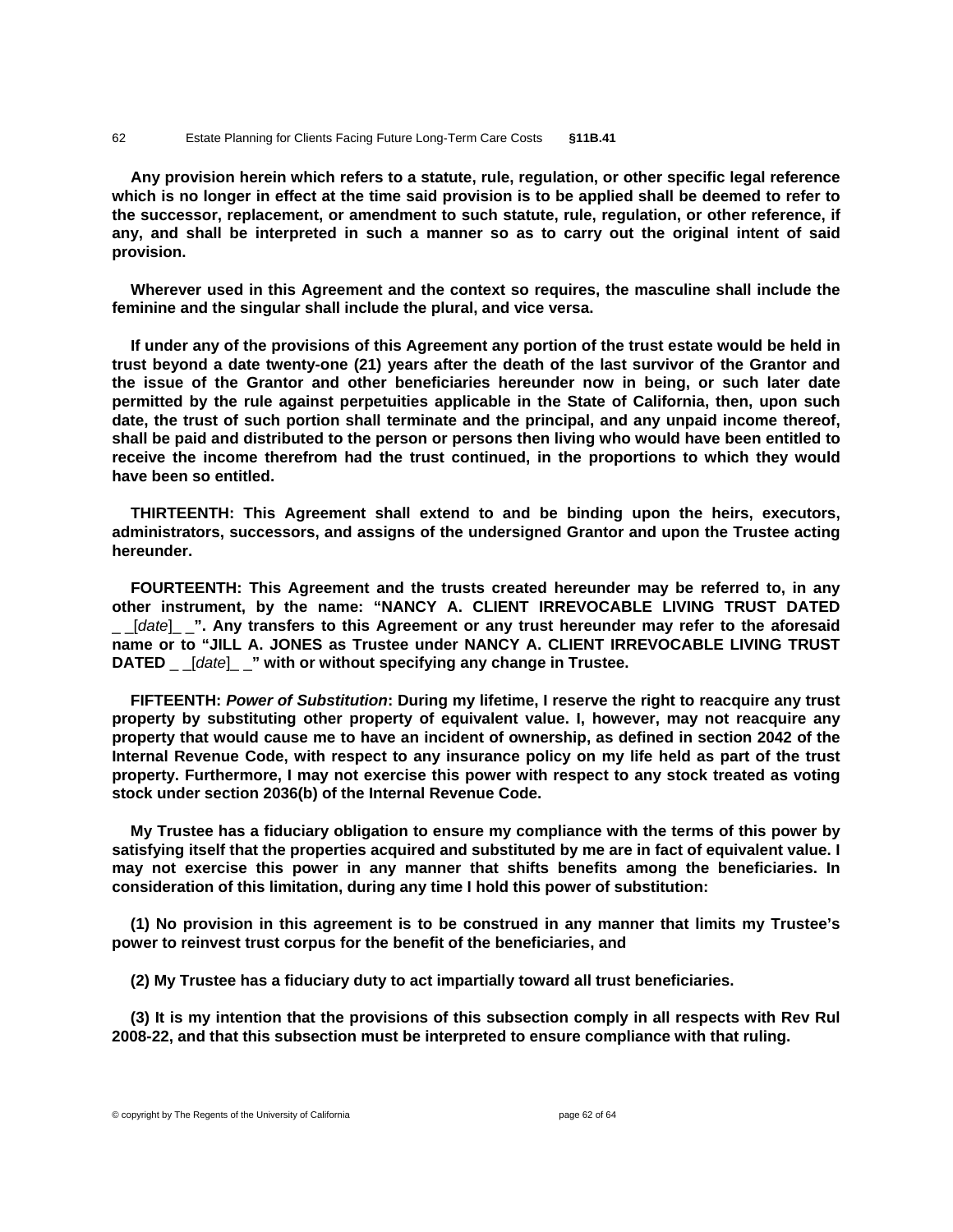**(4) I may at any time, by written notice to my Trustee, release and relinquish this right.**

*Nonfiduciary Capacity***: Except as otherwise specifically provided to the contrary in this Section, the powers described in this Section are exercisable solely in a nonfiduciary capacity without approval or consent of any person acting in a fiduciary capacity. No one may impose a claim for breach of fiduciary duty upon any other party to this trust as a result of the exercise or nonexercise of the powers granted under this Section.**

**The Grantor certifies that he or she has read this Agreement and that it correctly states the terms and conditions under which the trust estate is to be held, managed, and disposed by the Trustee.**

**IN WITNESS WHEREOF, this Agreement has been duly executed as of the date first above written.**

| Date: $\overline{\phantom{a}}$ $\overline{\phantom{a}}$ $\overline{\phantom{a}}$ $\overline{\phantom{a}}$ | $\_$ [Signature] $\_$<br>$\_$ [Typed name] $\_$<br>Grantor $\_$ [Name of trust] $\_$<br>$u/t/d$ [date] $_{-}$ |
|-----------------------------------------------------------------------------------------------------------|---------------------------------------------------------------------------------------------------------------|
| Date: _ _ _ _ _ _                                                                                         | $\_$ [Signature] $\_$<br>$\_$ [Typed name] $\_$<br>Trustee of _ _[Name of<br>trust<br>$u/t/d$ [date] $_{-}$   |
|                                                                                                           | <b>ACKNOWLEDGMENT</b>                                                                                         |
|                                                                                                           | A notary public or other officer completing this cortificate                                                  |

A notary public or other officer completing this certificate verifies only the identity of the individual who signed the document to which this certificate is attached, and not the truthfulness, accuracy, or validity of that document.

**State of California County of** \_ \_[*Name of county*]\_ \_

**On** \_ \_[*date*]\_ \_ **before me,** \_ \_[*name and title of officer*]\_ \_**, personally appeared** \_ \_[*name(s)*]\_ \_**, who proved to me on the basis of satisfactory evidence to be the person(s) whose name(s) is/are subscribed to the within instrument and acknowledged to me that he/she/they executed the same in his/her/their authorized capacity(ies), and that by his/her/their signature(s) on the instrument the person(s), or the entity upon behalf of which the person(s) acted, executed the instrument.**

**I certify under PENALTY OF PERJURY under the laws of the State of California that the foregoing paragraph is true and correct.**

**WITNESS my hand and official seal.**